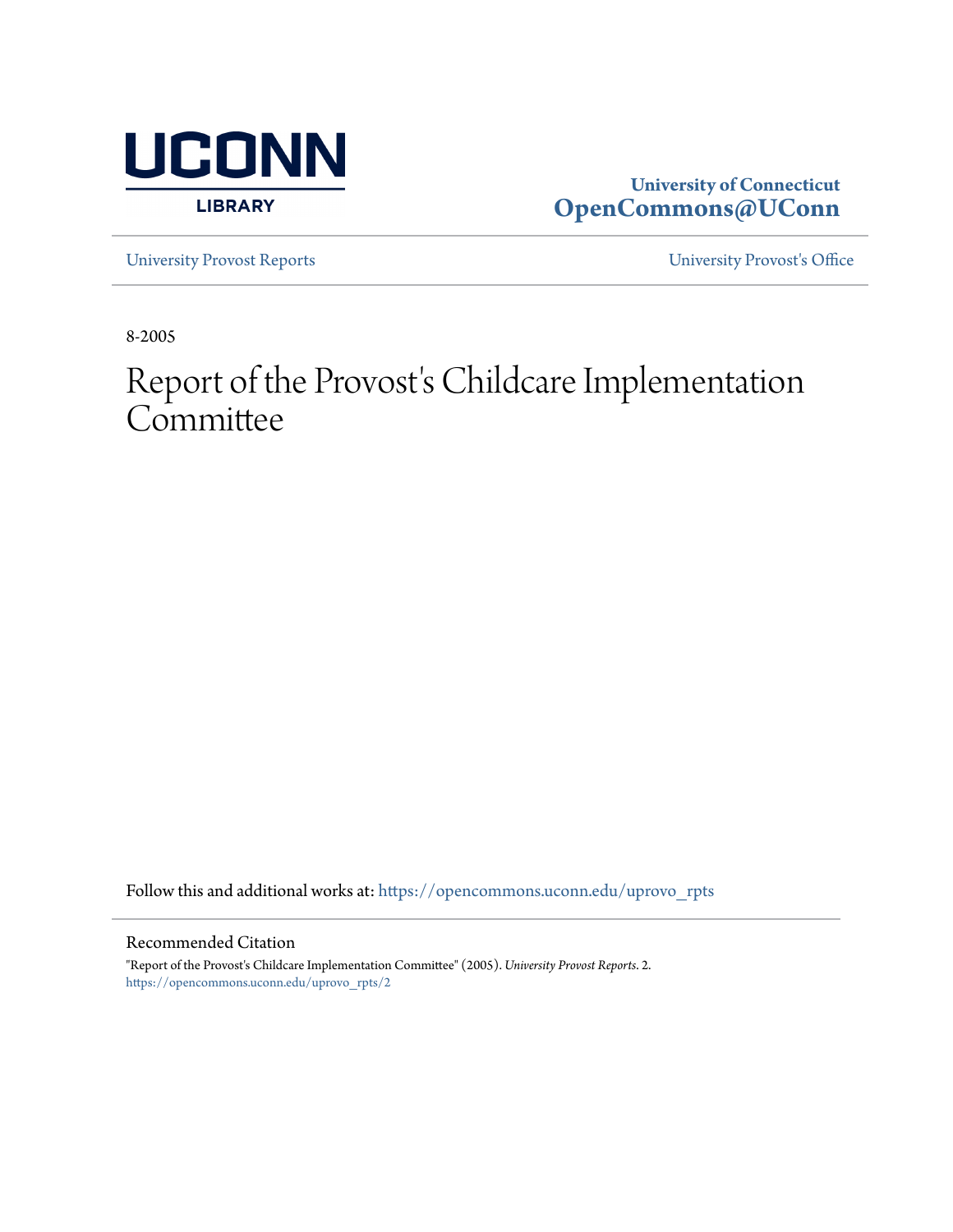# **Childcare and Work/Life Issues at the University of Connecticut**

# **Submitted to Peter J. Nicholls, Provost and Executive Vice President for Academic Affairs**

### **August 2005**

# **by the Provost's Childcare Implementation Committee**

Veronica Makowsky (co-chair), Vice Provost for Undergraduate Education and Regional Campus Administration

Terri Dominguez (co-chair), Manager, Department of Environmental Health & Safety

Deborah Adams, Executive Director, Child Development Laboratories, School of Family Studies

Dimple Aggarwal, Graduate Student, Department of Nutritional Sciences

Sam Best, Associate Professor and Director, Center for Survey Research and Analysis, Department of Public Policy

Karla Fox, Special Assistant to the Provost

Kathy Fluckiger, Associate Director, Women's Center

Jane Goldman, Associate Professor, School of Family Studies

Andrea Hubbard, Associate Professor, School of Pharmacy

Rosemary Marcellino, Administrative Manager, School of Allied Health

Carol Millette, Administrative Assistant, Women's Center

Rebecca Myshrall, Labor Relations Associate, Human Resources

Adam Rabinowitz, Graduate Student, Department of Agricultural and Resource Economics

Kathy Sanner, Nurse Coordinator, Student Health Services

Connie Schultz, Analyst, UITS Accounts

Jackie Soroka, Assistant Director, Student Employment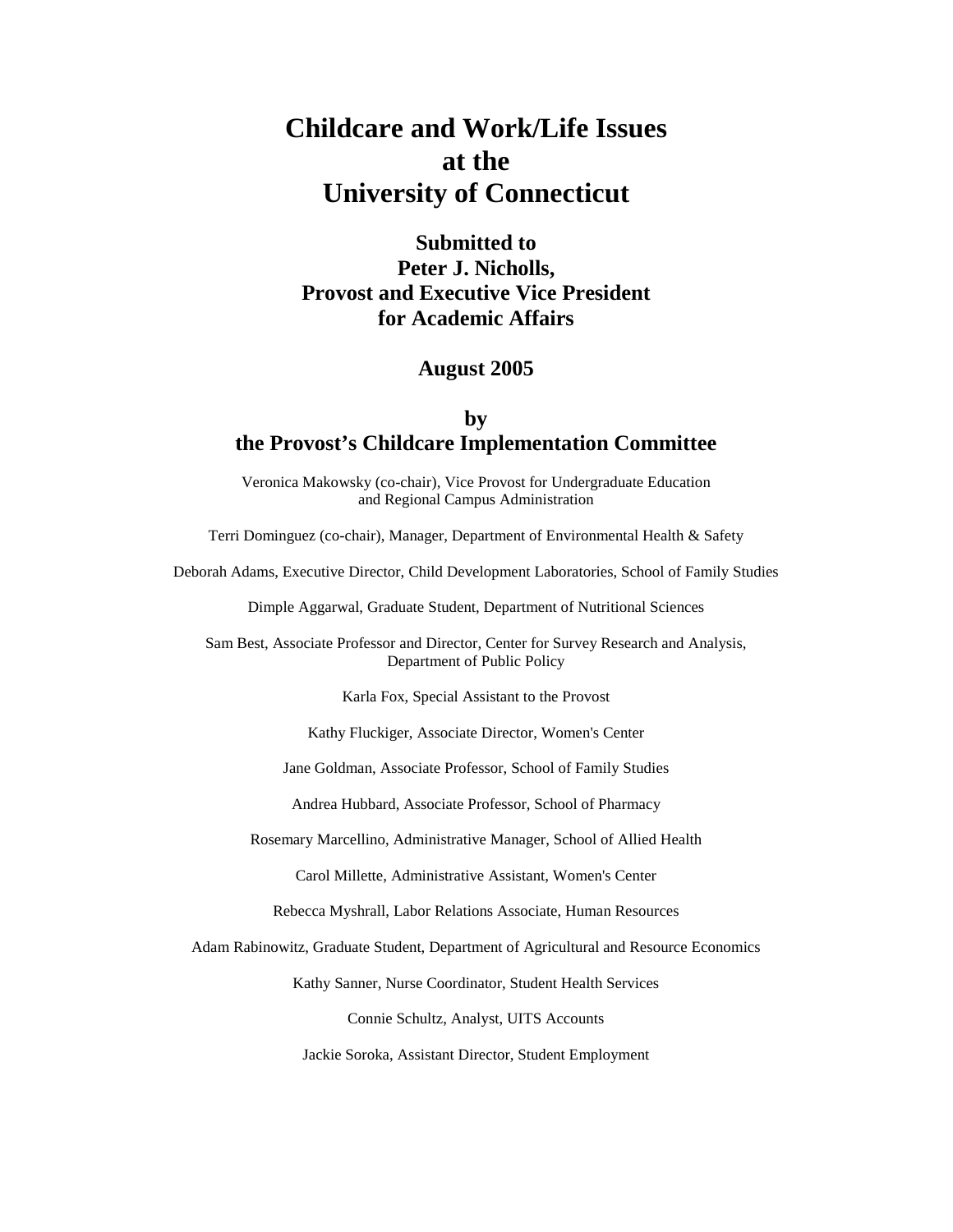## **TABLE OF CONTENTS**

### **EXECUTIVE SUMMARY**

### **HISTORY OF CHILDCARE AT THE UNIVERSITY OF CONNECTICUT**

## **PROVOST'S CHILDCARE IMPLEMENTATION COMMITTEE: History, Current Activities, and Recommendations**

- **I. History**
- **II. Committee Activities** 
	- **A. Initial Steps** 
		- **1. Child Labs Expansion Proposal to Child Care Implementation Committee**
		- **2. Compiling the History of Childcare at the University of Connecticut**
	- **B. Multi-faceted Approach** 
		- **1. Work-Life Flexibility Statement**
		- **2. Work/Life Connections Website**
		- **3. Review of Existing Centers and Agreements**
		- **4. Supply and Demand Surveys**
		- **5. Review of Childcare Programs at Peer Institutions**

#### **III. Recommendations**

**Appendix A: "Assessment of Childcare Needs at the University of Connecticut"**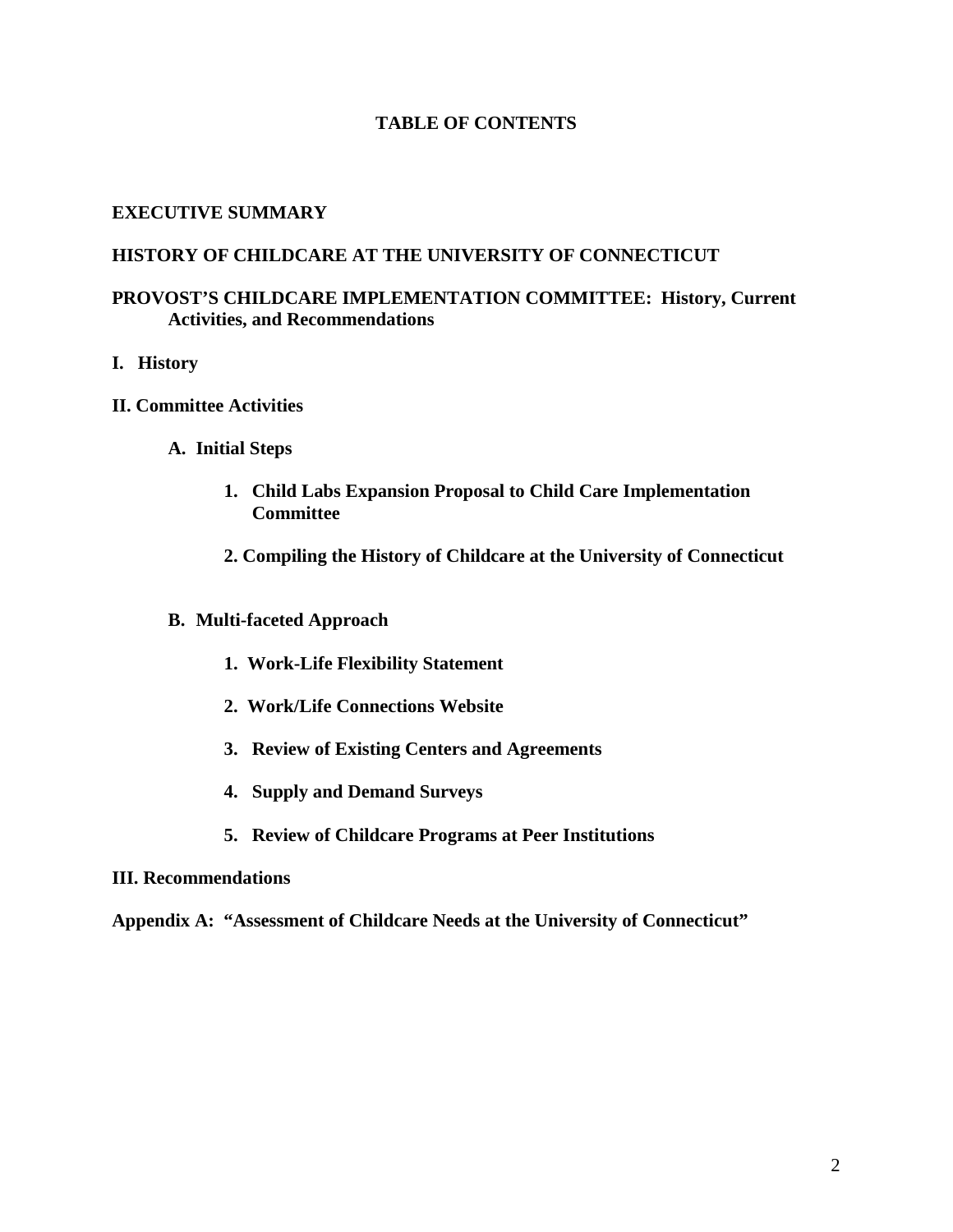#### **EXECUTIVE SUMMARY**

If we described to you a college campus with pot-holed roads that did not lead where people wanted to go; crumbling, dysfunctional buildings, and telephones and email that worked only sporadically, you would say that was a terrible shame: an institution of higher education that could not maintain the infrastructure that supported the work of discovery, learning, and engagement. At the University of Connecticut, we have made tremendous strides in improving our physical infrastructure, as any one can see by looking at our impressive and functional campus, but we still haven't adequately addressed a different kind of infrastructure, one that is far less visible than roads and buildings, namely, our faculty, staff, and students as manifested in their needs for work/life balance, and, more specifically, for childcare.

In the fall of 2003, the Board of Trustees adopted the Academic Plan. The purpose of the Academic Plan is to "provide a set of planning principles and objectives to assist trustees, administration, and faculty in choosing academic priorities over the next decade including 21<sup>st</sup> Century UConn and capital projects." One of the goals mentioned in the Plan is the recruitment of excellent faculty. In order to attract the best, the university should assess "the needs of incoming faculty for child-care, spousal careers, and rental housing" among other things. The Plan also addresses the need to foster student excellence. To attract the best graduate students, their quality of life should be considered: "Housing and childcare should be available, affordable, and of good quality…. The University of Connecticut should continue to include graduate and professional students in its plan for expanded childcare." These elements of the Academic Plan are mentioned to demonstrate that many facets of the University have an interest in and would benefit from having one specific group dedicated and empowered to investigate the issues of childcare at UConn.

As this report indicates, the University of Connecticut has been grappling with childcare issues for almost three-quarters of a century. Over the past thirty years, we have established a pattern of calls for action, followed by studies of the problem, followed by inaction. Like many of our peer institutions, we have a facility, the Child Development Laboratories, to train professional early childhood educators that also provides care for some children. However, we are unlike many of our peer institutions in that we do not provide additional services and facilities designed specifically to meet the needs of faculty, staff, and students. Thus, at this point in time, we are far behind a number of our peer institutions (as defined by the Provost and Board of Trustees in September 2004. See II.B.5.)

In order to learn more about childcare needs at the University, the Provost's Childcare Implementation Committee (PCIC) contracted with The University of Connecticut Center for Survey Research and Analysis (CSRA) to conduct professional supply and demand surveys concerning childcare. Results of these surveys are discussed in the PCIC Report "An Assessment of Childcare Needs at the University of Connecticut" (Appendix A). Based on this information we are confident that we have ample data to make recommendations on these highly complex issues.

Essentially, we find that issues related to work/life flexibility are very significant to our faculty, staff, and students. We are making some recommendations concerning such flexibility that are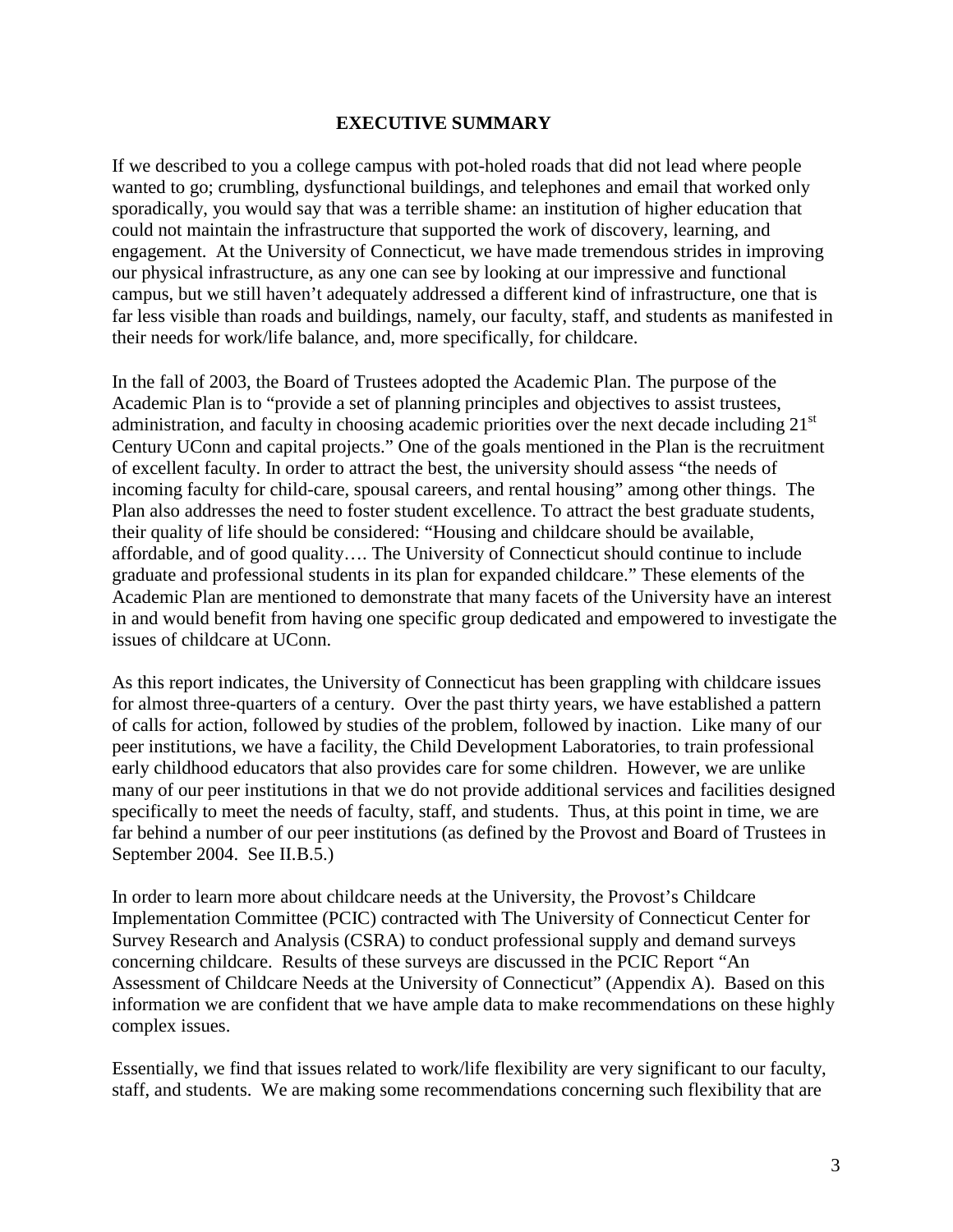not expensive or labor-intensive, but that involve a conscious change in the university's culture to one supportive of a balance between work and life.

With regard to childcare, we find a need for more spaces for the care of infants and toddlers, and the need for a greater range of available options for days/hours of care -- including more parttime, part-week, and drop-in care. Not surprisingly, we find a great need to find ways to help subsidize the cost of childcare. We also find a need for better communications with families regarding information about existing programs, and about criteria for selecting a program that will meet their needs.

We did not identify an immediate need to erect a childcare facility on campus, as was suggested five years ago by Bright Horizons. We do however, find a need to maintain and enhance an intricate web of childcare options for faculty, staff, and students, which provide affordable, highquality childcare. For example, while some families prefer one philosophy and range of services at their childcare facility, others want something entirely different. One size, one childcare facility, does *not* fit all.

# **RECOMMENDATIONS**

## **I. Committee Reorganization**

Name: Change the name of The Provost's Childcare Implementation Committee to the University of Connecticut Work/Life Oversight Committee. Make this a permanent committee that reports directly to the Provost and Chief Operating Officer.

Mission: To promote a culture of balanced work and life for University of Connecticut faculty, staff, and students, through the review, development, and implementation of policies and programs.

Budget: Provide the committee with adequate funding for support services and administrative costs.

#### **II. Work/Life Balance**

In order to fulfill its mission, the Work/Life Oversight Committee will:

- Find a permanent home and website manager for the Work/Life Connections website and continue to monitor and provide recommendations for the site, as needed.
- Identify and coordinate University resources to research and write appropriate grants for funds to support childcare, eldercare, and work/life balance.
- Promote awareness and implementation of current work/life policies, programs, and resources that apply to faculty, staff, and students.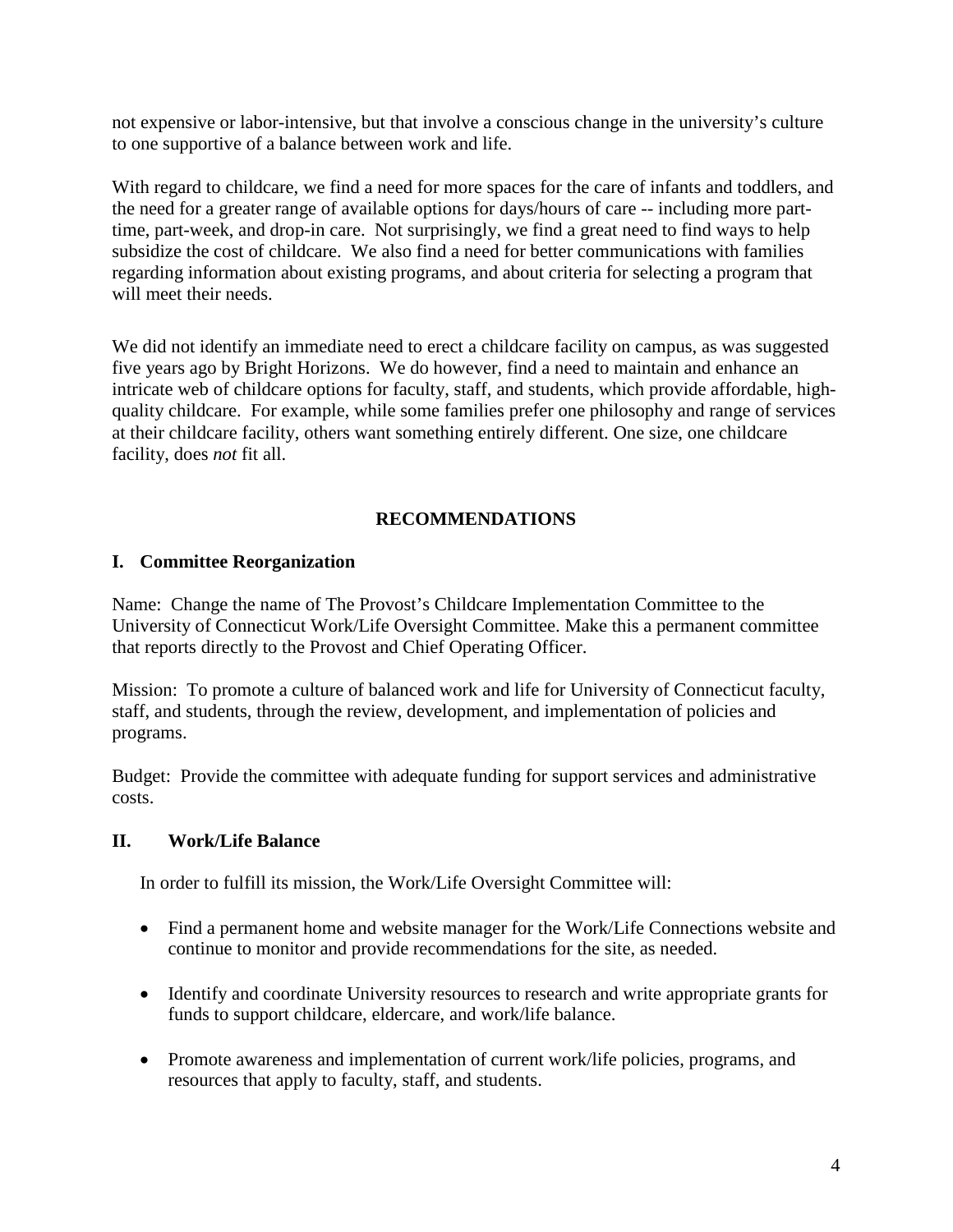- Coordinate and oversee the development of work/life training programs for administrators, deans, directors, department heads, managers, and supervisors.
- Promote an atmosphere in which faculty, staff, and students can make use of these policies without fear of disapproval or reprisals, but with the encouraging knowledge that flexibility ultimately increases productivity at UConn.
- Continue to monitor the need for supply and demand for childcare and, as needed, make and implement appropriate recommendations.
- Implement the childcare measures suggested in this report concerning availability, affordability, and quality, as described below.

# **III. Meeting Childcare Needs**

# *Availability:*

- Maintain and enhance awareness of childcare options in Mansfield and throughout the state, as well as criteria for choosing childcare, by monitoring the maintenance, updating, and publicizing of the Work/Life Connections website.
- Increase the availability of part-time and part-week (e.g. two or three days a week) slots. UConn should initiate this through subsidizing such time slots at existing Mansfield facilities so that these facilities can offer part-time and part-week slots without fear of going into the red if the other part of a full-time slot remained empty.
- Increase the availability of slots for infants and toddlers. Given that it is much more expensive for centers to provide such slots (compared to slots for preschool children), UConn could subsidize such slots, or provide subsidies for parents using such slots.
- Increase awareness of faculty, staff, and students of licensed family day care programs.
- Help to establish drop-in center(s) at existing facilities and/or develop a small program of this type on campus.
- Use the Work/Life Connections website as a clearinghouse for openings or anticipated openings at local childcare facilities.
- As needed, and possible, work with centers in order to increase the number of spaces available in total or for UConn families.
- Investigate the possibility of developing a University coordinated family day care network.
- Ensure the availability of adequate transportation and parking to make the local childcare facilities accessible to all.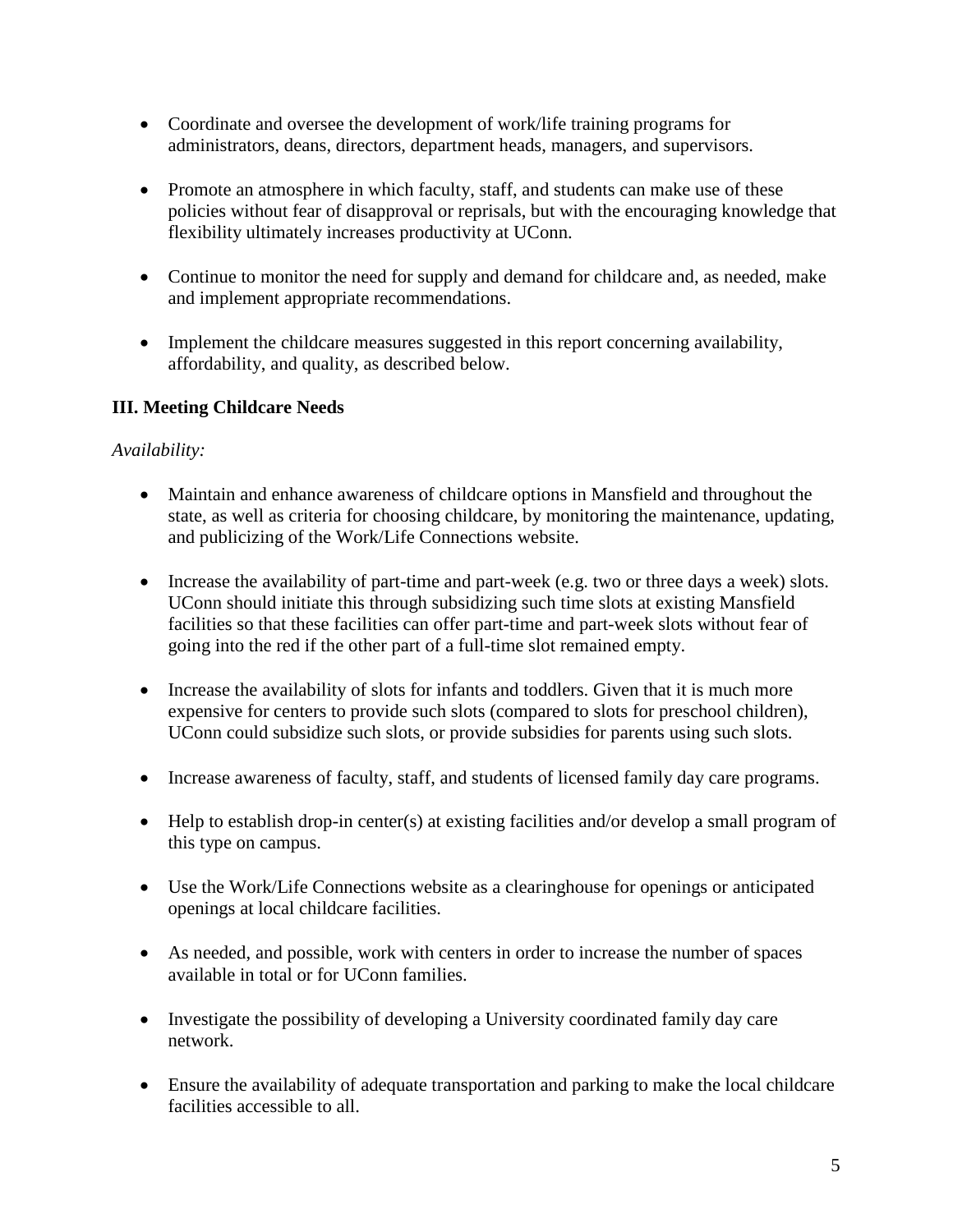# *Affordability*:

- Subsidize licensed, accredited Mansfield facilities to make sliding scales possible, and to make more infant/toddler, part-time and part-week slots available. Subsidies could include rent forgiveness.
- Make available bursar credits for undergraduate students and graduate students using licensed, accredited childcare facilities.

# *Quality*:

- Assist existing centers to maintain and enhance accreditation through NAEYC, or through one of the accrediting agencies for Montessori schools.
- Support continuing education and professional development for staff in Mansfield and the State. This can include training programs implemented through the University of Connecticut Child Development Laboratories.

# **IV. Goals for 2005-2006**

- Expand committee membership to reflect a broader range of expertise and responsibilities involving work/life issues.
- Find a permanent home and website manager for the Work/Life Connections website.
- Monitor the maintenance, updating, and publicizing of the website.
- Identify University resources to research and write appropriate grants for funds to support childcare, eldercare, and other aspects of work/life balance.
- Develop strategies to promote awareness and implementation of current work/life policies.
- Develop strategies to increase the availability of part-time and part-week childcare slots and to increase the number of slots for infants and toddlers**.**
- Develop short-term and long-term plans for subsidizing the licensed, accredited programs in Mansfield.
- Coordinate with Mansfield childcare center directors, along with the Early Childhood Coordinator for the Town of Mansfield, to plan strategies to enhance the availability, affordability, and quality of childcare.
- Investigate the possibilities for providing drop-in care.
- Investigate the possibility of developing a University coordinated family day care network.
- Explore dependent care reimbursement options for all employees.
- Develop a plan for continual monitoring of childcare demand and work/life balance.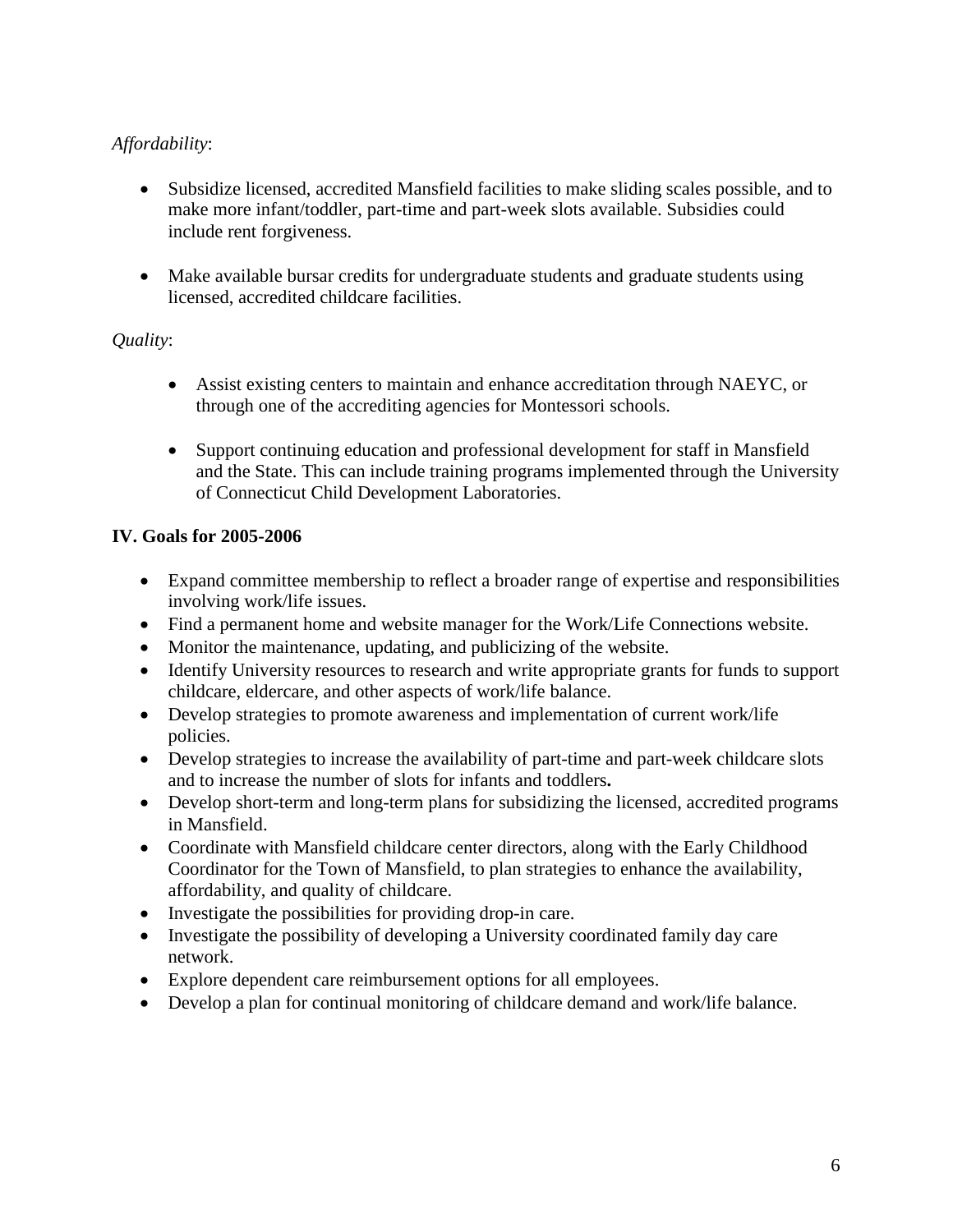# **HISTORY OF CHILDCARE AT THE UNIVERSITY OF CONNECTICUT**

Many groups at the University have worked to address the concern of the limited availability of affordable, quality childcare for employees. Unions, faculty, administration, and numerous committees have spent much time looking for solutions over the past 30 years. While we recognize that there are no easy answers, the PCIC requests that the pattern of sporadic studies with little implementation be broken in favor of well-considered implementations.

- 1934—Nursery School opened as part of the School of Home Economics for the practical training program.
- 1963—Nursery School name changed to Preschool Laboratory when it became part of the School of Family Studies and provided opportunities for research and teaching activities.
- 1960's—Growth of women working on campus, dual family incomes.
- 1972—Preschool Laboratory expanded and relocated into the newly constructed Human Development building. Renamed the Child Development Laboratories (Child Labs). Child Labs serves the university, community, and state as a model demonstration laboratory center for early care and education for young children - including infants, toddlers, preschoolers, and kindergarteners. Its role is to provide a setting for teaching, training, and research in early childhood education and optimal development.
- 1972—Free Women's Collective (precursor to the current Women's Center) was founded. The Day Care Collective was created to work on a proposal for the establishment of a day care facility at UConn.
- 1974—Needs Assessment Survey completed.
- 1978 to 1986—The Child Development Laboratories became a full year program, closing for 2 weeks in August.
- 1983—Child Care Committee of the Women's Center Advisory Board formed.
- 1984—Women's Center conducted a survey for UConn affiliated parents of children under the age of 6 for a comprehensive picture of what the child care needs were for UConn faculty, staff, and students.
- 1986 to 1994—The Child Development Laboratories steadily cut back its summer operation, ultimately closing for the summer by mid-June in 1994 because of budget deficits caused by a decline in summer enrollment, as well as the decision by the School of Family Studies not to subsidize summer sessions on the grounds that it was not an academic necessity for training purposes (its intended mission).
- 1988 to 1989— "Childcare –Everyone's Concern" was written, synthesizing the Women's Center research on childcare at UConn.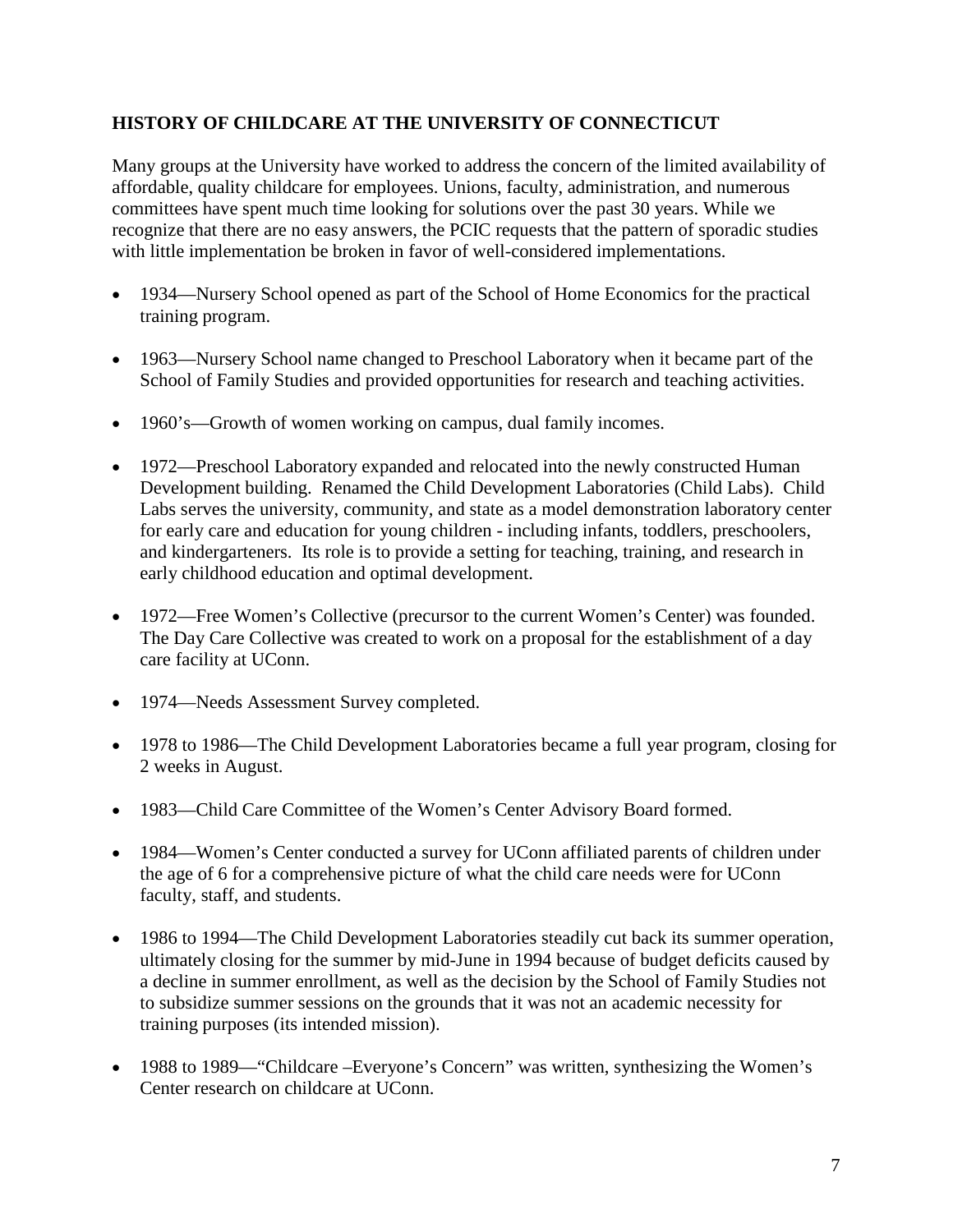- Circa 1987—UCPEA and AAUP negotiated a pool of monies to be made available to subsidize childcare fees of their members at the Child Labs.
- Circa 1990—UConn entered into an agreement with the Town of Mansfield to fund the building and on-going support of a new daycare and preschool facility—Mansfield Discovery Depot. The University provided \$495,000 to assist in funding the construction project.
- 1991—Mansfield Discovery Depot opened to the community. Under an annually renewed personal service agreement, UConn provided the center \$75,000 the first year. The next year, funding increased to \$78,750, and has remained at this figure to the present.
- 1993—with the dissolution of the Mansfield Training School and subsequent transfer of its properties to UConn, the building leased by Willow House, a daycare and preschool facility sponsored by District 1199 of the New England Health Care Employees Union located at the former training school, became UConn property. A \$1 per month lease agreement, previously held with the DPW, remained in effect between Willow House and UConn.
- 1993—Child Labs opened the newly constructed infant wing, devoting space exclusively to infants.
- 1998 to 2005—the lease agreement between Willow House and UConn was amended, increasing the rent to \$375 per month. Current rent is \$475 per month.
- Circa 1991—UCPEA and AAUP renegotiated a larger pool of monies to be made available to reimburse members for childcare expenses incurred at any state-licensed childcare facility.
- 1999—Bright Horizons Family Solutions was commissioned by employee unions (AAUP, UCPEA and AFSCME) and University administration to conduct "a Child Care Needs Assessment and Feasibility Study."
- 2000—Bright Horizons Study was completed. Among the key findings:
	- o Child care needs and issues among the UConn workforce are increasing.
	- o Available child care options do not meet the needs of UConn's working parents in terms of quality, availability, and flexibility.
	- o Child care issues are negatively impacting productivity
	- o Focus group participants and interviewed leaders strongly support a child care center at UConn that meets the needs of working parents.
	- o All peer institutions in a benchmark study have at least one child care center.
- 2000 to 2002—Child Labs summer session was re-opened for Infants and Toddlers, operating until mid-July. It was discontinued after three summers due to lack of enrollment and insufficient revenues from parent fees to cover program costs.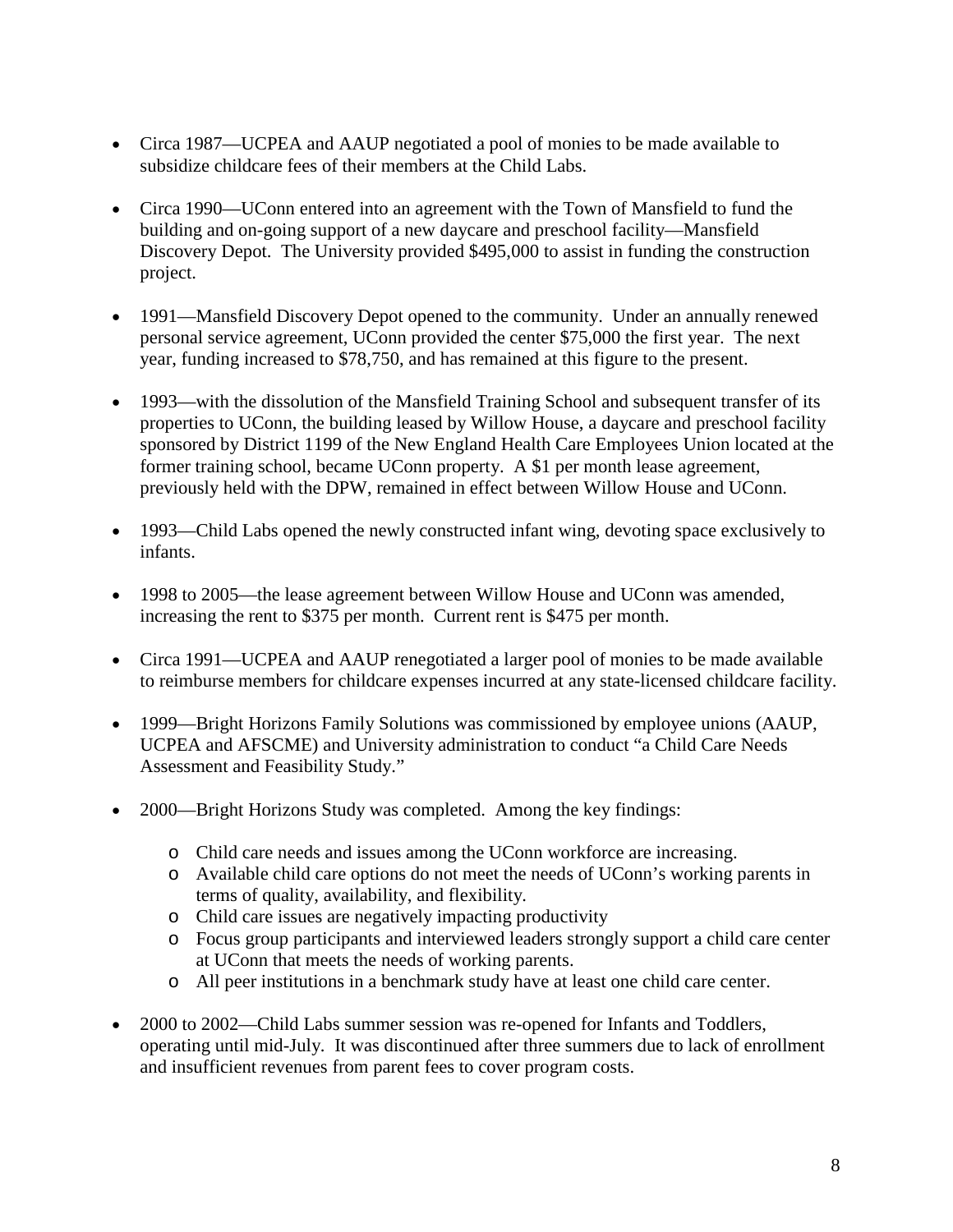- 2001—Child Care Now ad hoc committee formed in November with the mission to "Ensure" ongoing action regarding the recommendations put forward in the Child Care Needs Assessment and Feasibility Study of June 2000, until such time as these recommendations are implemented".
- 2002—AAUP's Committee W wrote to the University Senate asking for follow up on the Bright Horizons study. After being contacted by the University Senate, Chancellor John Petersen formed the Chancellor's Childcare Implementation Committee (CCIC) to explore and recommend options to provide high quality, affordable childcare for the University's faculty, staff, and students.
- 2003— The CCIC investigated costs of various possible expansions of the Child Labs.
- 2004—With a change in the University's organization and administrative titles, the name of the Committee was changed to the Provost's Childcare Implementation Committee (PCIC). The committee now reports to the Provost and Executive Vice President for Academic Affairs.
- 2004 to 2005—The Committee has accomplished the following**:** 
	- o Spring 2004—the PCIC commissioned CSRA to conduct updated supply and demand surveys. The surveys were conducted in the fall semester of 2004.
	- o Fall 2004—the interim Provost and Chief Operating Officer issued a "Work/Life Flexibility Statement," which was developed in collaboration with the PCIC
	- o May 2005—the PCIC gave a status report of committee activities to the University Senate: (http://senate.uconn.edu/Report.20050502.childcare.htm).
	- o June 2005—the "Work/Life Connections" website, developed by the PCIC, was launched (www.worklife.uconn.edu).
	- o July 2005—based on the results of the CSRA survey the PCIC, in collaboration with CSRA, prepared a report "An Assessment of Childcare Needs at the University of Connecticut" (see Appendix A).
	- o August 2005—the PCIC presented a report "Childcare and Work/Life Issues at the University of Connecticut" to the Provost and Executive Vice President for Academic Affairs, which included the childcare needs assessment report noted above.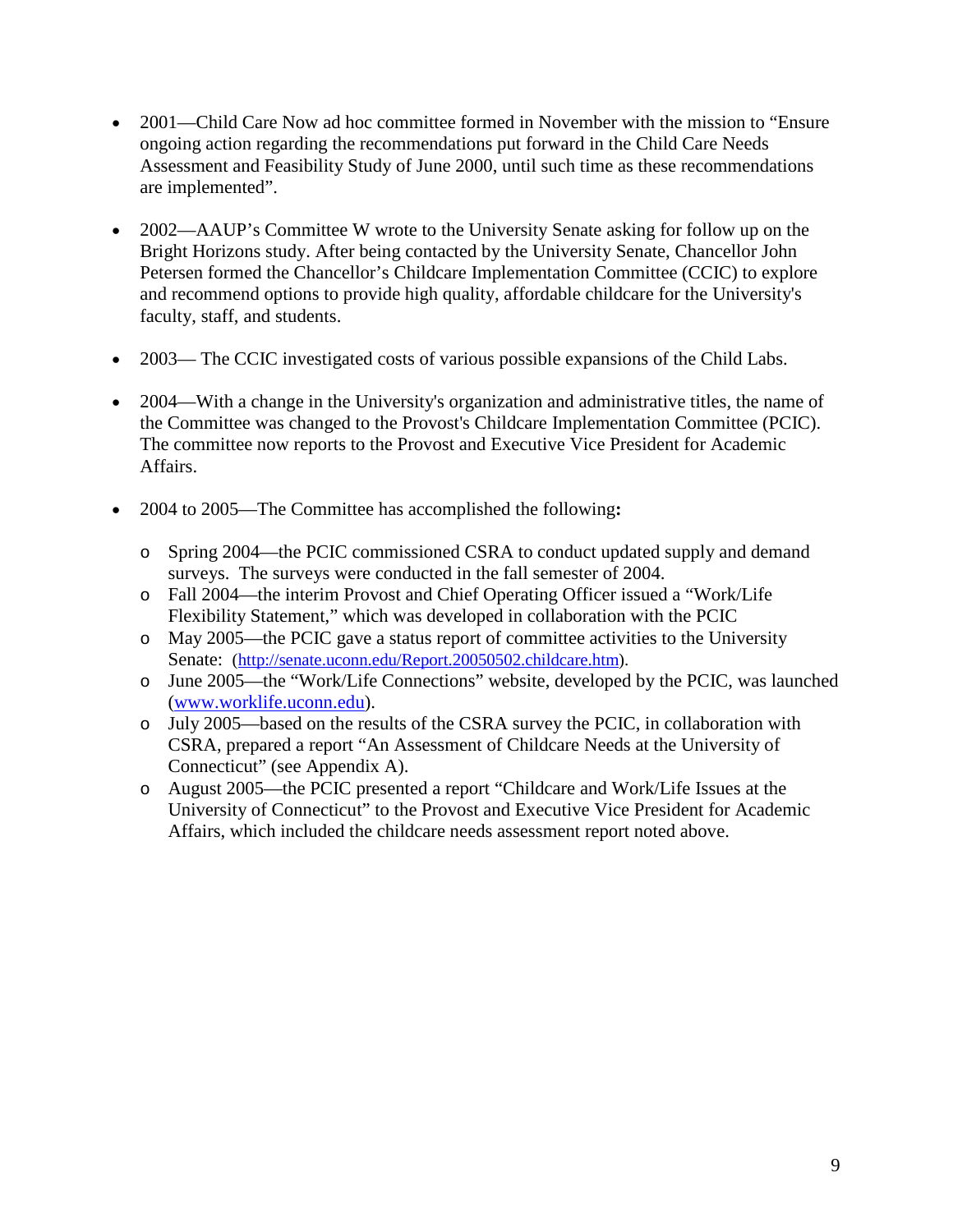## **PROVOST'S CHILDCARE IMPLEMENTATION COMMITTEE: History, Current Activities, and Recommendations**

# **I. History of the Committee**

As previously stated, there is a recognized need for more and better childcare at the University. In 1999, Bright Horizons Family Solutions was commissioned by AAUP, UCPEA, AFSCME, and University administration to conduct a "Child Care Needs Assessment and Feasibility Study." The final report was delivered in June of 2000.

In light of the realization that there was no clear authority through which to implement any of the suggestions of the study, the University Senate made a request to then Chancellor John Petersen to make childcare a priority. In November 2002, Dr. Petersen formed the Chancellor's Childcare Implementation Committee (CCIC) and charged the members to "continue to explore options for childcare for our faculty, staff, and students." The original co-chairs of the Committee were Veronica Makowsky (Associate Dean of CLAS) and Karla Fox (Associate Vice Chancellor). Michelle Helmin, Special Assistant to the Provost, replaced Karla Fox as co-chair in 2003.

In the fall of 2003, the Board of Trustees adopted the Academic Plan. The purpose of the Academic Plan is to "provide a set of planning principles and objectives to assist trustees, administration, and faculty in choosing academic priorities over the next decade including 21<sup>st</sup> Century UConn and capital projects." One of the goals mentioned in the Plan is the recruitment of excellent faculty. In order to attract the best, the university should assess "the needs of incoming faculty for child-care, spousal careers, and rental housing" among other things. The Plan also addresses the need to foster student excellence. To attract the best graduate students, their quality of life should be considered: "Housing and childcare should be available, affordable, and of good quality…. The University of Connecticut should continue to include graduate and professional students in its plan for expanded childcare." These elements of the Academic Plan are mentioned to demonstrate that many facets of the University have an interest in and would benefit from having one specific group dedicated and empowered to investigate the issues of childcare at UConn.

Recently, the CCIC has been renamed to reflect an organizational change. It is now the Provost's Childcare Implementation Committee (PCIC) and reports to Peter J. Nicholls. The co-chairs are Veronica Makowsky, Vice Provost for Undergraduate Education and Regional Campus Administration, and Terri Dominguez, Manager, Department of Environmental Health and Safety.

# **II. Committee Activities**

# **A. Initial Steps**

# **1. Child Labs Expansion Proposal to Child Care Implementation Committee**

Karla Fox requested, during the May 2003 CCIC meeting, a proposal to expand the Child Labs that would include provisions for summer programming and expansion of space to accommodate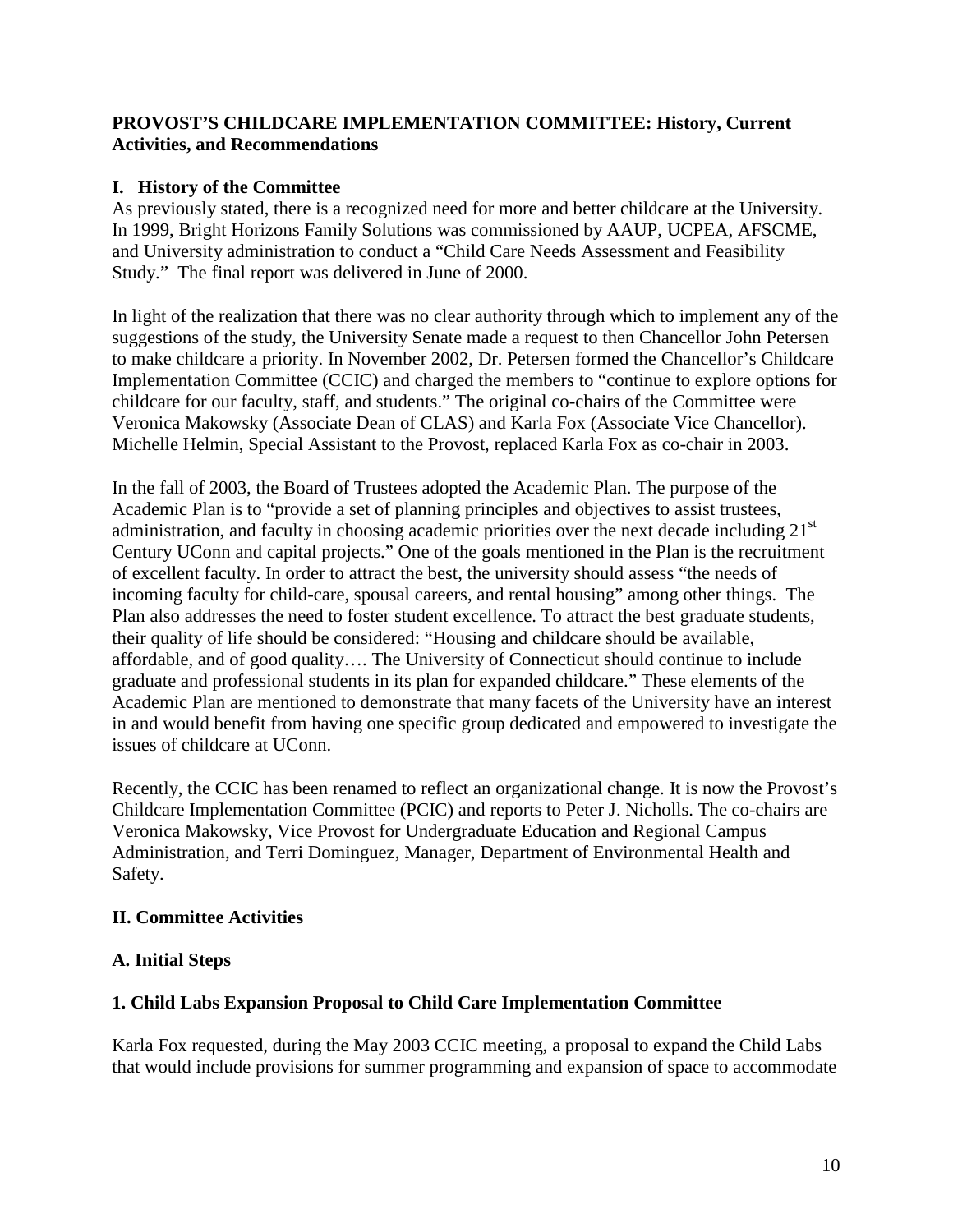additional families. Charlotte Madison and Deborah Adams, administrators of the Child Labs, designed a two-phase plan.

Phase I outlined possibilities to expand the current 37- week calendar to a 46- week calendar, estimated cost of staffing, and requested air conditioning. After factoring parent fees, enrollment, and staffing, the cost to the university would have been approximately \$180,000 plus the cost for air conditioning (app. \$87,000) to support a summer program. Approximately \$98,000 would be needed annually from the university to operate the additional 9- week summer program expansion.

Phase II outlined possibilities to increase enrollment by approximately 42 children. Renovation to the building, construction of an additional playground, staffing considerations, parent fees, and start up costs were considered in determining that \$418,000 would be needed from the university to implement phase II. Approximately \$200,000 would be needed annually from the university to operate an expansion in enrollment.

The proposal was discussed in detail by Charles Super, Dean of the School of Family Studies, Karla Fox, Veronica Makowsky, Charlotte Madison, and Deborah Adams before submitting it to Chancellor Petersen. In late July Chancellor Petersen rejected the proposal stating that the money issue was too great. Given the history of summer programs, the Child Labs has not run any summer sessions since 2001.

# **2. Compiling the History of Childcare at the University of Connecticut**

In order for the committee to have a perspective about childcare at the University, the committee compiled a history of initiatives and activities related to childcare that have taken place at the University. This history traces childcare related issues for eighty years, from 1934 to the present. This history is presented at the beginning of this report.

# **B. Multi-faceted Approach**

Though the expansion of the Child Labs would have increased the number of UConn families with childcare needs served, the PCIC recognized that the Child Lab expansion would not have adequately addressed all the childcare issues of the University community. The committee also recognized that the Child Labs' essential mission is not to provide childcare for the university, but to provide a setting for teaching, training, and research in early childhood education and development.

The PCIC recognized the need to take a multi-faceted approach that addresses work-life issues, not just childcare, and that is based on up-to-date research, and so has done the following:

# **1. Work-Life Flexibility Statement**

The Administration, working with the Provost's Childcare Implementation Committee and the Child Care Now ad hoc committee, recognized that a philosophical statement that clarified its position on the issue of work-life flexibility was critical as a first step in promoting a culture that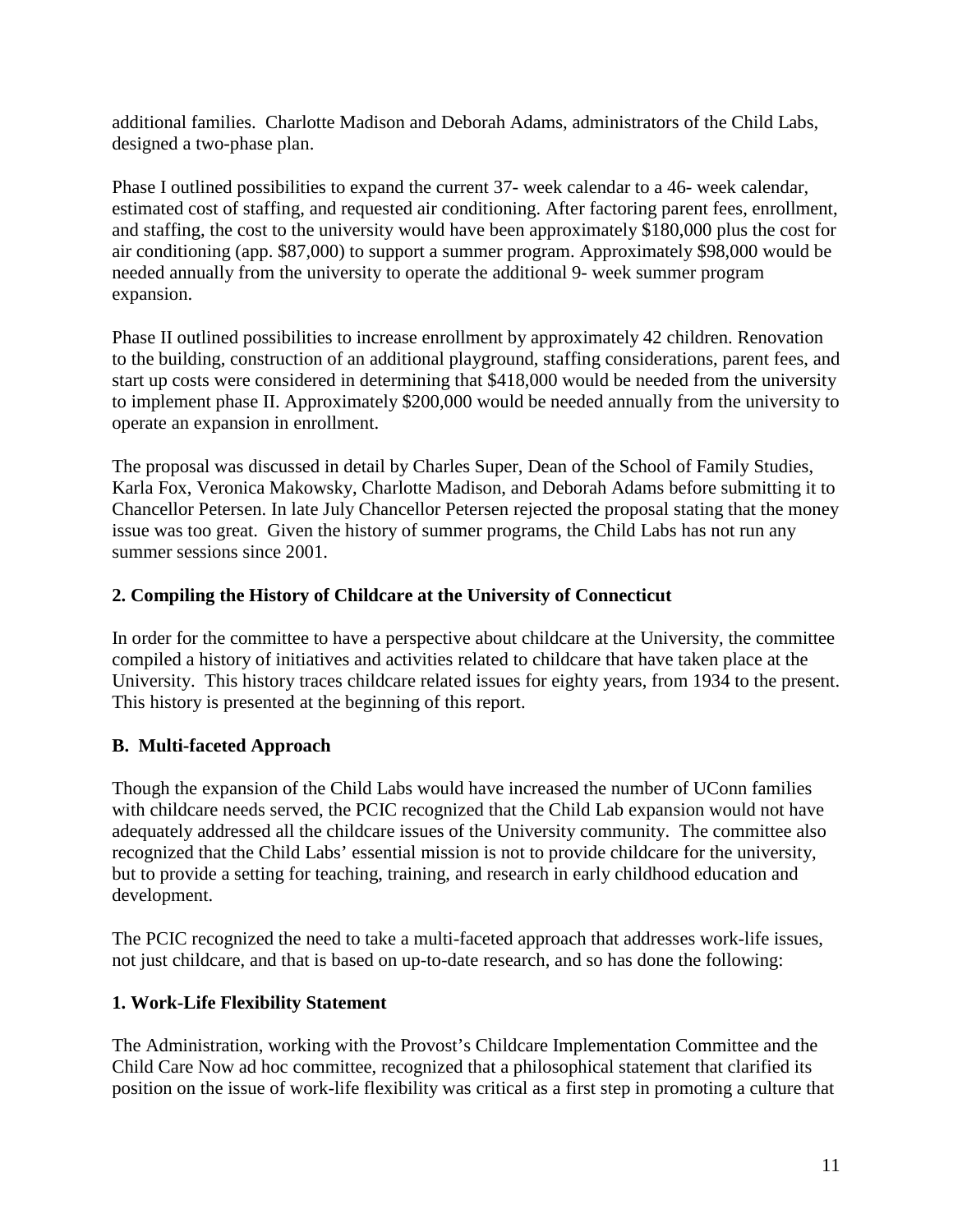supports work and life effectiveness within all divisions of the University community. Such a statement also would serve to inform employees and their supervisors and managers of existing policies, procedures, and resources available to support work-life flexibility, thereby promoting understanding and consistency in their implementation.

In the fall of 2004, Interim Provost, Fred Maryanski and Chief Operating Officer, Linda Flaherty-Goldsmith codified the University's support by issuing the following statement to the University community:

It is a constant challenge to balance the many facets of our lives. The University of Connecticut is committed to providing an educational and working environment for students, faculty, and staff that recognizes the demands of study, work, and personal life, and promotes flexibility in meeting these demands. While the University must fulfill its mission of striving for excellence, it also is committed to fostering an environment that is responsive to employees' and students' personal obligations and commitments. Flexibility that does not diminish operating standards and the achievement of academic goals is not only possible, but desirable. The University benefits in improved recruiting and retention, reduced absenteeism, and increased levels of productivity, motivation, and morale, all of which contribute toward excellence.

The University demonstrates its support for work-life flexibility through the implementation of established policies, procedures, practices, and contractual agreements, as found in union contracts and at www.policy.uconn.edu. Faculty and staff in managerial or supervisory positions should be familiar with such contracts and policies, as well as with programs and procedures available to assist employees, including student employees, and should, to the extent possible, implement these policies and procedures. Additionally, faculty should be aware of the work-life demands upon graduate assistants and, where to the extent possible, provide flexibility, while maintaining academic standards.

# **2. Work/Life Connections Website**

In an effort to provide access to useful childcare and other work/life information and resources, the committee developed the "Work/Life Connections" website (www.worklife.uconn.edu). It was officially launched and announced to the University community by Provost Peter J. Nicholls in June 2005. The website includes the Work/Life Flexibility Statement, information and updates of the PCIC, and links to University work/life policies and procedures. It is also a clearinghouse of work/life related topics, including how to locate and select childcare; parenting resources; senior services and eldercare; and other useful links. Links to the web page were placed on the HR, Faculty/Staff, University Index, and other University web pages.

# **3. Review of Existing Centers and Agreements**

The PCIC visited three existing centers in Mansfield to determine ways that UConn might assist them so that UConn parents can maintain flexibility, choice, and quality. All three centers are private, non-profit, state-licensed, and are either accredited or in the process of re-accreditation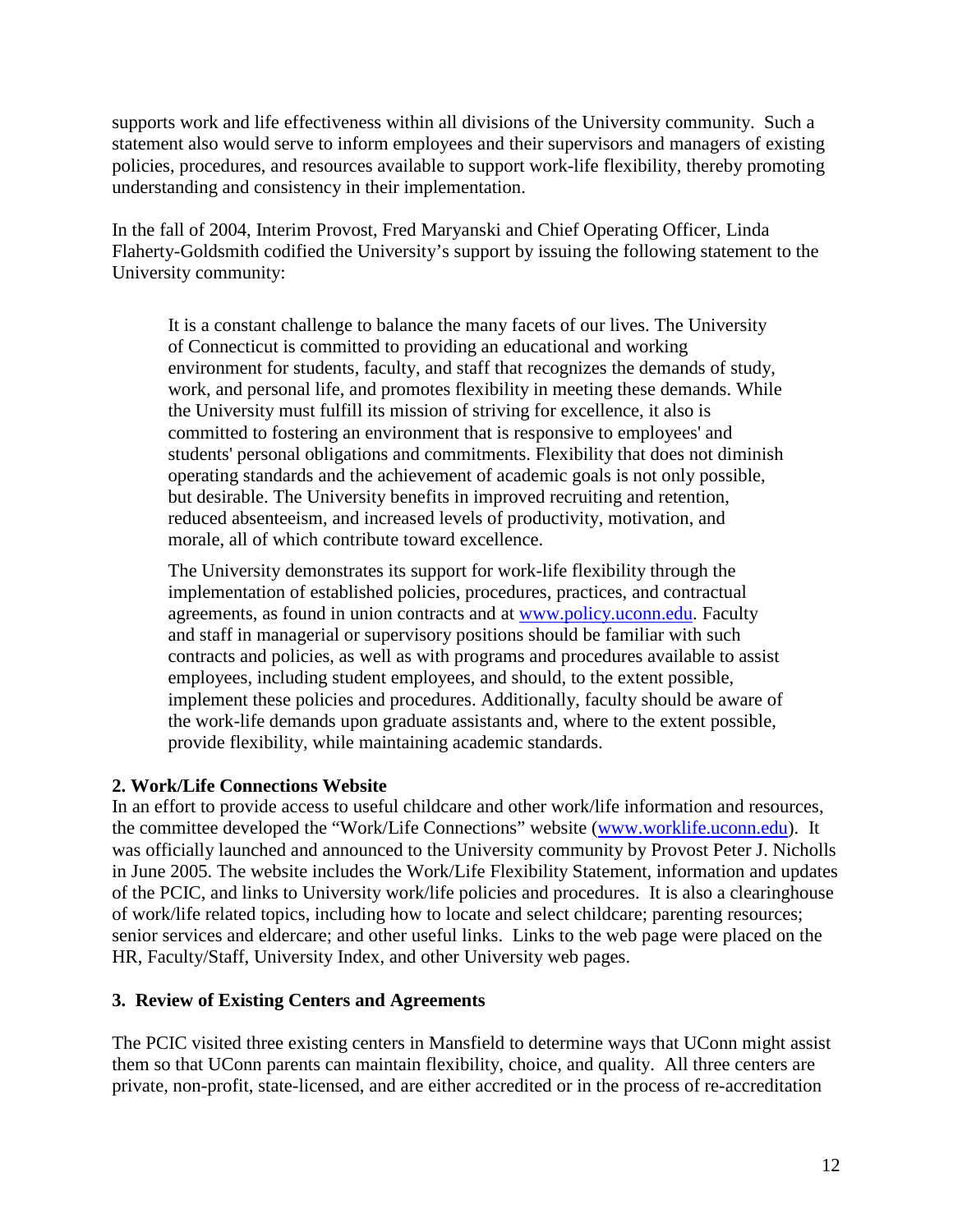with the National Association for the Education of Young Children (NAEYC). These centers included Mansfield Discovery Depot (MDD), Willow House, and Community Children's Center.

Mansfield Discovery Depot (MDD) is housed in a building, built in 1991, that is owned by the Town of Mansfield. The University provided \$495,000 to assist in funding the construction project. Since its inception, the University has had a personal service agreement with the town, in which UConn currently allocates \$78,750 annually to help fund the center. This agreement requires that one-third of the total available enrollment is set aside for the children of University employees and students. The center contracts with the Town for grounds work and maintenance. In addition, the Town provides some on-going in-kind services, such as financial services and access to group insurance rates.

Willow House opened in 1987 as a childcare center for Mansfield Training School employees, operated by District 1199 of their healthcare union. With the dissolution of the Mansfield Training School and subsequent transfer of its properties to UConn, the building leased by Willow House became UConn property. A \$1 per month lease agreement, previously held with the DPW, remained in effect between Willow House and UConn until 1998, when the rent was increased to \$375 per month. The current rent is \$475 per month.

The Community Children's Center (CCC) is a parent-owned and operated cooperative facility that was formed in 1970 by a group of Mansfield parents. Formerly housed in the basement of a local church, in 2004 it moved into its own newly constructed facility built with a \$300,000 direct loan from the Rural Development Agency of the United States Department of Agriculture. CCC currently has no agreement with the University.

# **4. Supply and Demand Surveys**

In light of the dated material and questionable objectivity of the Bright Horizon's study, the PCIC commissioned the University's Center for Survey and Research and Analysis to conduct updated supply and demand surveys to provide more up-to-date data regarding child care needs. The surveys were conducted in the fall of 2004. Survey results were compiled in a report entitled "Assessment of Childcare Needs at the University of Connecticut" (Appendix A) and that incorporates the responses of full-time employees and graduate students. Attempts were made to reach undergraduate students; however, due to a low response rate, information about this group was not included in the report. The report was presented to the Provost in July 2005. A summary is presented below.

# Responses to the survey

- Demand survey: There was an excellent response rate with approximately 50 percent of both faculty and staff, and 30 percent of graduate students responding. Of those who responded, 589 indicated having a child younger than six.
- Supply survey: Responses were obtained from all eight licensed center/school programs in Mansfield. Even with repeated attempts to gain information, a number of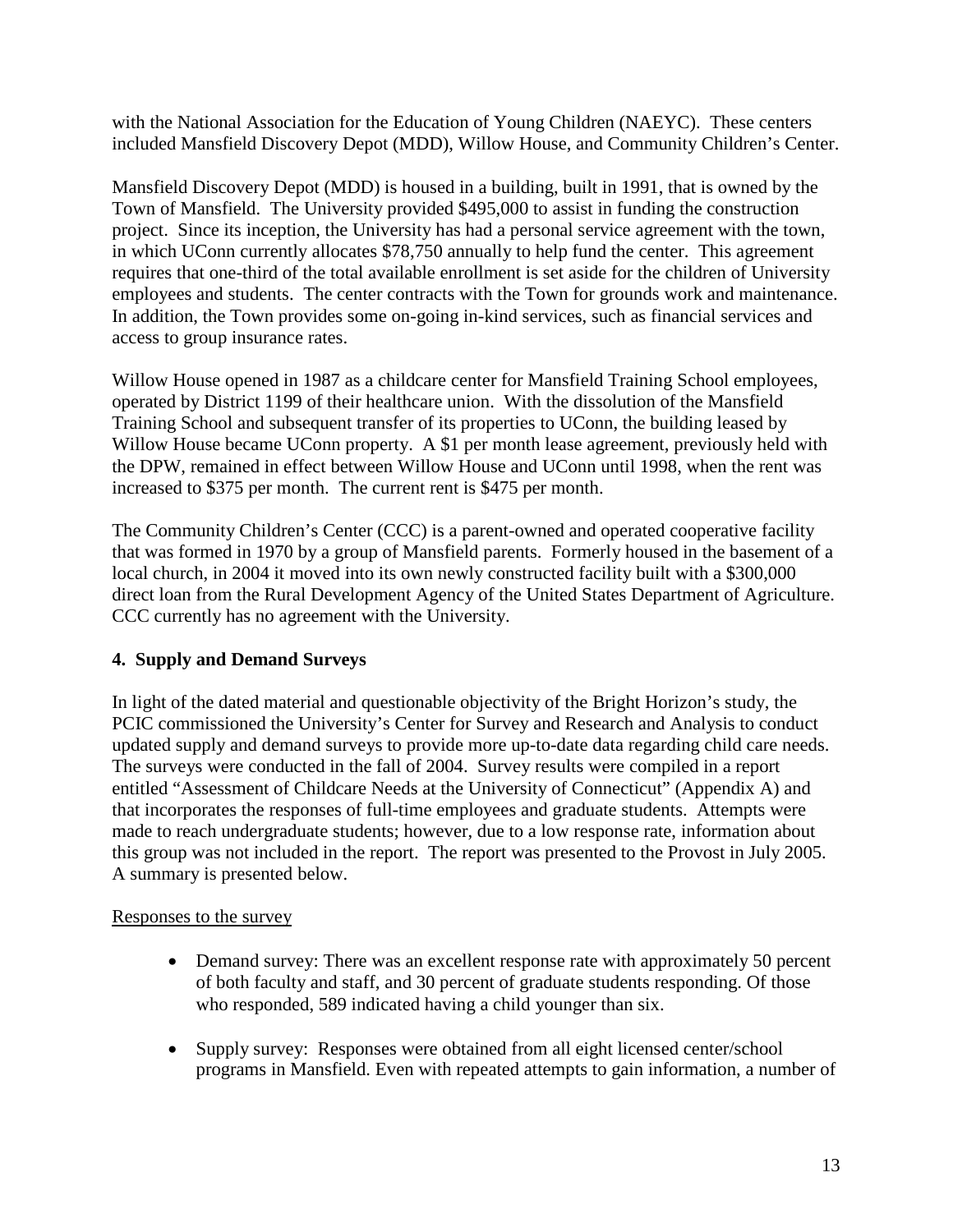the licensed family day care homes did not reply. Thus, data concerning these programs are not included in the report.

# Information about respondents with at least one child younger than six:

- Approximately equal numbers of men and women filled out the survey, indicating that childcare is a "family" issue, not a "women's only" issue.
- 90% share childcare responsibilities with some one else; 10% are raising children alone.
- Over 60 percent live within 15 miles of the Storrs campus.
- 64 percent use some form of paid childcare.
- Of those who use paid childcare, 44 percent use a childcare facility located in Mansfield.
- For those who use paid childcare in Mansfield 91 percent use center care, 7 percent use a home care provider, and 1 percent arrange for care in their own home.

# Satisfaction with paid childcare:

- 58 percent of the respondents would like to change their childcare arrangements. The primary reasons for wanting a change are: cost, location, quality of care, and availability – especially the availability of part-time care.
- Priorities for selecting childcare included: affordability, finding part-time care, avoiding full time rates for part-time care, finding care during the summer, finding care during UConn holidays, finding care during inclement weather, and finding care before 8:00 A.M. These priorities varied somewhat, depending on whether the respondent was faculty, staff, or a graduate student.
- When asked about the acceptability of different types of paid childcare arrangements, 95 percent rated center-based care as very or somewhat acceptable; 66 percent rated care in a private home as very or somewhat acceptable.

# Impact of childcare responsibilities on workplace performance:

• Respondents indicated that childcare responsibilities, including problems with childcare, significantly affected their performance at work or school. For example, they reported that over the last year they missed an average of six days of work due to childcare responsibilities; and that they had to leave school/work early or come in late on an average of seven days.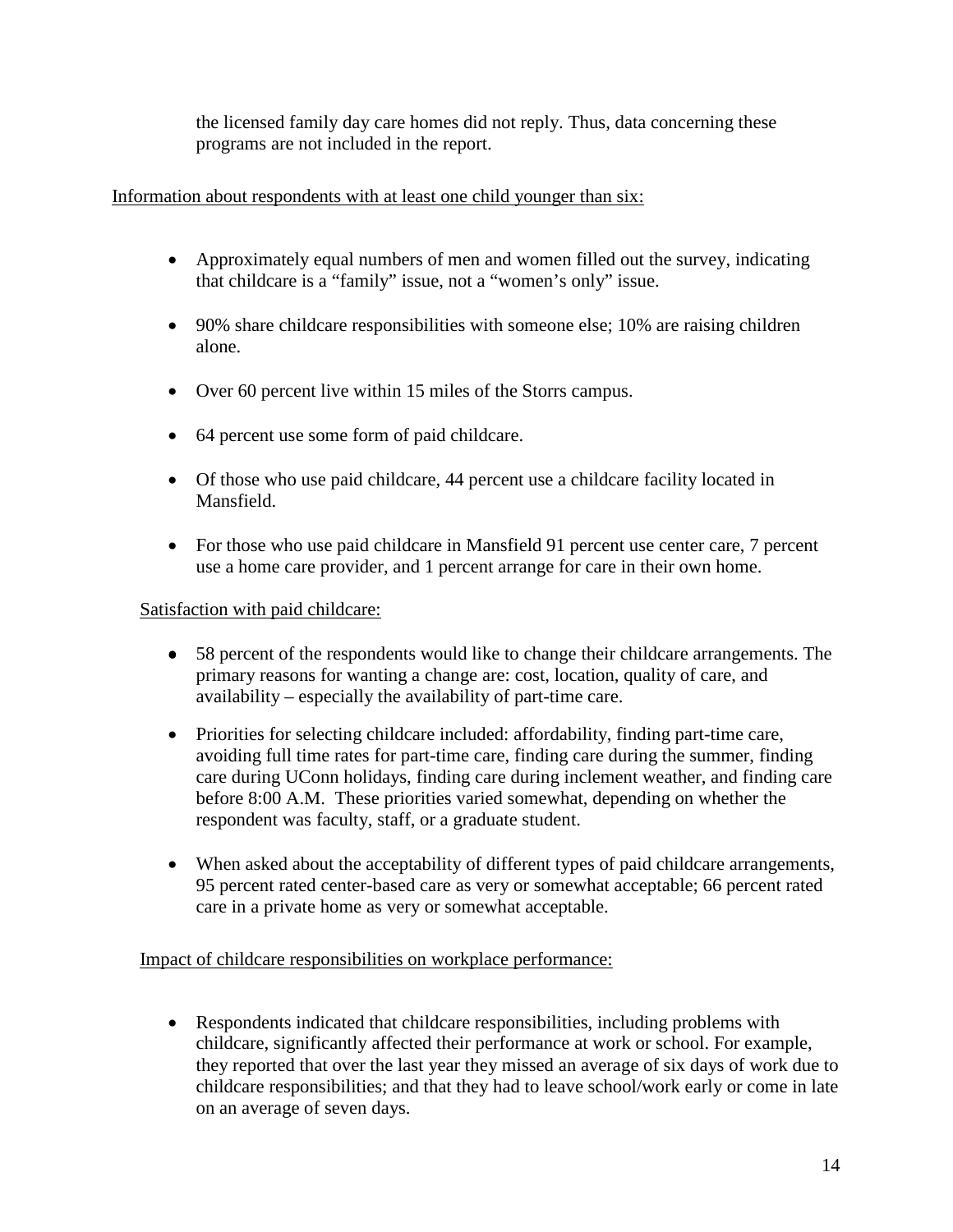- A majority of staff and graduate students indicated that childcare issues caused them to avoid pursuing a position or course with greater responsibility; a majority of faculty and graduate students indicated that childcare issues caused them to reduce their workload or class schedule.
- Nearly a third of respondents indicated that they seriously considered leaving their job or dropping out of school because of childcare issues.

# Childcare facilities in Mansfield:

- In Mansfield there are eight state-licensed centers/schools for the care of children under six. These programs provide 39 full-day slots for infants; 62 full-day slots for toddlers; and 171 full-day slots for preschool children. In some centers it is possible for full-time slots to be shared by part-time students. For preschoolers there also are 132 half-day slots. Programs are full and maintain waiting lists.
- In the full-day centers, 72 percent of the infant spaces, 65 percent of the toddler spaces and 47 percent of the preschool spaces are used by UConn families. (Similar data for the half-day programs were not available.)
- Fees per child for full-day care range from \$800 to \$920 for infants, from \$641 to \$905 for toddlers, and from \$641 to \$840 for preschoolers.
- Most full-day programs are open from 7:00 or 7:30 AM until 5:30 PM.
- Only three centers have summer programs.
- Six of the centers close for holidays on days that UConn has classes.
- More information is needed about licensed family childcare homes in Mansfield.

# Do current programs in Mansfield meet the identified needs?

- The cost of care rules out the possibility for many families of care in a licensed center in Mansfield.
- There is a need for more spaces for infants and toddlers.
- There is a need for more part-time spaces and more flexibility in scheduling (e.g. two days a week) than currently is available.
- There is a need for care during the summer and on holidays when UConn is open.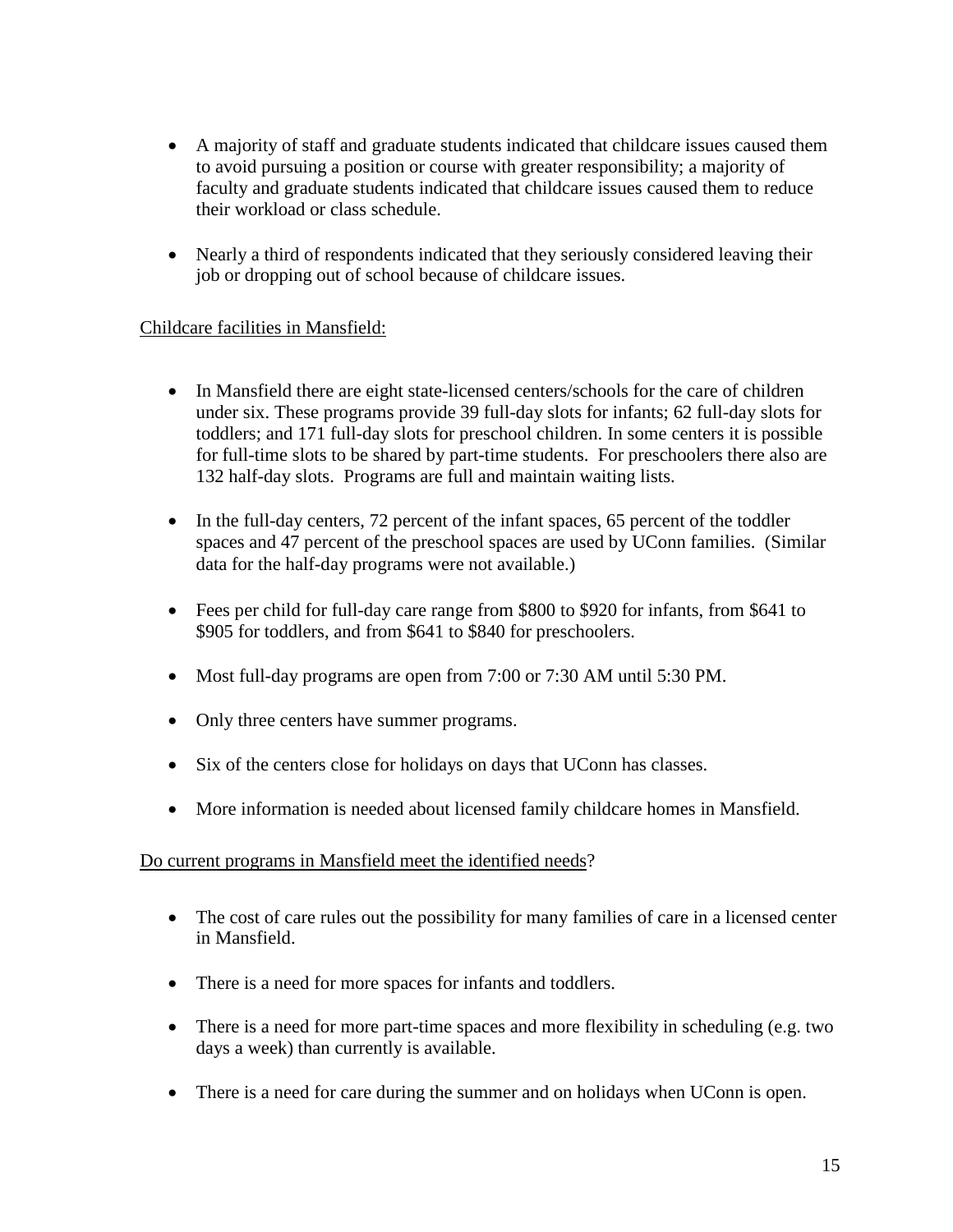• With so little space currently available it is clear that modest increases in university positions and/or the birth rate would quickly result in childcare shortfalls, especially for those needing infant or toddler care.

## **5. Review of Childcare Programs at Peer Institutions**

In a September 2004 article in the Advance, Provost Fred Maryanski identified "a new set of peers among public universities" for the University of Connecticut. This group includes Georgia, Iowa, Iowa State, Ohio State, Purdue, Minnesota, Missouri, and Rutgers. He stated that "... in terms of undergraduate education, research, diversity, development, and reputation ... this group of institutions . . . represents the next level through which UConn must advance in order to fulfill its goal of being recognized as a premier public university. This peer group clearly positions us as a national institution. It is our goal to be at the top of this group within five years."

As a benchmarking exercise, the PCIC conducted a review of the childcare and work-life services offered at these peer institutions. Like many of our peer institutions, we have a facility, the Child Development Laboratories, to train professional early childhood educators that also provides care for some children. However, we are unlike many of our peer institutions in that we do not provide additional services and facilities designed specifically to meet the needs of faculty, staff, and students. Thus, at this point in time, we are far behind a number of our peer institutions.

# **University of Georgia**

The University of Georgia has a Child and Family Development Center (McPhaul Center) much like the Child Labs at UConn. It is partly a research unit for the College of Family and Consumer Sciences and does not have resources to expand. In February 2000 the Executive Committee of the University Council proposed doing a feasibility study for a campus child-care facility. The McPhaul Center is still the only childcare offered at this time. Further information about the feasibility study proposal was unavailable.

# **University of Iowa**

The University of Iowa provides space for three contracted privately operated child care centers, including a Bright Horizons facility. Additional information is provided through a contracted non-profit organization (4Cs) that provides referral services for child care and other family related services. Dependant care assistance programs (DCAP) are available for faculty and staff. Undergraduate students can obtain funding assistance through CCAMPIS with additional subsidies offered to both graduate and undergraduate students. For undergraduate and graduate students needing some evening childcare assistance to complete papers, participate in study groups, or meet other university obligations, subsidies are available for up to \$120/academic year for the first child and \$80/academic year for a second child.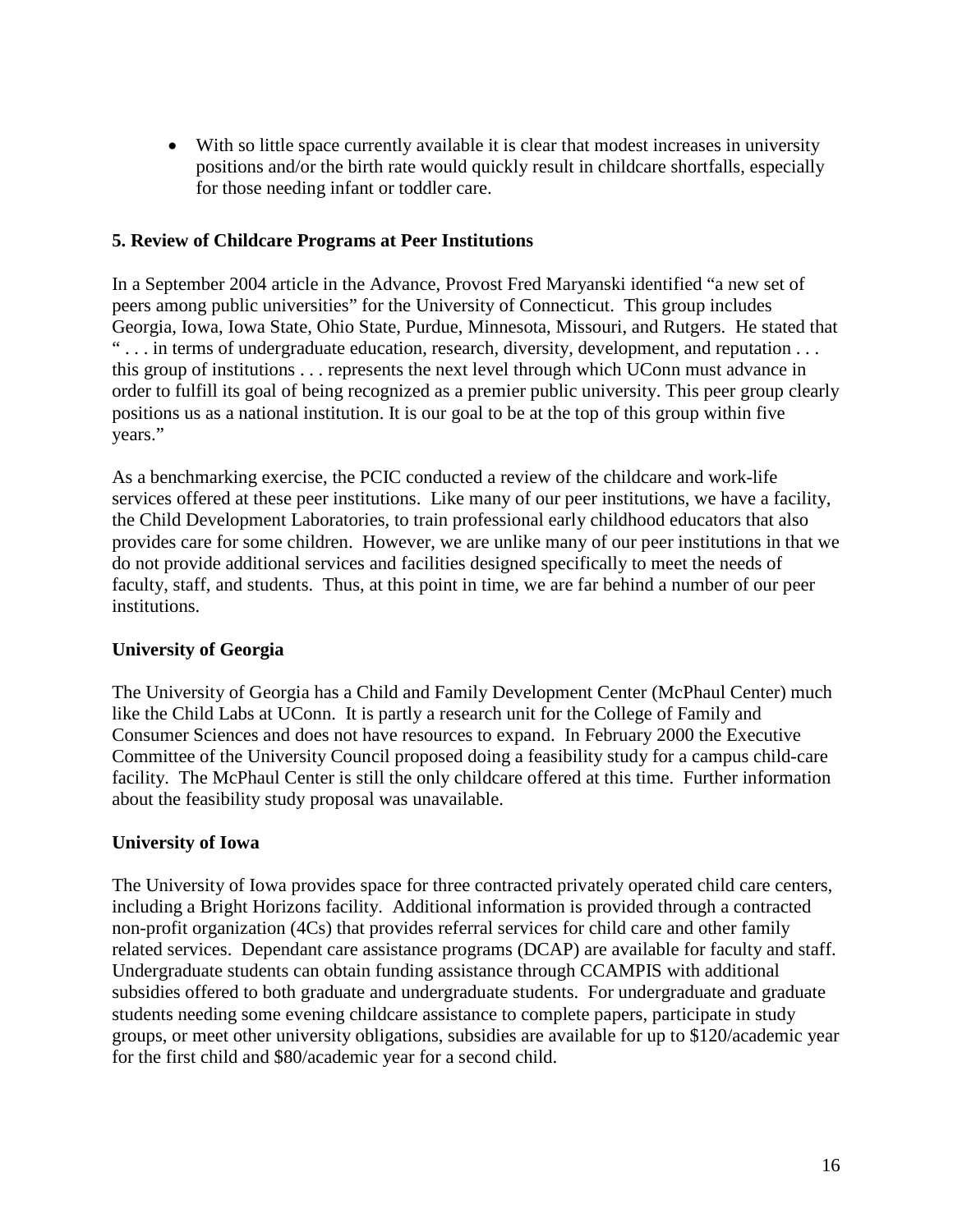The University of Iowa also maintains an office of Family Services, a division Human Resources. This office provides resources for faculty, staff, and students pertaining to childcare, elder care, flexible work arrangements, and housing/relocation.

# **Iowa State**

Iowa State has a Center for Child Care Resources. Their mission is to actively respond to community needs for affordable and accessible quality childcare by providing resources, education, and advocacy for children, parents, childcare providers, and employers. The Center for Child Care Resources is one agency in a statewide system of childcare resource and referral agencies dedicated to enhancing child care and family services. CCR provides childcare resource and referral services to Boone, Hardin, and Story Counties in Central Iowa. The agency is operated as a non-profit organization governed by a volunteer Board of Directors.

# **Ohio State**

The OSU Child Care Center is a department of the Office of Human Resources with services available for children ages 6 weeks and older. The available programs range from a regular daytime and evening program that is available 6am-Midnight for children 6 weeks thru kindergarten, a kindergarten program for children 5 years and older, an evening class program for parents who are taking or teaching evening classes, and a summer recreational program for ages 6-11 years. Additionally, the center offers occasional evening childcare for children 8 weeks thru 12 years old. Tuition is charged on a sliding scale based on income; days of care needed; and enrolled age group.

The OSU Child Care Center has also developed a Parent Advisory Committee (PAC) to provide an avenue for communication and participation for center families. The committee's mission is to formally integrate families into The Ohio State University Child Care Center by advocating for families, enhancing communication, and influencing policy decisions.

More detailed information about their child care program can be found in the Parent Handbook: http://hr.osu.edu/ccc.

# **Purdue University**

Purdue offers two campus childcare programs, a Child Development Laboratory (CHILD LABS) and a Purdue Child Care Program (PCCP) that are part of the Department of Child Development and Family Studies. Fees for university-affiliated families are based on income ranges, and enrollment is distributed over a multi-tiered income structure to allow lower income student families to participate. Children aged 6 weeks to 2 years can enroll in the CHILD LABS for a morning or afternoon session, Monday thru Thursday. Children aged  $2 - 5$  years also have the option to enroll in the full day, year round PCCP.

A child care packet was developed to assist employees in researching and selecting child care options in the university area: https://www2.itap.purdue.edu/bs/HR/Child%20care%20packet%20landscape.pdf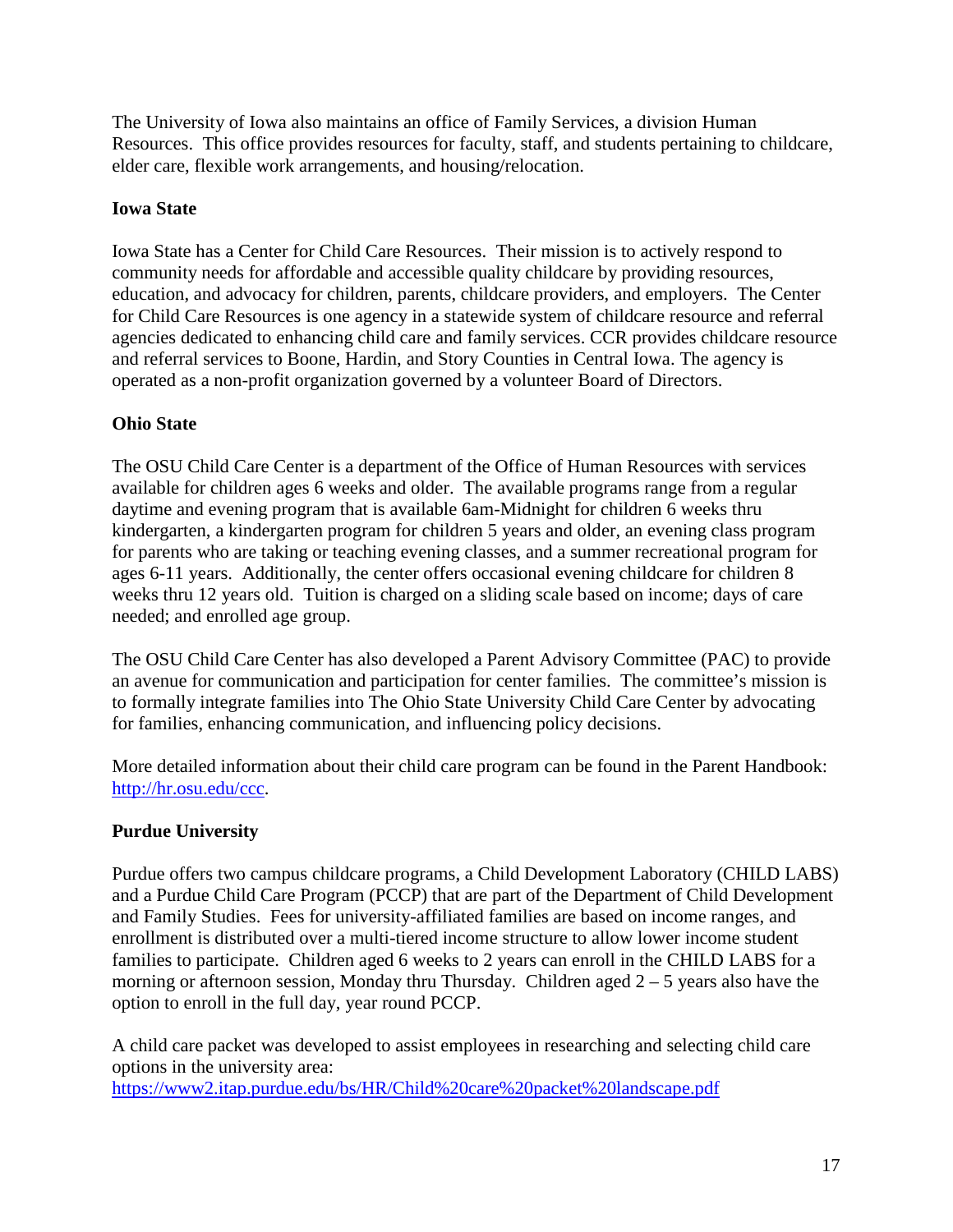## **University of Minnesota – Twin Cities**

The Institute of Child Development Department of Child Psychology (CPsy) at the University of Minnesota has long been a premier center of scholarship, teaching, and outreach devoted to the understanding and fostering of child development. Founded in 1925, the Institute is one of the oldest centers for the study of children's development in the United States. Early childhood education has been linked to the efforts of the Institute since its beginning. The Shirley G. Moore Laboratory School, also in operation since 1925, is housed at the Institute. The Shirley G. Moore Laboratory Nursery School provides model-training experiences for teachers of young children at both graduate and undergraduate levels and serves as an active center of child study and research. It is open to the public and provides developmentally oriented education to approximately 100 two-to five-year-old children.

The Institute has provided growing space for several centers as they developed, among them the Irving B. Harris Training Center for Infant and Toddler Development; and the Children, Youth and Family Consortium, which provides a wide range of information and resources about children and families, connecting research, teaching, policy, and community practice.

## **University of Missouri – Columbia**

University of Missouri – Columbia has a Child Development Lab (CDL), which is open to the community. There is no discount for University employees. The CDL is able to provide care for seven infants, eight toddlers, 39 preschoolers and 26 school-aged children. The CDL is an educational setting for community children and a teaching and research laboratory for University students, faculty and staff. The CDL operates a full-day, full-year teacher-training lab school affiliated with the Department of Human Development and Family Studies (HDFS) within the College of Human Environmental Sciences (HES). The CDL is licensed and accredited and was rated as one of the top ten child care centers in the nation by Child Magazine in 1992. The CDL serves 90 families with children from six weeks of age through third grade. Promoting high quality early education in a model setting is a primary goal.

They also have a Student Parent Center, which is a state-licensed, full-service childcare facility available to student parents who attend the University of Missouri-Columbia. The Center offers flexible, full-day care to children who are six weeks to four years old. It is close to the campus; offers sliding scale fees, flexible semester-based scheduling, low child-to-adult ratio, and a 2, 3 or 5-day program. It currently offers care to 52 children and serves as many as 80 families.

#### **Rutgers – State University of New Jersey**

Rutgers, New Brunswick/Piscataway Campus, offers one campus facility and two affiliated community facilities. The community centers offer priority and discounts for Rutgers affiliated individuals and provide a variety of daytime and after-school care options.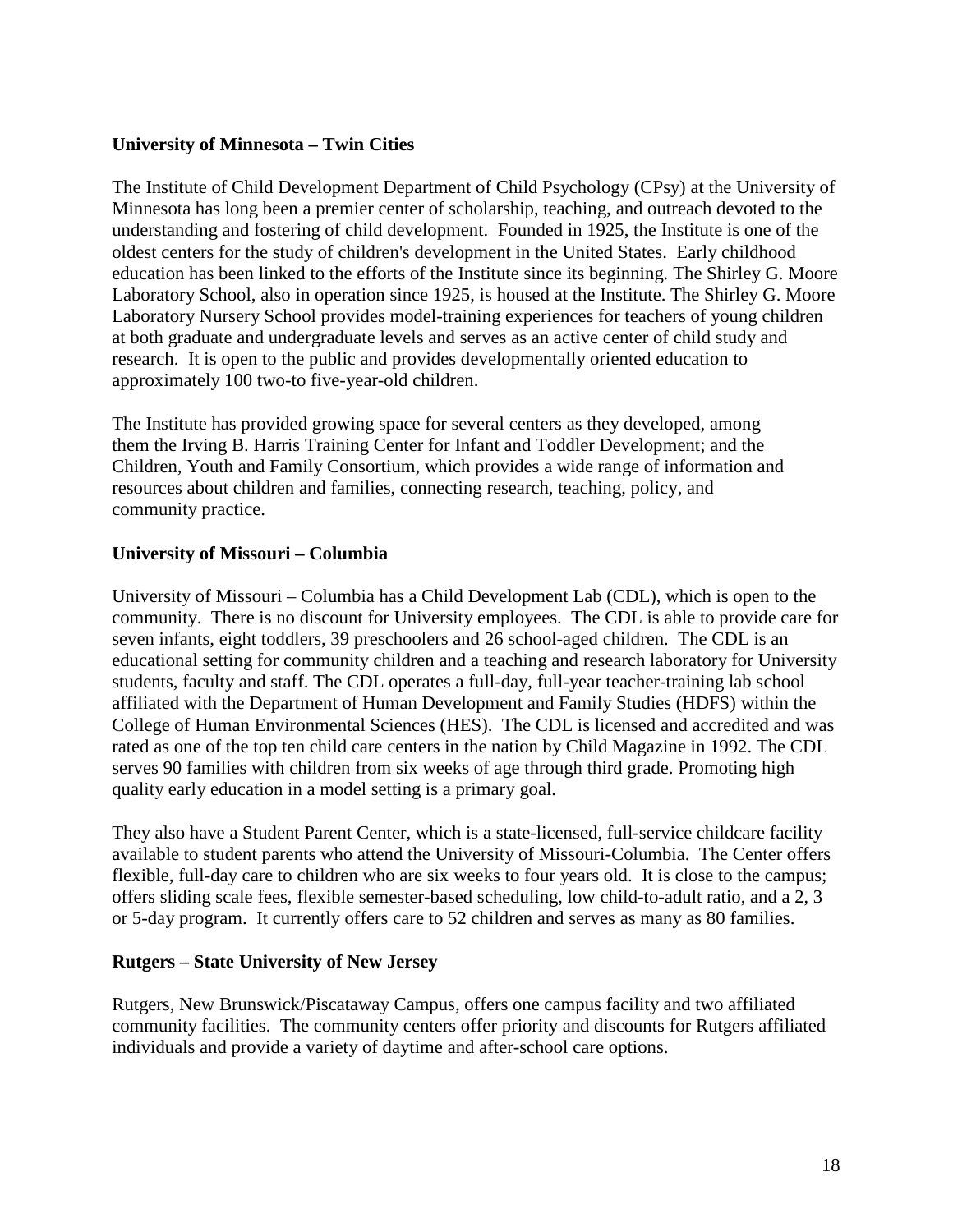## **RECOMMENDATIONS**

### **I. Committee Name and Mission**

In recognition of the need to take a multi-faceted approach that addresses work-life issues, such as eldercare as well as childcare, the PCIC recommends that the committee continue to address work-life issues in an expanded and on-going manner. The name of the committee should change to the Work/Life Oversight Committee to reflect this expanded function. In addition, the committee should become a permanent committee that reports to a more encompassing level of administration. Currently, the committee reports to the Provost, however, many of the issues and employees involved affect both the academic and administrative divisions of the University. Therefore, a more appropriate reporting line would be to both the Provost and Executive Vice President for Academic Affairs and the Vice President and Chief Operating Officer.

We recommend that the mission of the Work/Life Oversight Committee be to promote a culture of balanced work and life for University of Connecticut faculty, staff, and students, through the review, development, and implementation of policies and programs.

We also recommend that the committee be given a budget to adequately fund support services and administrative costs.

## **II. Work/Life Balance**

In order to fulfill its mission, we recommend that the Work/Life Oversight Committee:

- Find a permanent home and website manager for the Work/Life Connections website and continue to monitor and provide recommendations for the site, as needed.
- Identify and coordinate University resources to research and write appropriate grants for funds to support childcare, eldercare, and other aspects of work/life balance.
- Promote awareness and implementation of current work/life policies, programs, and resources that apply to faculty, staff, and students.
- Coordinate and oversee the development of work/life training programs for administrators, deans, directors, department heads, managers, and supervisors.
- Promote an atmosphere in which faculty, staff, and students can make use of these policies without fear of disapproval or reprisals, but with the encouraging knowledge that flexibility ultimately increases productivity at UConn.
- Continue to monitor the need for supply and demand for childcare, and as needed, make and implement appropriate recommendations.
- Implement the childcare measures suggested in this report concerning availability, affordability, and quality, as described in the next section.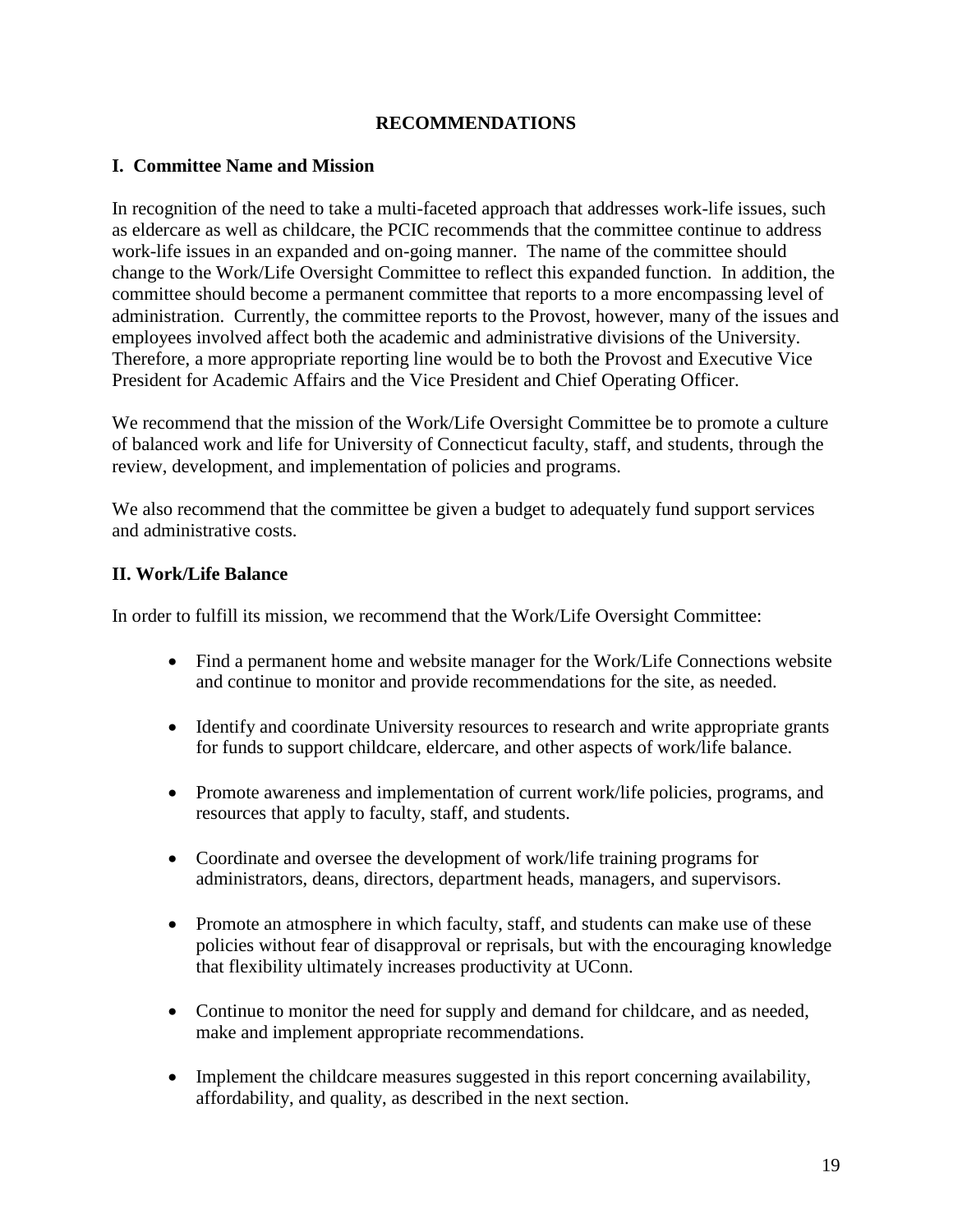# **III. Meeting Childcare Needs**

Based on the results of the supply and demand surveys conducted by the Center for Survey Research and Analysis at the University of Connecticut, the PCIC offers the following recommendations:

# *Availability:*

- Maintain and enhance awareness of childcare options in Mansfield and throughout the state, as well as criteria for choosing childcare, by monitoring the maintenance, updating, and publicizing of the Work/Life Connections website.
- Increase the availability of part-time and part-week (e.g. two or three days a week) slots. UConn should initiate this through subsidizing such time slots at existing Mansfield facilities so that these facilities can offer part-time and part-week slots without fear of going into the red if the other part of a full-time slot remains empty.
- Increase the availability of slots for infants and toddlers. Given that it is much more expensive for centers to provide such slots (compared to slots for preschool children) UConn could subsidize such slots, or provide subsidies for parents using such slots.
- Increase awareness of faculty, staff, and students of licensed family day care programs.
- Help to establish drop-in center(s) at existing facilities and/or develop a small program of this type on campus.
- Use the Work/Life Connections website as a clearinghouse for openings or anticipated openings at local childcare facilities.
- As needed, and possible, work within centers to increase the number of spaces available in total or for UConn families.
- Investigate the possibility of developing a University coordinated family day care network.
- Ensure the availability of adequate transportation and parking to make the local childcare facilities accessible to all.

# *Affordability*:

• Subsidize licensed, accredited Mansfield facilities to make sliding scales possible and to make more infant/toddler, part-time and part-week slots available. Subsidies could include rent forgiveness.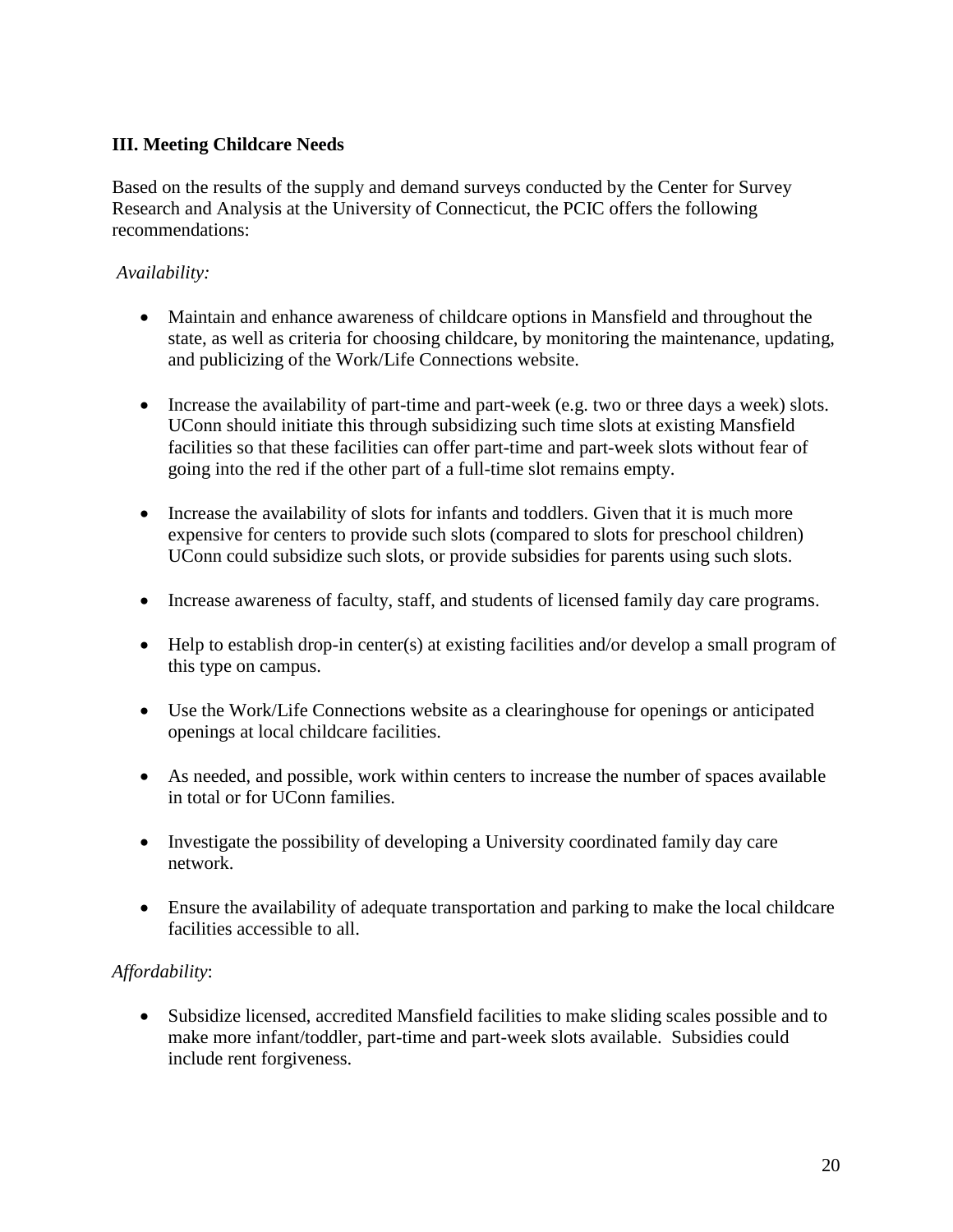• Make available subsidies in the form of bursar credits for undergraduate students and graduate students using licensed, accredited childcare facilities.

# *Quality*:

- Assist existing centers to maintain and enhance accreditation through NAEYC, or through one of the accrediting agencies for Montessori schools.
- Support continuing education and professional development for staff in Mansfield and the State. This can include training programs implemented through the University of Connecticut Child Development Laboratories.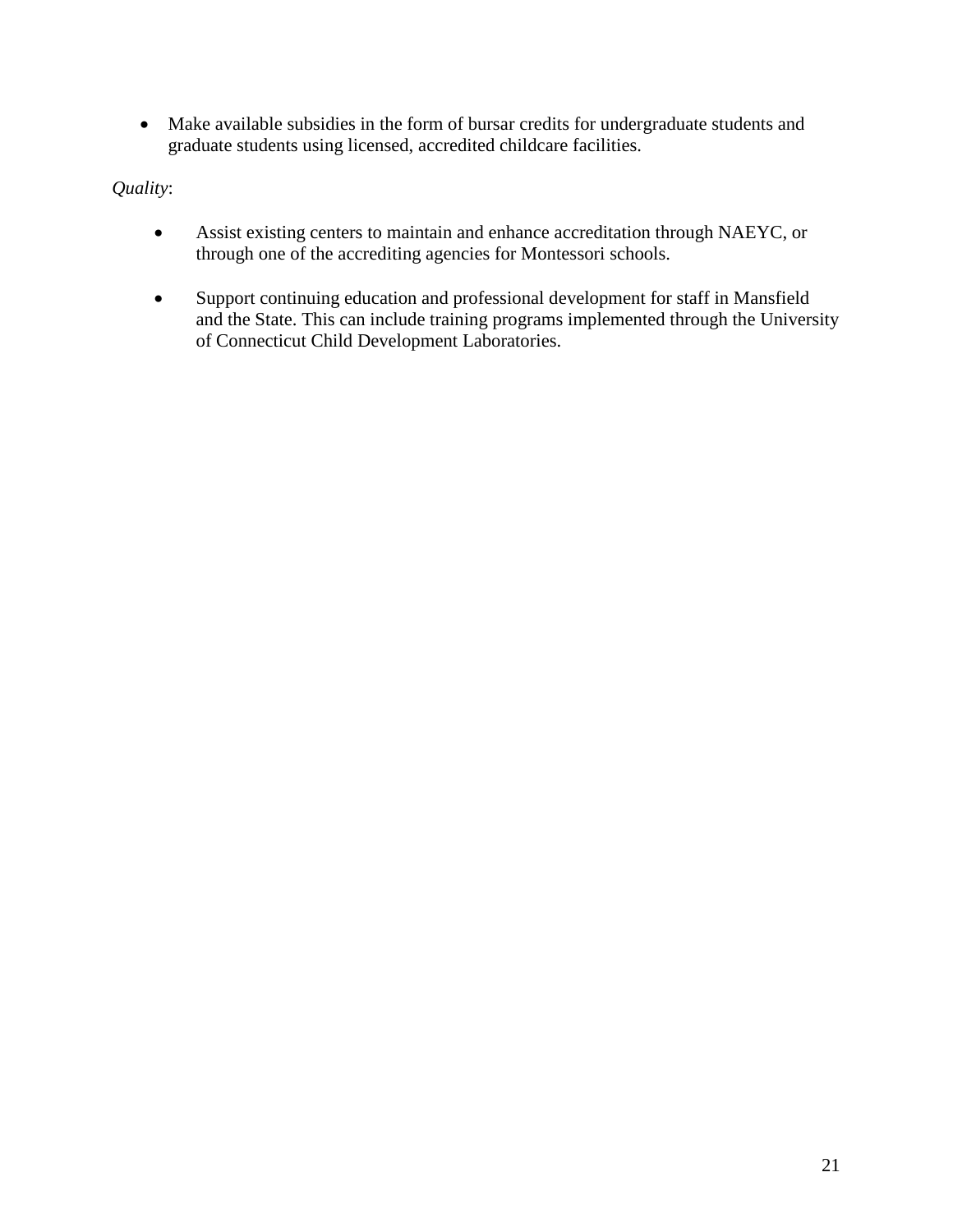# **APPENDIX A**

An Assessment of Childcare Needs

at the University of Connecticut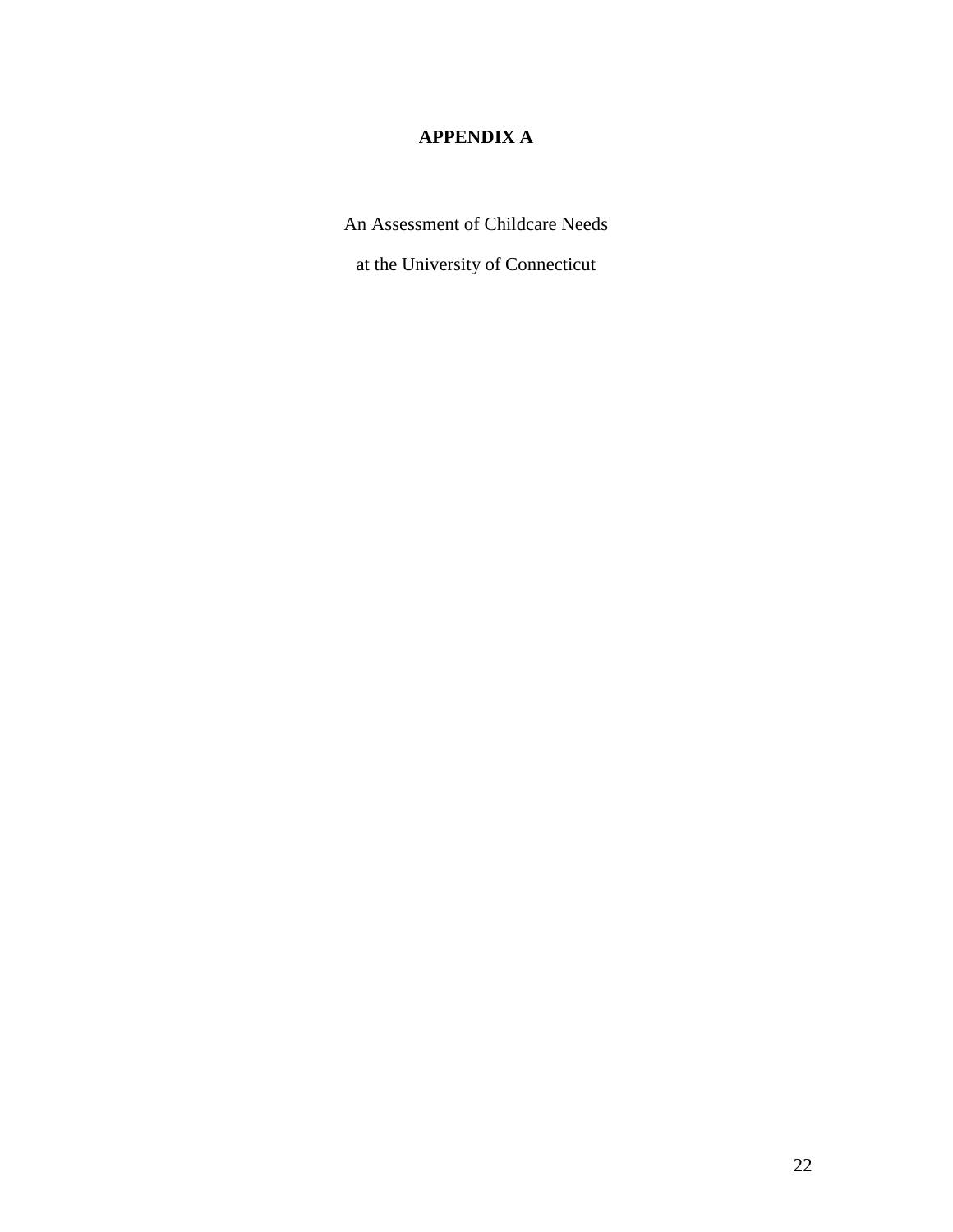# **An Assessment of Childcare Needs at the University of Connecticut**

**Prepared by the Provost's Childcare Implementation Committee** 

**in collaboration with** 

**the Center for Survey Research and Analysis** 

**at the** 

**University of Connecticut** 

**July 2005** 

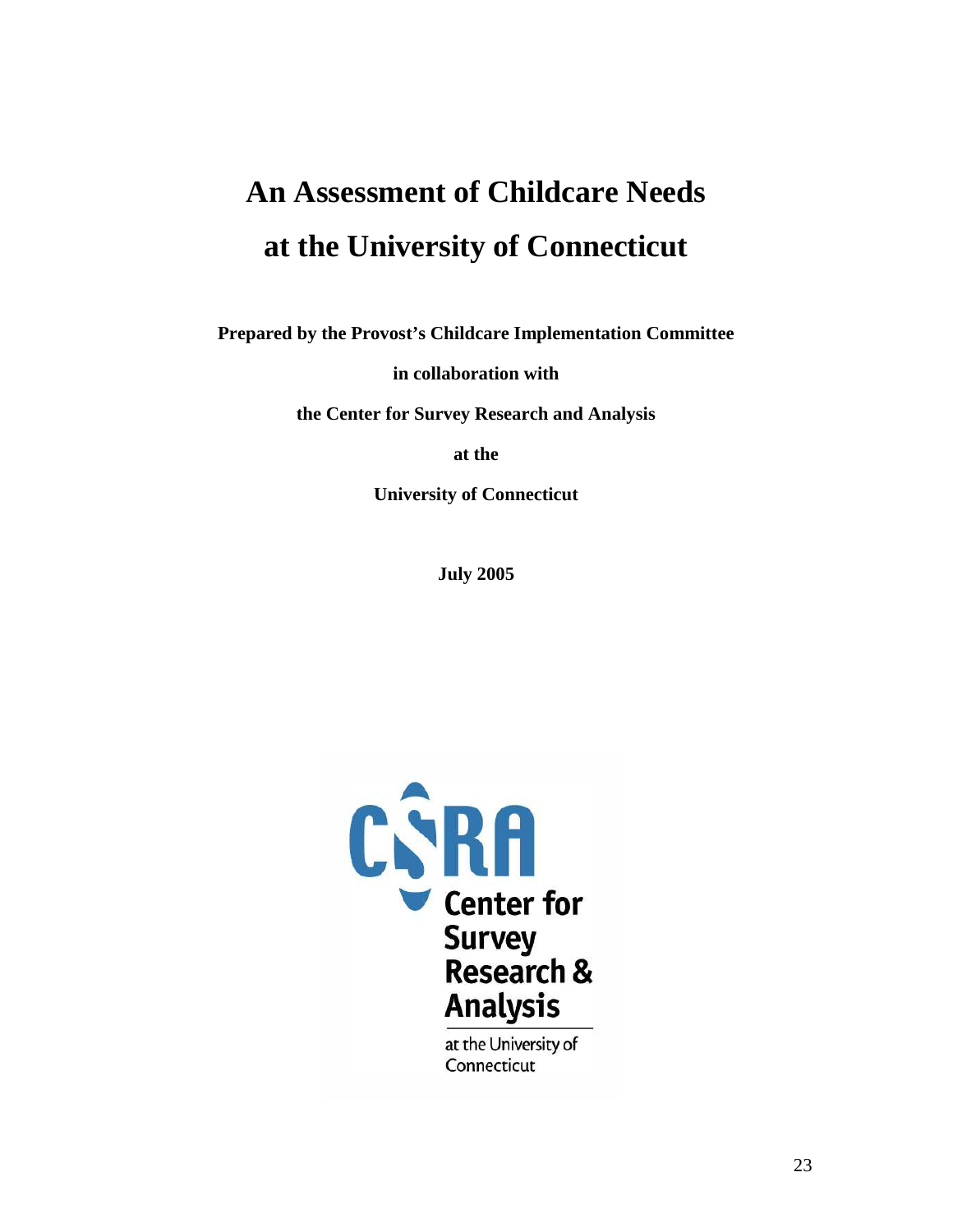# **RESEARCH DESIGN**

The Center for Survey Research and Analysis (CSRA), working on behalf of the University of Connecticut Childcare Implementation Committee, conducted an assessment of childcare needs at the University of Connecticut. This assessment involved two surveys. One was a "demand" survey of university faculty, staff, and graduate students, designed to identify priorities and preferences for various paid childcare alternatives and to identify the impact of childcare responsibilities on their performance at work or school. The second was a "supply" survey designed to ascertain existing childcare programs in the Town of Mansfield.

#### *Sampling*

Demand survey. The target population was full-time employees and graduate students of the University of Connecticut at Storrs. The sample frame consisted of active email accounts maintained by the University. All faculty, staff, and graduate students are provided with an email account shortly after arriving at the university, which remains active until shortly after they officially depart the university. It should be noted that the sample frame's coverage of the target population is inexact for two reasons: (1) delays in the activation and deactivation of email accounts, and (2) graduate students maintain email accounts while they work on their dissertation, even after they have left the university vicinity. Undergraduates were targeted via email, ads in the Daily Campus, and the student portal webpage (**www.students.uconn.edu**). However, due to a low response rate (11 responses), data for this group are not included in this report.

Supply survey. The target population was all licensed childcare centers and family day care homes in Mansfield. However, even with repeated attempts to gain information, a number of the licensed family day care homes did not reply. Thus, data concerning these programs are not included in the report.

#### *Conducting the Surveys*

Demand Survey. Two weeks in advance of distributing the survey, an email notice was sent on behalf of the Provost's office notifying university personnel of an upcoming survey on childcare needs and requesting their participation. On October 26, 2004, an email containing the survey was sent to all faculty, staff, and graduate student university email accounts. This mailing described the objectives of the survey, encouraged participation, and provided a hyperlink to the survey located on a World Wide Web page hosted by VOXCO, a global software developer specializing in applications for collecting and processing data. Two weeks later a reminder to participate was sent to university faculty, staff, and graduate students who had not yet returned the instrument. The hyperlink and accompanying web page received responses through January 9, 2005.

In addition a paper questionnaire was mailed on December 1, 2004 to the university postal addresses of all eligible faculty and staff who had yet to respond. This was done to ensure that individuals with malfunctioning email accounts or infrequent access to email programs would have an opportunity to complete the survey. Postal surveys received by January 12, 2005 were included in the analysis. Graduate students who had yet to respond were contacted via a third email.

Supply Survey. During October of 2004 phone calls were made to all licensed childcare centers and family day care homes in Mansfield. Directors were asked about the number of infants,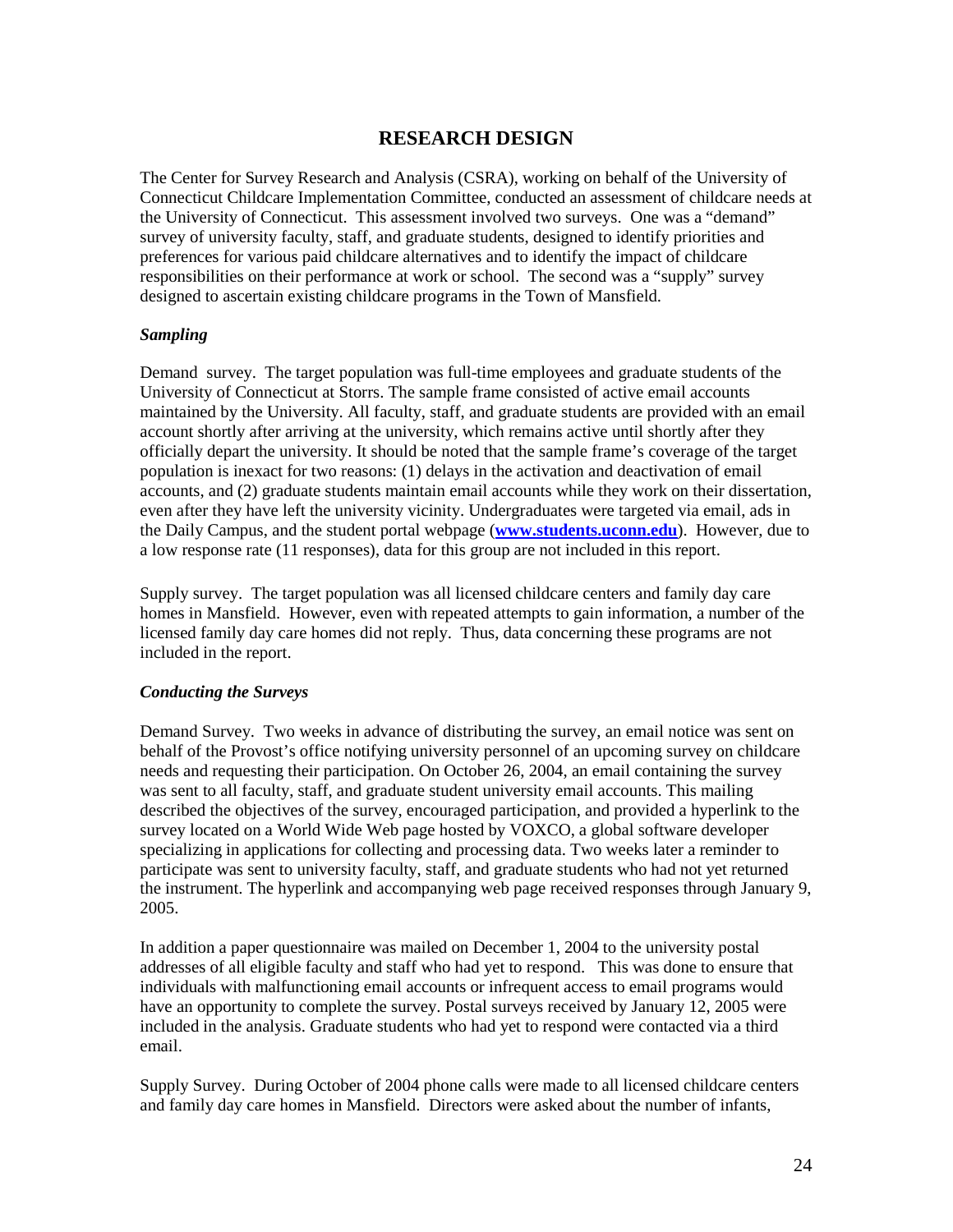toddlers, and preschoolers they can enroll in their center, and about various components of the program such as hours, fees, and summer and vacation schedules. Follow-up telephone calls were made, as needed.

#### *Responses*

Demand Survey

- Overall 3466 members of the university completed the instrument, out of 8697 who were asked to participate, a 39.9% response rate.
- 54.4% of the faculty (768 out of 1411) completed the survey.
- 49.0% of the staff (1285 out of 2621) completed the survey.
- 30.3% of graduate students (1413 out of 4655) completed the survey.
- The sample was not weighted because CSRA did not possess sufficient demographic information about those who chose not to participate.

Supply Survey

• Responses were obtained from all eight licensed center/school programs in Mansfield.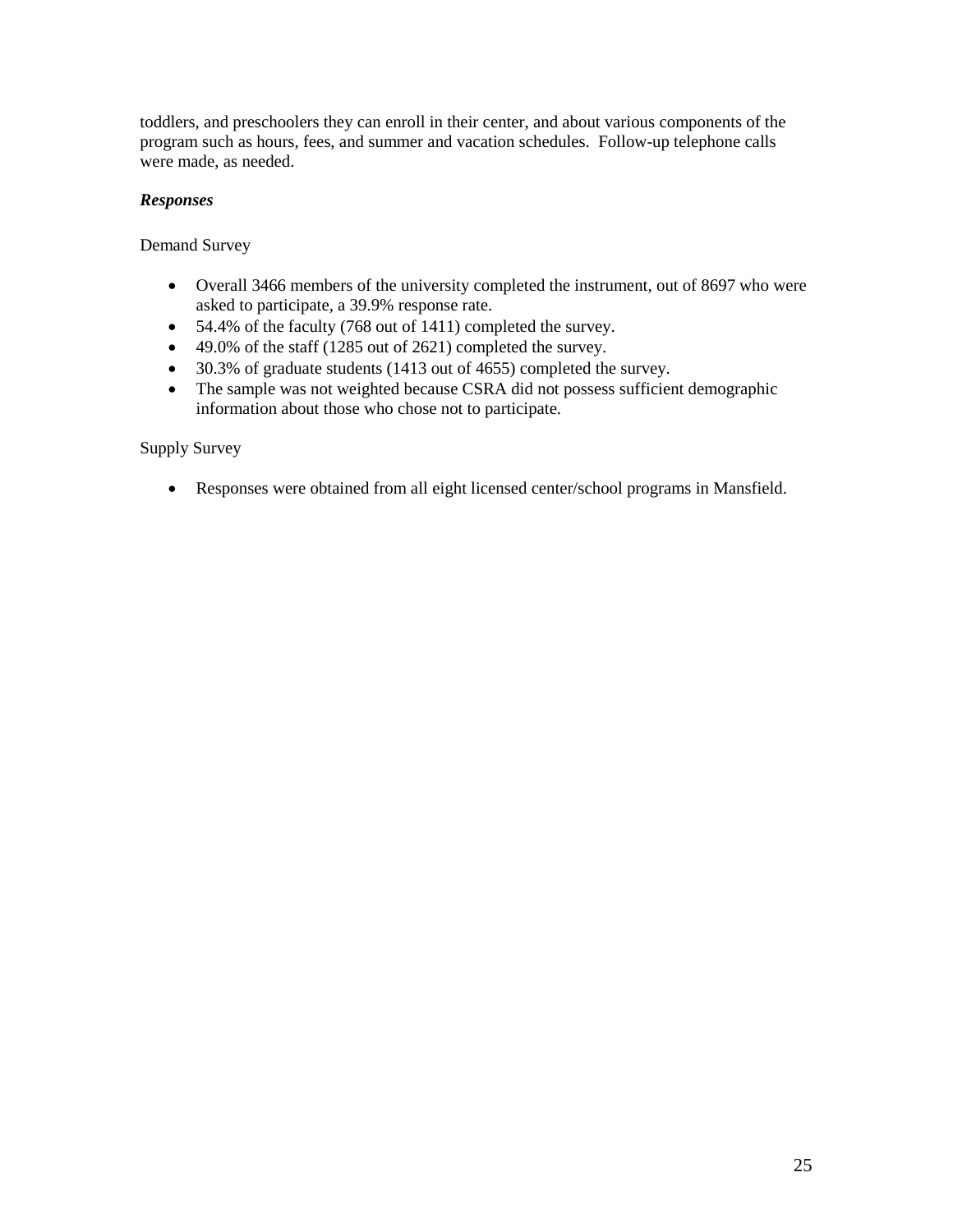## **CHILDCARE NEEDS**

Childcare needs were defined as: having or sharing responsibility for a child under six years of age. Such children are not yet eligible for admission to public schooling and often require paid care if parents are to continue working.

#### *Current Childcare Needs*

Table 1 shows the proportion of respondents who have childcare needs by university position. Overall, 17 percent of all respondents currently have children younger than six (see Table 1).

| Table 1<br>Respondents with Childcare Responsibilities,                                          |                             |         |              |      |  |  |  |
|--------------------------------------------------------------------------------------------------|-----------------------------|---------|--------------|------|--|--|--|
| by University Position                                                                           |                             |         |              |      |  |  |  |
|                                                                                                  | <b>University Position</b>  |         |              |      |  |  |  |
| Priority                                                                                         | Total                       | Faculty | <b>Staff</b> | Grad |  |  |  |
| Yes                                                                                              | 15%<br>17%<br>20%<br>16%    |         |              |      |  |  |  |
| N <sub>o</sub>                                                                                   | 85%<br>83%<br>80%<br>84%    |         |              |      |  |  |  |
| Number of cases                                                                                  | 1285<br>1413<br>3466<br>768 |         |              |      |  |  |  |
| Note: Numbers rounded to nearest whole number. Don't Knows and No Answers removed from analysis. |                             |         |              |      |  |  |  |

Childcare needs vary somewhat by university position. Twenty percent of the faculty who responded currently have children under six, compared to 16 percent of the staff and 15 percent of graduate students.

#### *Number of Children*

Table 2 shows the number of children who are younger than six years of age, for respondents who have child care needs, by university position. Overall, 72 percent of respondents have 1 child, 25 percent have two children, and 4 percent have more than two children under six.

| Table 2<br>Number of Children Younger than Six,                                                 |                          |         |       |      |  |  |  |
|-------------------------------------------------------------------------------------------------|--------------------------|---------|-------|------|--|--|--|
| by University Position<br>University Position                                                   |                          |         |       |      |  |  |  |
| Number of Children                                                                              | Total                    | Faculty | Staff | Grad |  |  |  |
| 1 Child                                                                                         | 72%                      | 66%     | 73%   | 75%  |  |  |  |
| 2 Children                                                                                      | 25%                      | 31%     | 24%   | 21%  |  |  |  |
| 3 Children                                                                                      | 3%                       | 3%      | 3%    | 4%   |  |  |  |
| 4 Children                                                                                      | 1%<br>$0\%$<br>1%<br>1%  |         |       |      |  |  |  |
| Number of cases                                                                                 | 574<br>229<br>151<br>194 |         |       |      |  |  |  |
| Note: Numbers rounded to nearest whole number. Don't Knows and No Answers removed from analysis |                          |         |       |      |  |  |  |

Faculty who responded have a greater number of children than their counterparts, with 34 percent having more than one child, compared to 27 percent of staff and 25 percent of graduate students.

#### *Demographics*

Table 3 shows the demographic composition of respondents with children under six by university position. Looking at gender, approximately equal percentages of men and women filled out the survey, indicating that childcare is a "family," not a "women's only" issue. Nearly two-thirds of those with childcare needs are between 30 and 39 years of age, with 11 percent under 30 years old and 26 percent over 40 years old. More than half of those with childcare needs have been at the university for less than five years, with 85 percent having been at the university less than 10 years. Fifty-nine percent are at the university full time, whereas 41 percent are at the university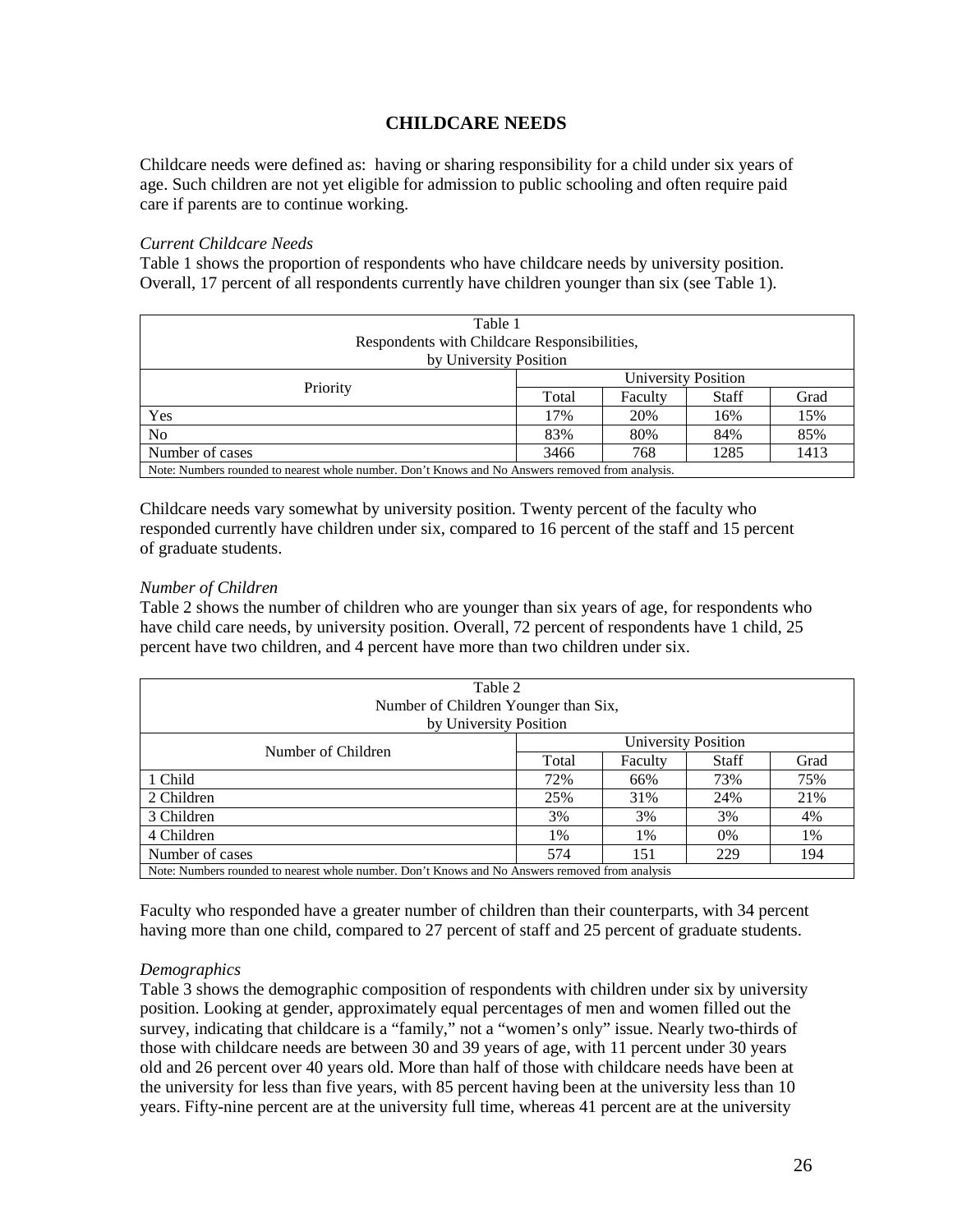part-time. 61 percent of those with childcare needs reside within 15 miles of the university. Most respondents share childcare responsibilities with someone else. Incomes of households with childcare needs are diverse, with 19 percent earning less than \$40,000 annually, 38 percent earning between \$40,000 and \$80,000, and 43 percent earning more than \$80,000 annually.

There is some variation in the demographic composition of those with childcare needs by university position. A greater proportion of faculty with childcare needs work more than 35 hours a week. Staff members with childcare needs have been at the university for a longer period of time than their counterparts. Graduate students have a significantly lower income than staff members, whose income is significantly lower than the faculty. There were hardly any differences in age, residential location, and responsibility sharing between faculty, staff, and graduate students.

| Table 3                                                                                          |                            |         |              |      |  |  |  |  |
|--------------------------------------------------------------------------------------------------|----------------------------|---------|--------------|------|--|--|--|--|
| Demographics of University Personnel with Childcare Needs,                                       |                            |         |              |      |  |  |  |  |
| by University Position                                                                           |                            |         |              |      |  |  |  |  |
| Demographic                                                                                      | <b>University Position</b> |         |              |      |  |  |  |  |
|                                                                                                  | Total                      | Faculty | <b>Staff</b> | Grad |  |  |  |  |
| Women                                                                                            | 51%                        | 35%     | 63%          | 50%  |  |  |  |  |
| Men                                                                                              | 49%                        | 65%     | 37%          | 50%  |  |  |  |  |
|                                                                                                  |                            |         |              |      |  |  |  |  |
| $18 - 29$ Years of Age                                                                           | 11%                        | 3%      | 8%           | 22%  |  |  |  |  |
| $30 - 39$ Years of Age                                                                           | 63%                        | 62%     | 64%          | 64%  |  |  |  |  |
| 40 Years of Age and Older                                                                        | 26%                        | 35%     | 29%          | 13%  |  |  |  |  |
|                                                                                                  |                            |         |              |      |  |  |  |  |
| Less than 5 years at the University                                                              | 53%                        | 57%     | 37%          | 68%  |  |  |  |  |
| $5 - 10$ Years at the University                                                                 | 30%                        | 30%     | 34%          | 26%  |  |  |  |  |
| More than 10 Years at the University                                                             | 18%                        | 13%     | 30%          | 6%   |  |  |  |  |
|                                                                                                  |                            |         |              |      |  |  |  |  |
| Work at the University 25 hours or less weekly                                                   | 21%                        | 10%     | 8%           | 46%  |  |  |  |  |
| Work at the University from 26 to 35 hours weekly                                                | 21%                        | 12%     | 30%          | 16%  |  |  |  |  |
| Work at the University more than 35 hours weekly                                                 | 59%                        | 79%     | 62%          | 38%  |  |  |  |  |
|                                                                                                  |                            |         |              |      |  |  |  |  |
| Residence is 5 miles or less from Storrs                                                         | 22%                        | 31%     | 15%          | 23%  |  |  |  |  |
| Residence is 6 to 15 miles from Storrs                                                           | 39%                        | 33%     | 46%          | 34%  |  |  |  |  |
| Residence is more than 15 miles from Storrs                                                      | 39%                        | 35%     | 39%          | 43%  |  |  |  |  |
|                                                                                                  |                            |         |              |      |  |  |  |  |
| Share childcare responsibilities                                                                 | 90%                        | 91%     | 91%          | 87%  |  |  |  |  |
| Do not share childcare responsibilities                                                          | 10%                        | 9%      | 9%           | 14%  |  |  |  |  |
|                                                                                                  |                            |         |              |      |  |  |  |  |
| Household earns less than \$40,000 annually                                                      | 19%                        | 1%      | 9%           | 46%  |  |  |  |  |
| Household earns between \$40,000 and \$80,000 annually                                           | 38%                        | 32%     | 47%          | 32%  |  |  |  |  |
| Household earns more than \$80,000 annually                                                      | 43%                        | 67%     | 44%          | 22%  |  |  |  |  |
| Note: Numbers rounded to nearest whole number. Don't Knows and No Answers removed from analysis. |                            |         |              |      |  |  |  |  |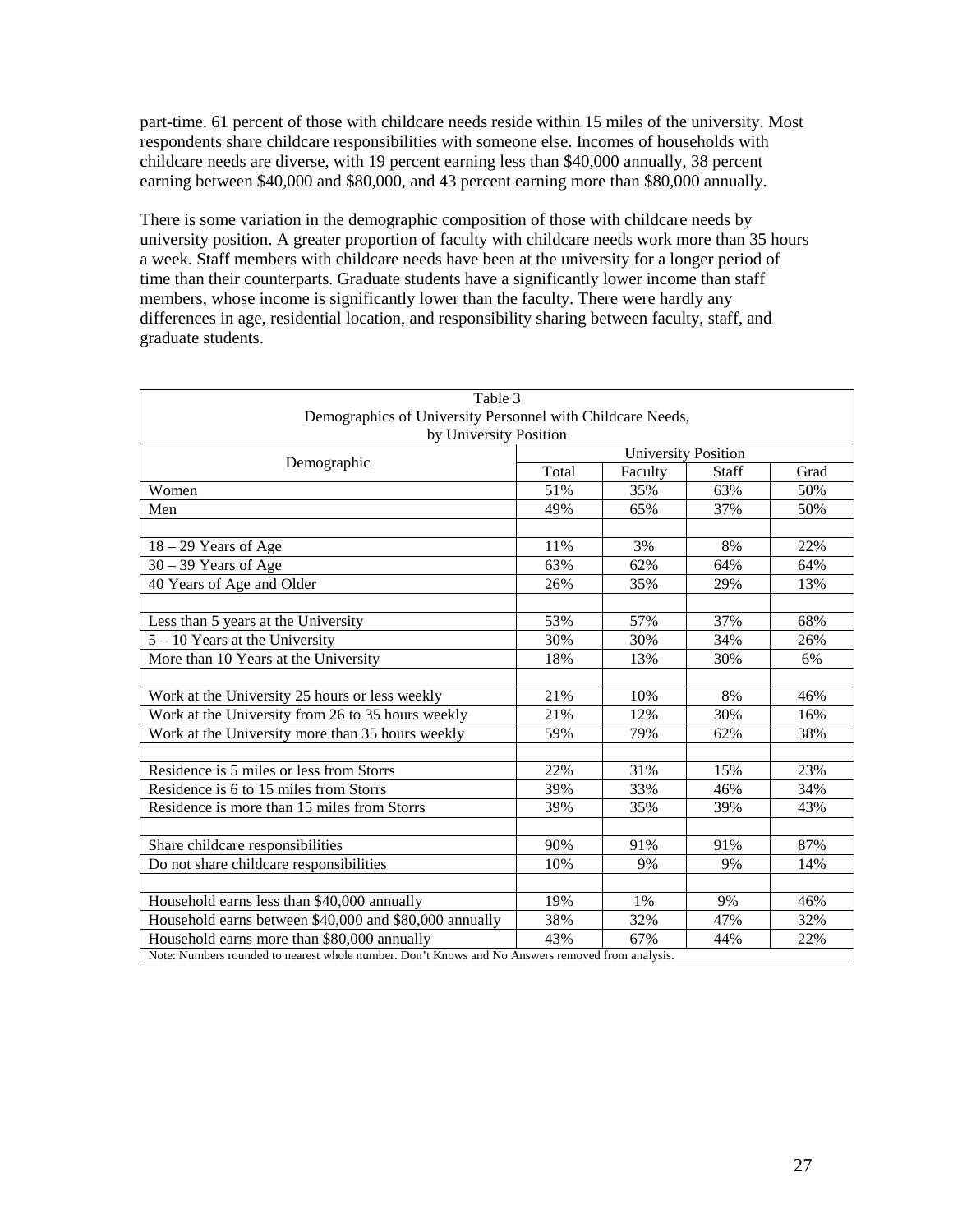#### **USE OF PAID CHILDCARE**

#### **Next, the survey considered respondents' current childcare arrangements.**

#### *Use Paid Childcare*

Sixty-four percent of respondents with children under six pay for childcare arrangements (see Table 4). Faculty and staff are much more likely to pay for care than graduate students. 71 percent of the faculty and 67 percent of staff members pay for childcare (see Table 4), compared to 55 percent of graduate students.

| Table 4<br>Respondents with Child in Paid Childcare,<br>by University Position                   |                          |         |       |      |  |  |  |
|--------------------------------------------------------------------------------------------------|--------------------------|---------|-------|------|--|--|--|
|                                                                                                  | University Position      |         |       |      |  |  |  |
| Priority                                                                                         | Total                    | Faculty | Staff | Grad |  |  |  |
| Yes                                                                                              | 55%<br>67%<br>64%<br>71% |         |       |      |  |  |  |
| N <sub>o</sub>                                                                                   | 33%<br>45%<br>36%<br>29% |         |       |      |  |  |  |
| Number of cases                                                                                  | 578<br>196<br>231<br>151 |         |       |      |  |  |  |
| Note: Numbers rounded to nearest whole number. Don't Knows and No Answers removed from analysis. |                          |         |       |      |  |  |  |

#### *Use Paid Childcare in Mansfield*

Of those who pay for childcare, 44 percent use a childcare facility located in Mansfield (see Table 5). The faculty (53 percent) makes the greatest use of paid care in Mansfield. 40 percent of both staff members and graduate students who use childcare, use services based in Mansfield.

| Table 5<br>Respondents who Employ Childcare in Mansfield,<br>by University Position              |                          |         |              |      |  |  |  |
|--------------------------------------------------------------------------------------------------|--------------------------|---------|--------------|------|--|--|--|
|                                                                                                  |                          |         |              |      |  |  |  |
| Priority                                                                                         | University Position      |         |              |      |  |  |  |
|                                                                                                  | Total                    | Faculty | <b>Staff</b> | Grad |  |  |  |
| Yes                                                                                              | 40%<br>40%<br>44%<br>53% |         |              |      |  |  |  |
| N <sub>o</sub>                                                                                   | 60%<br>60%<br>47%<br>56% |         |              |      |  |  |  |
| Number of cases                                                                                  | 368<br>107<br>107<br>154 |         |              |      |  |  |  |
| Note: Numbers rounded to nearest whole number. Don't Knows and No Answers removed from analysis. |                          |         |              |      |  |  |  |

#### *Type of Paid Childcare Used in Mansfield*

Table 6 shows the types of paid childcare arrangements made by respondents who use childcare in Mansfield. It is noteworthy that 91 percent of these respondents use a childcare center. Seven percent employ a home childcare provider in the area, and 1 percent pay someone to look after their children in their own home.

| Table 6<br>Type of Childcare Employed in Mansfield,<br>by University Position                    |                          |                            |              |      |  |  |  |  |
|--------------------------------------------------------------------------------------------------|--------------------------|----------------------------|--------------|------|--|--|--|--|
| Priority                                                                                         |                          | <b>University Position</b> |              |      |  |  |  |  |
|                                                                                                  | Total                    | Faculty                    | <b>Staff</b> | Grad |  |  |  |  |
| Childcare Center                                                                                 | 91%<br>98%<br>86%<br>91% |                            |              |      |  |  |  |  |
| Home Provider                                                                                    | 7%                       | 2%                         | 13%          | 9%   |  |  |  |  |
| Own Home Arrangement                                                                             | 2%<br>0%<br>1%<br>$0\%$  |                            |              |      |  |  |  |  |
| Number of cases                                                                                  | 39<br>53<br>148<br>56    |                            |              |      |  |  |  |  |
| Note: Numbers rounded to nearest whole number. Don't Knows and No Answers removed from analysis. |                          |                            |              |      |  |  |  |  |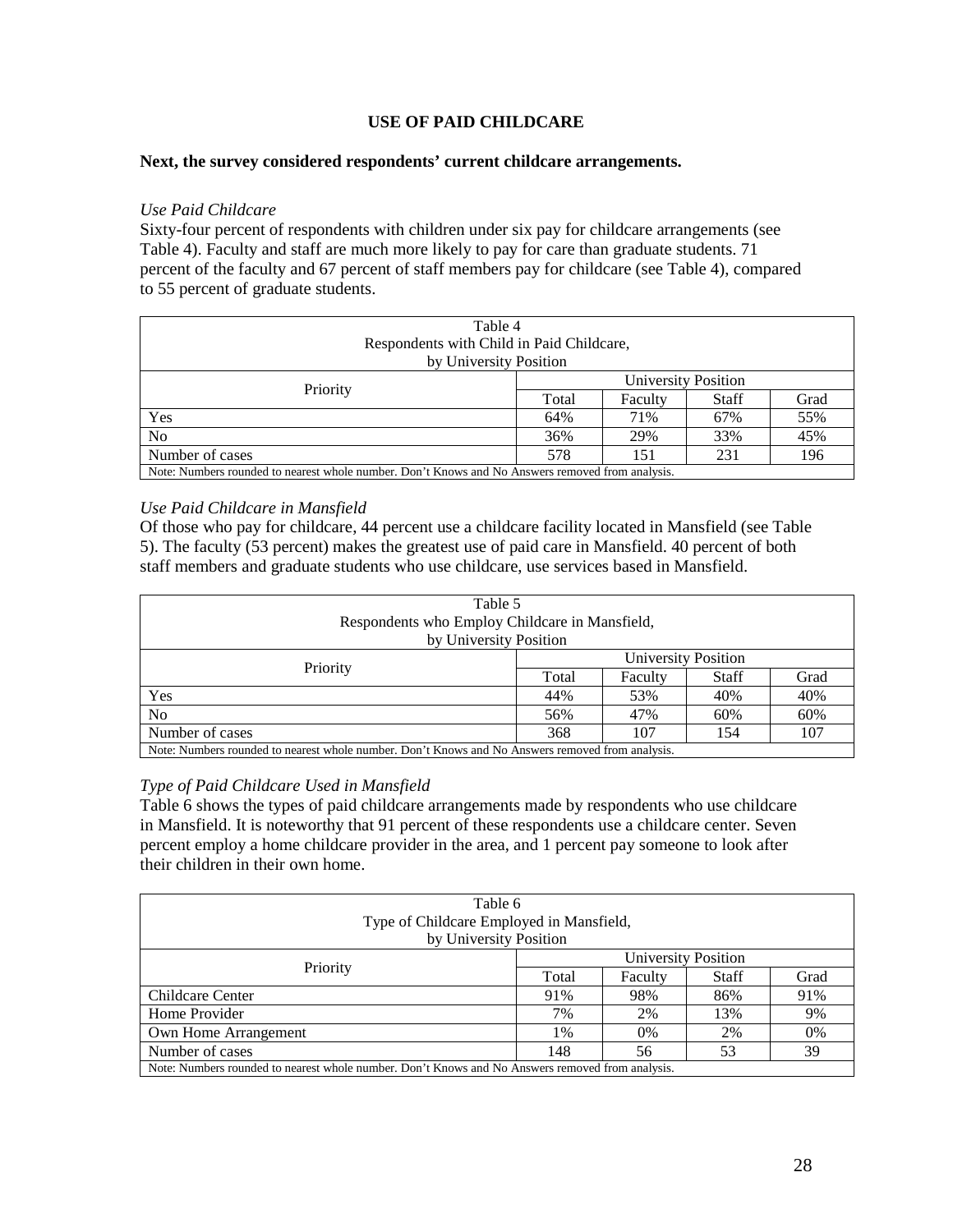#### *Mansfield Childcare Centers*

Because the overwhelming number of people who employ childcare services in Mansfield use childcare centers, we focus our attention on these facilities. Mansfield has eight childcare centers that care for children younger than six years of age (see Table 7). All have been open for at least 17 years. The Mansfield Public Schools preschool classrooms and the Oak Grove Montessori School preschool class, which are parts of elementary school programs, are licensed by the State Department of Education (SDE). All of the other programs are licensed by the State Department of Public Health (DPH). All centers, except the two Montessori schools, have National Association for the Education of Young Children (NAEYC) accreditation or pending NAEYC accreditation.

| Table 7                                                                                                                                                                        |                            |                   |                |            |  |  |  |  |
|--------------------------------------------------------------------------------------------------------------------------------------------------------------------------------|----------------------------|-------------------|----------------|------------|--|--|--|--|
| <b>Mansfield Childcare Centers</b>                                                                                                                                             |                            |                   |                |            |  |  |  |  |
| Center                                                                                                                                                                         | <b>Legal Status</b>        | Licensed/Approved | Accreditation  | Years Open |  |  |  |  |
| Community Children's Center                                                                                                                                                    | NPO and parent cooperative | <b>DPH</b>        | NAEYC pending  | 34         |  |  |  |  |
| Mansfield Discovery Depot                                                                                                                                                      | NPO and independent        | <b>DPH</b>        | <b>NAEYC</b>   | 34         |  |  |  |  |
| <b>Mansfield Public Schools</b>                                                                                                                                                | Public school              | <b>SDE</b>        | <b>NAEYC</b>   | UA         |  |  |  |  |
| Mt. Hope Montessori                                                                                                                                                            | NPO and independent        | <b>DPH</b>        | N <sub>0</sub> | 42         |  |  |  |  |
| Oak Grove Montessori                                                                                                                                                           | NPO and independent        | <b>SDE</b>        | No             | 23         |  |  |  |  |
| <b>Storrs Community Nursery School</b>                                                                                                                                         | NPO and parent cooperative | <b>DPH</b>        | NAEYC pending  | 37         |  |  |  |  |
| <b>UConn Child Labs</b>                                                                                                                                                        | NPO and school-affiliated  | <b>DPH</b>        | <b>NAEYC</b>   | $30+$      |  |  |  |  |
| NPO and parent cooperative<br><b>DPH</b><br><b>NAEYC</b><br>17<br>Willow House                                                                                                 |                            |                   |                |            |  |  |  |  |
| Notes: NPO-not-for-profit organization; DPH-Department of Public Health; SDE-State Department of Education; NAEYC-<br>National Association for the Education of Young Children |                            |                   |                |            |  |  |  |  |

#### *Space Availability*

Examining the capacity of these facilities reveals that little space is available (see Tables 8a and 8b). Currently, there are 39 full-day spaces available for infants (6 weeks to 18 months), all of which were occupied during fall 2004. 62 full-time spaces were available for toddlers (18 months to 3 years), of which only 2 were open during fall 2004. There were no part-time spaces for infants or toddlers. For preschoolers (3 to 6 years), 171 full-time spaces were available, of which 2 spaces were open. For preschoolers 132 half-time slots were available, of which 7 were open.

 There is considerable demand from UConn families for the spaces that are available. 72 percent of spaces in Mansfield childcare centers available for infants are used by UConn families. 65 percent of spaces designated for toddlers are used by UConn personnel. For preschoolers 47 percent of the full-day spaces are used by UConn families. Complete data about UConn families for the preschool spaces in half-day programs are not available.

With so little space currently available it is clear that modest increases in university positions and/or the birth rate would quickly result in childcare shortfalls, especially among those needing infant or toddler care.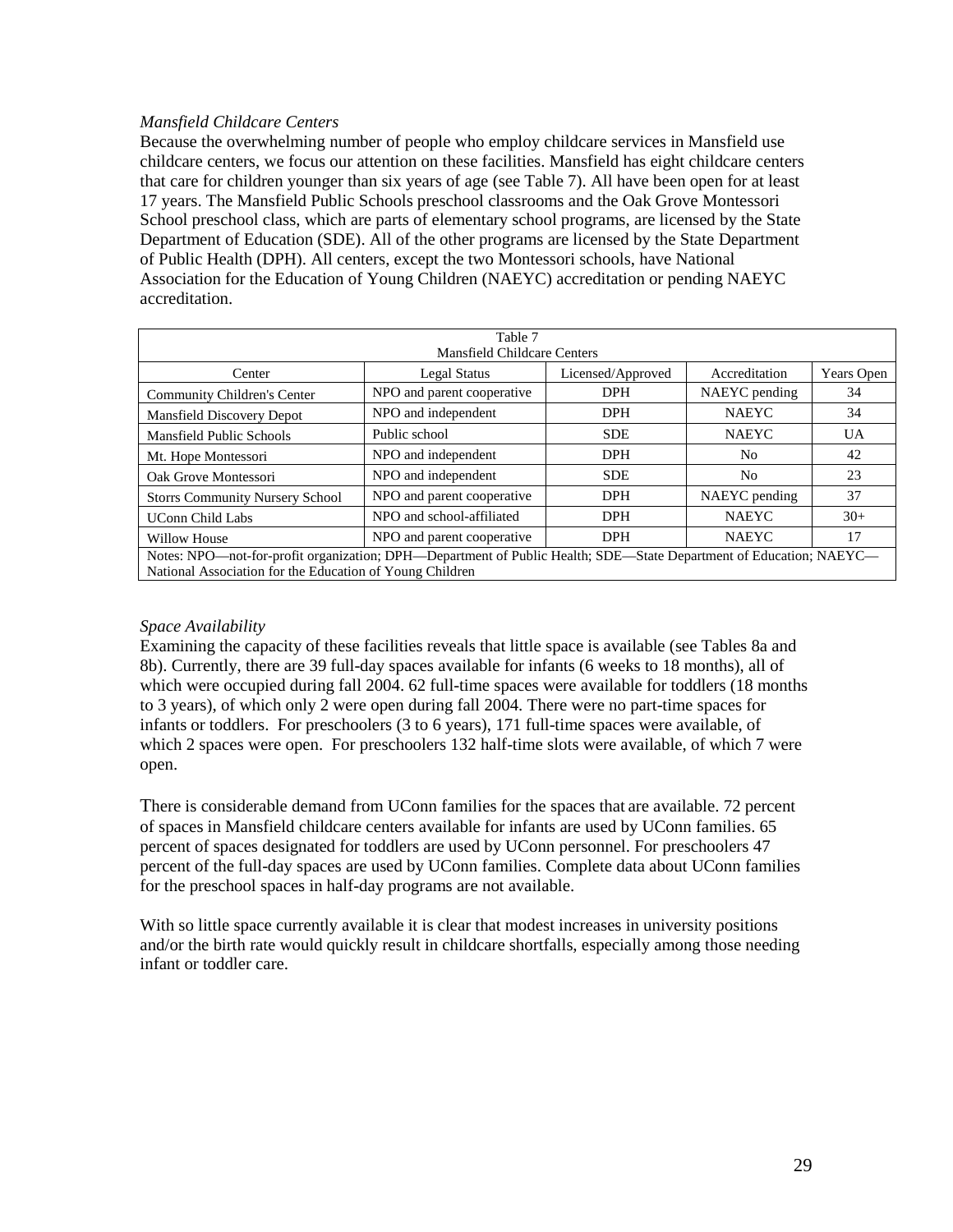| Table 8a<br>Spaces Available in Full-Day Classrooms at Mansfield Childcare Centers <sup>1</sup>                                                                                                                                                                                                                                                                                                     |                        |                    |                   |                                 |                    |                             |                        |                    |                               |
|-----------------------------------------------------------------------------------------------------------------------------------------------------------------------------------------------------------------------------------------------------------------------------------------------------------------------------------------------------------------------------------------------------|------------------------|--------------------|-------------------|---------------------------------|--------------------|-----------------------------|------------------------|--------------------|-------------------------------|
|                                                                                                                                                                                                                                                                                                                                                                                                     |                        |                    |                   |                                 |                    |                             |                        |                    |                               |
|                                                                                                                                                                                                                                                                                                                                                                                                     |                        | <b>Infants</b>     |                   |                                 | Toddlers           |                             |                        | Preschoolers       |                               |
| Center                                                                                                                                                                                                                                                                                                                                                                                              | Total<br>$\mathcal{L}$ | UConn <sup>3</sup> | Open <sup>4</sup> | Total<br>$\mathcal{D}_{\alpha}$ | UConn <sup>3</sup> | Open <sup>4</sup>           | Total<br>$\mathcal{L}$ | UConn <sup>3</sup> | Open <sup>4</sup>             |
| Community Children's<br>Center                                                                                                                                                                                                                                                                                                                                                                      |                        |                    |                   | 10                              | 8                  | $\Omega$                    | 16                     | 11                 | $\Omega$                      |
| <b>Mansfield Discovery</b><br>Depot                                                                                                                                                                                                                                                                                                                                                                 | 12                     | 7                  | $\Omega$          | 24                              | 11                 | $\Omega$                    | 48                     | 26                 | $\Omega$                      |
| Mt. Hope Montessori                                                                                                                                                                                                                                                                                                                                                                                 | ٠                      |                    |                   | ∙                               |                    |                             | 32                     | 3                  | $\mathfrak{D}_{\mathfrak{p}}$ |
| Oak Grove Montessori                                                                                                                                                                                                                                                                                                                                                                                |                        |                    |                   |                                 |                    |                             | 21                     |                    | $\Omega$                      |
| <b>UConn Child Labs</b>                                                                                                                                                                                                                                                                                                                                                                             | 16                     | 15                 | $\Omega$          | 20                              | 17                 | $\mathfrak{D}$              | 40                     | 32                 | $\Omega$                      |
| <b>Willow House</b>                                                                                                                                                                                                                                                                                                                                                                                 | 11                     | 6                  | $\Omega$          | 8                               | 4                  | $\mathcal{D}_{\mathcal{L}}$ | 14                     | 8                  | $\Omega$                      |
| Total                                                                                                                                                                                                                                                                                                                                                                                               | 39                     | 28                 | $\Omega$          | 62                              | 40                 | 4                           | 171                    | 81                 | $\mathcal{D}_{\mathcal{L}}$   |
| Notes: <sup>1</sup> Capacity as determined by the centers for best practice. In many cases this number is less than<br>maximum capacity permitted by State licensing. <sup>2</sup> Numbers indicate full-day slots. In some centers full-<br>day slots may be shared by part-time students. <sup>3</sup> Use as of October 2004. <sup>4</sup> Openings as of October 2004. •<br>$-$ Not applicable. |                        |                    |                   |                                 |                    |                             |                        |                    |                               |

| Table 8b<br>Spaces Available in Half-Day Classrooms at Mansfield Childcare Centers <sup>1</sup>                                                                                                                                                                                                       |      |                    |          |      |                    |          |              |                    |                             |
|-------------------------------------------------------------------------------------------------------------------------------------------------------------------------------------------------------------------------------------------------------------------------------------------------------|------|--------------------|----------|------|--------------------|----------|--------------|--------------------|-----------------------------|
|                                                                                                                                                                                                                                                                                                       |      |                    |          |      |                    |          |              |                    |                             |
|                                                                                                                                                                                                                                                                                                       |      | <b>Infants</b>     |          |      | <b>Toddlers</b>    |          | Preschoolers |                    |                             |
| Center                                                                                                                                                                                                                                                                                                | Tota | UConn <sup>2</sup> | Open $3$ | Tota | UConn <sup>2</sup> | Open $3$ | Tota         | UConn <sup>2</sup> | Open <sup>3</sup>           |
| <b>Mansfield Public Schools</b>                                                                                                                                                                                                                                                                       |      |                    |          |      |                    | ٠        | 66           | UA.                | $\Omega$                    |
| Mt. Hope Montessori                                                                                                                                                                                                                                                                                   |      |                    |          |      |                    |          | 32           | $\mathcal{R}$      | $\mathcal{D}_{\mathcal{A}}$ |
| <b>Storrs Cmty Nursery</b><br>School                                                                                                                                                                                                                                                                  |      |                    |          |      |                    |          | 34           | 10                 |                             |
| Total                                                                                                                                                                                                                                                                                                 |      |                    |          |      |                    |          | 132          | UA.                |                             |
| Notes: <sup>1</sup> Capacity as determined by the centers for best practice. In many cases this number is less than<br>maximum capacity permitted by State licensing. <sup>2</sup> Use as of October 2004. <sup>3</sup> Openings as of October 2004.<br>$\bullet$ – Not applicable; UA - Unavailable. |      |                    |          |      |                    |          |              |                    |                             |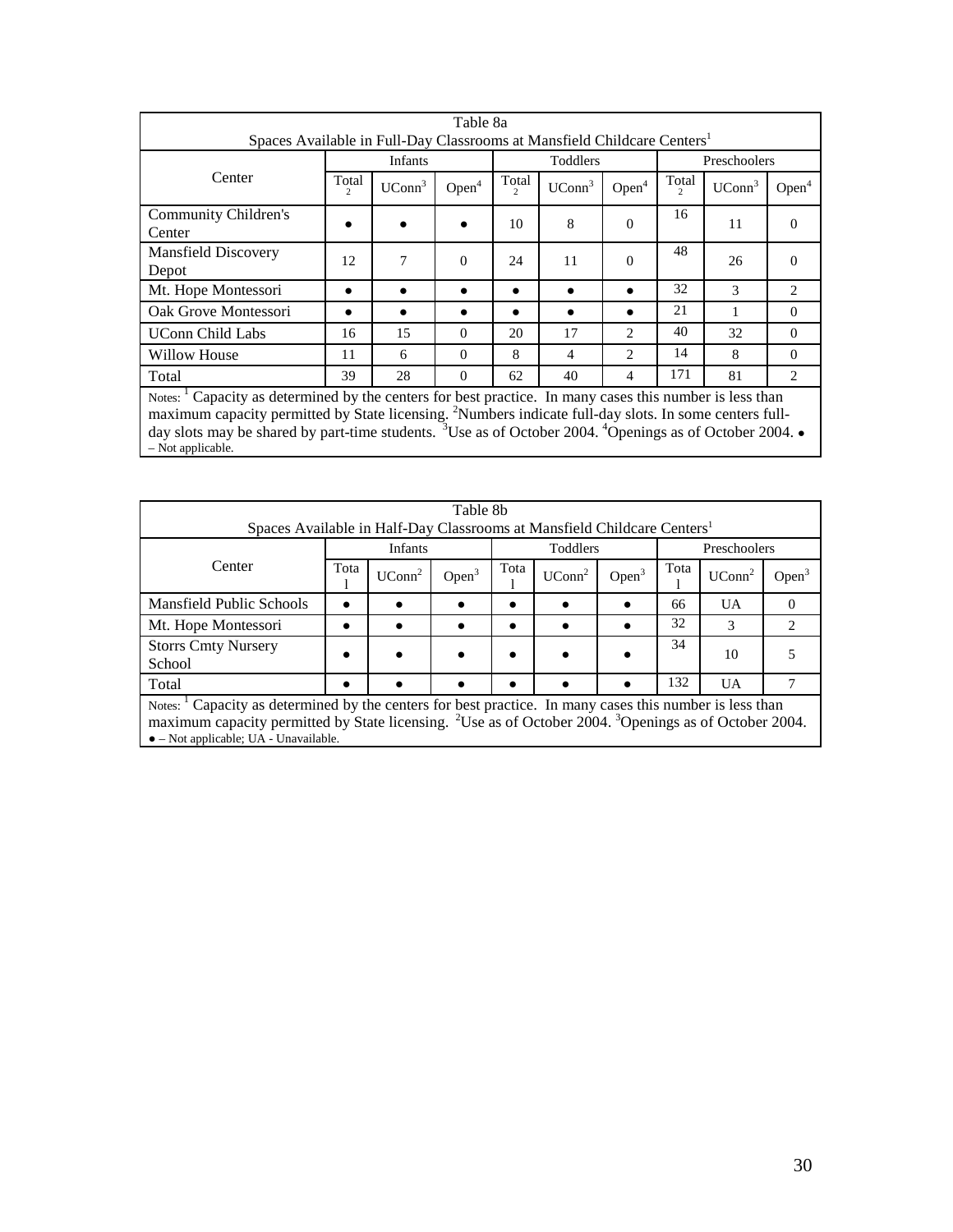#### **SATISFACTION WITH PAID CHILDCARE**

#### **The survey assessed how satisfied respondents were with their current childcare arrangements.**

#### *Desire to Change Childcare Arrangements*

The results show that 58 percent of respondents with young children wanted to change their current childcare arrangement (see Table 9).

| Table 9                                                                                  |                                         |         |              |      |  |  |  |  |
|------------------------------------------------------------------------------------------|-----------------------------------------|---------|--------------|------|--|--|--|--|
|                                                                                          | Desire to Change Childcare Arrangement, |         |              |      |  |  |  |  |
|                                                                                          | by University Position                  |         |              |      |  |  |  |  |
|                                                                                          | <b>University Position</b>              |         |              |      |  |  |  |  |
|                                                                                          | Total                                   | Faculty | <b>Staff</b> | Grad |  |  |  |  |
| Yes                                                                                      | 58%                                     | 56%     | 61%          | 55%  |  |  |  |  |
| N <sub>0</sub>                                                                           | 45%<br>42%<br>39%<br>44%                |         |              |      |  |  |  |  |
| Number of cases                                                                          | 152<br>98<br>354<br>104                 |         |              |      |  |  |  |  |
| Notes: Cell entries are question means. Don't Knows and No Answers removed from analysis |                                         |         |              |      |  |  |  |  |

#### *Reasons for Wanting to Change Arrangements*

Table 10 shows the primary reason those wanting to change their childcare arrangements sought such a change. Roughly equal numbers named cost, location, and quality, with a slightly smaller percentage naming availability. Staff and graduate students also indicated a need for part-time care.

| Table 10                                                                                 |       |         |                            |       |  |  |  |  |
|------------------------------------------------------------------------------------------|-------|---------|----------------------------|-------|--|--|--|--|
| Primary Reason for Wanting to Change Childcare Arrangement,                              |       |         |                            |       |  |  |  |  |
| by University Position                                                                   |       |         |                            |       |  |  |  |  |
|                                                                                          |       |         | <b>University Position</b> |       |  |  |  |  |
|                                                                                          | Total | Faculty | <b>Staff</b>               | Grad  |  |  |  |  |
| Cost                                                                                     | 23%   | 16%     | 23%                        | 30%   |  |  |  |  |
| Location                                                                                 | 20%   | 14%     | 23%                        | 22%   |  |  |  |  |
| <b>Ouality of Care</b>                                                                   | 19%   | 22%     | 19%                        | 16%   |  |  |  |  |
| Availability                                                                             | 14%   | 22%     | 13%                        | 6%    |  |  |  |  |
| Need Part-Time Care                                                                      | 9%    | 6%      | 10%                        | 10%   |  |  |  |  |
| Prefer Year Round Care at UCONN                                                          | 5%    | 8%      | 7%                         | $0\%$ |  |  |  |  |
| Prefer Child at Home                                                                     | 3%    | $0\%$   | 3%                         | 4%    |  |  |  |  |
| 12%<br>7%<br>12%<br>2%<br>Other                                                          |       |         |                            |       |  |  |  |  |
| Number of cases<br>192<br>51<br>91<br>50                                                 |       |         |                            |       |  |  |  |  |
| Notes: Cell entries are question means. Don't Knows and No Answers removed from analysis |       |         |                            |       |  |  |  |  |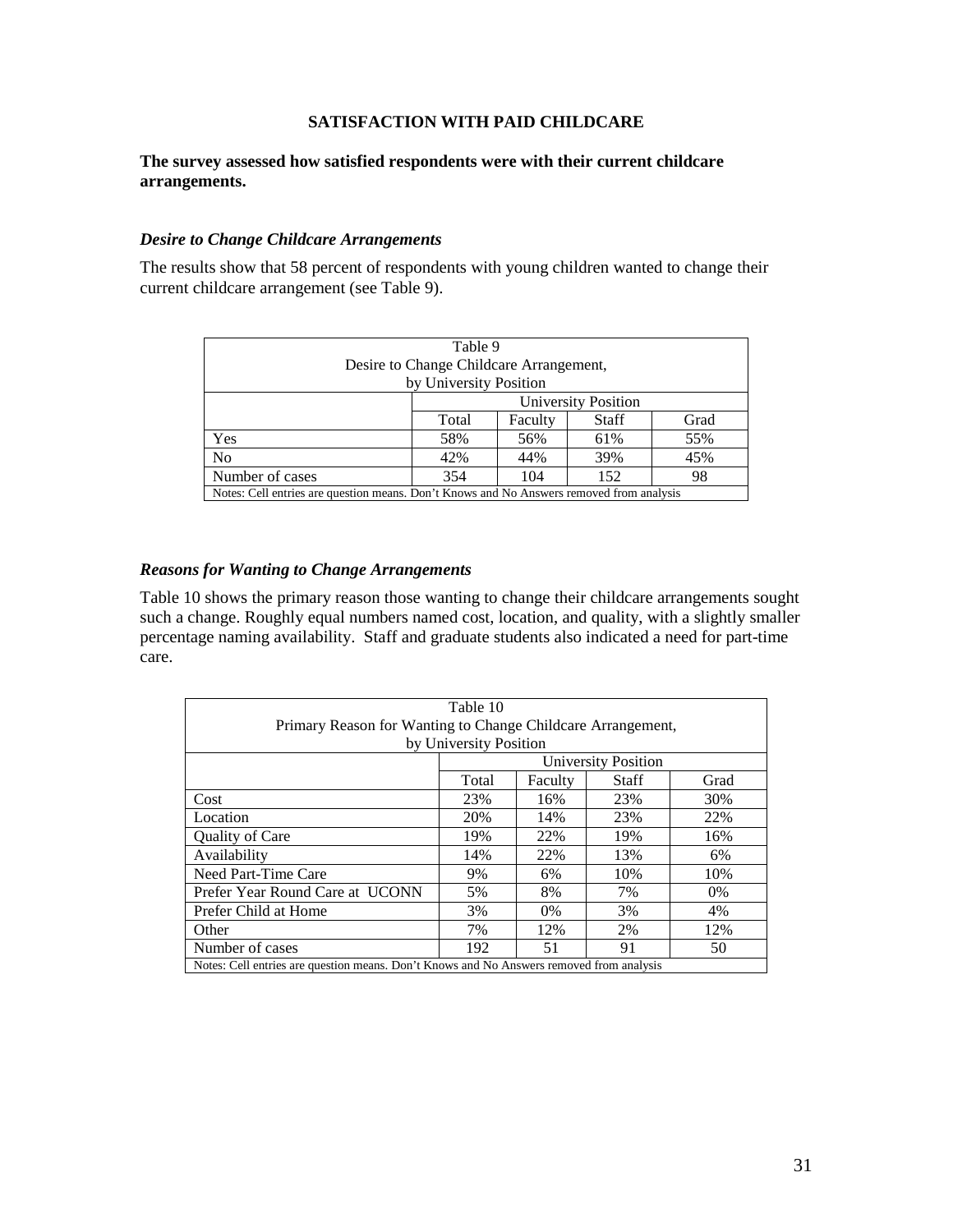#### **CHILDCARE PRIORITIES**

#### **Next, the survey gauged respondents' priorities for selecting paid childcare.**

Respondents with or expecting children were given a series of concerns (location, part-time without paying full-time rates, degreed teachers, affordable, summer, early and late, holidays, emergency alternatives) and asked to rate their importance on a 10-point scale. Ratings of 8-10 were classified as of "high importance; ratings of 4 to 7 were classified as indicating moderate importance; and ratings of 1 to 3 were classified as of "low importance."

#### *Affordable Childcare*

One of the most important considerations in choosing a childcare arrangement is cost. 84 percent of respondents believe it is of the highest importance, a number that was even higher among staff members and graduate students (Table 11).

| Table 11                                                                                                                                                                                                       |                          |         |       |      |  |  |  |  |
|----------------------------------------------------------------------------------------------------------------------------------------------------------------------------------------------------------------|--------------------------|---------|-------|------|--|--|--|--|
| Importance of Finding Affordable Childcare, by University Position                                                                                                                                             |                          |         |       |      |  |  |  |  |
| <b>University Position</b>                                                                                                                                                                                     |                          |         |       |      |  |  |  |  |
|                                                                                                                                                                                                                | Total                    | Faculty | Staff | Grad |  |  |  |  |
| High Importance                                                                                                                                                                                                | 84%                      | 74%     | 87%   | 86%  |  |  |  |  |
| Moderate Importance                                                                                                                                                                                            | 14%                      | 21%     | 12%   | 12%  |  |  |  |  |
| Low Importance                                                                                                                                                                                                 | 2%                       | 5%      | $1\%$ | 1%   |  |  |  |  |
| Number of cases                                                                                                                                                                                                | 218<br>611<br>230<br>163 |         |       |      |  |  |  |  |
| Note: Numbers rounded to nearest whole number. Don't Knows and No Answers removed from analysis. 1-10<br>scale has been recoded as follows: 1-3 Low Importance; 4-7 Moderate Importance; 8-10 High Importance. |                          |         |       |      |  |  |  |  |

Table 12 shows the cost of full-day care for each age group at Mansfield childcare centers. Even with sliding scales, multiple session reductions, and multiple child discounts at some of the facilities, the burden on university households is still quite high. In regard to the two half-day programs, information about fees for Storrs Community Nursery School was not available, and there is no charge for the Mansfield Public Schools Program.

| Table 12                                                                                                     |                                  |       |       |  |  |  |  |
|--------------------------------------------------------------------------------------------------------------|----------------------------------|-------|-------|--|--|--|--|
| Full-Day Fees per Month for Mansfield Childcare Centers <sup>1</sup>                                         |                                  |       |       |  |  |  |  |
| Center                                                                                                       | Infant<br>Toddler<br>Preschooler |       |       |  |  |  |  |
| Community Children's Center <sup>34</sup>                                                                    |                                  | \$875 | \$736 |  |  |  |  |
| Mansfield Discovery Depot <sup>2</sup>                                                                       | \$800                            | \$800 | \$600 |  |  |  |  |
| Mt. Hope Montessori <sup>345</sup>                                                                           |                                  |       | \$558 |  |  |  |  |
| Oak Grove Montessori <sup>34</sup>                                                                           |                                  |       | \$607 |  |  |  |  |
| UConn Child Labs <sup>24</sup>                                                                               | \$920                            | \$905 | \$840 |  |  |  |  |
| Willow House <sup>24</sup>                                                                                   | \$800                            | \$641 | \$641 |  |  |  |  |
| Notes: <sup>1</sup> Highest fees as of spring 2005. Fees rounded to nearest dollar. <sup>2</sup> Use sliding |                                  |       |       |  |  |  |  |
| scale to determine fees. <sup>3</sup> Have multiple session reductions. <sup>4</sup> Have multiple child     |                                  |       |       |  |  |  |  |
| discounts. <sup>5</sup> Full-day program is 9 to 3; additional fees for extended day. $\bullet$ – Not        |                                  |       |       |  |  |  |  |
| applicable.                                                                                                  |                                  |       |       |  |  |  |  |

Considering the cost of childcare, it is hardly surprising that substantial numbers of respondents wish to avoid full-time rates for part-time care (see Table 13). 67 percent of respondents place great importance on avoiding unnecessary fees. This is particularly true among graduate students. 74 percent of graduate students place high importance on avoiding full-time rates for part-time childcare, compared to 68 percent of staff members and 57 percent of the faculty.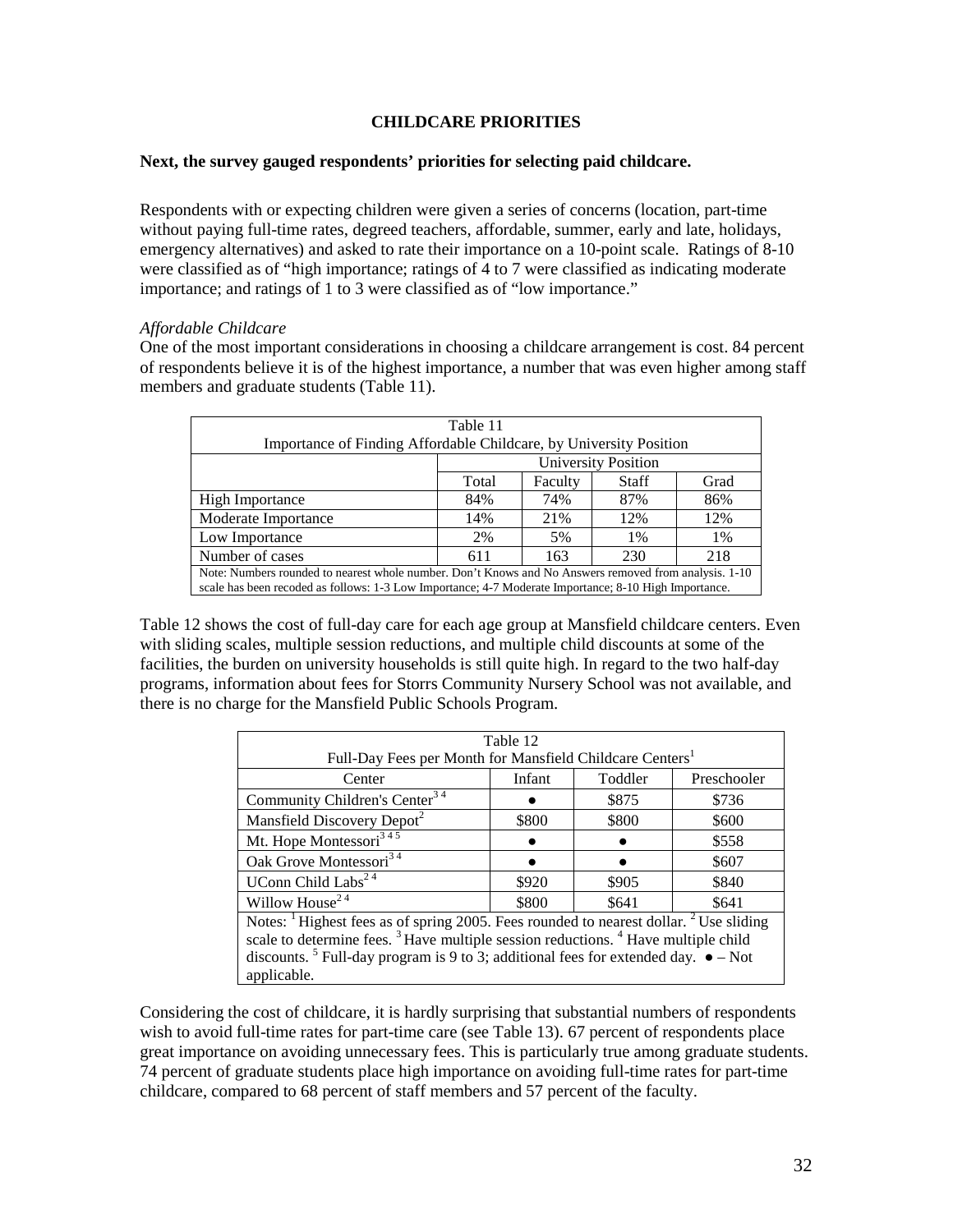| Table 13                                                                                                                                                                                                       |                                          |     |     |     |  |
|----------------------------------------------------------------------------------------------------------------------------------------------------------------------------------------------------------------|------------------------------------------|-----|-----|-----|--|
| Importance of Avoiding Full-Time Rates for Part-Time Childcare, by University Position                                                                                                                         |                                          |     |     |     |  |
| <b>University Position</b>                                                                                                                                                                                     |                                          |     |     |     |  |
|                                                                                                                                                                                                                | Total<br>Faculty<br><b>Staff</b><br>Grad |     |     |     |  |
| High Importance                                                                                                                                                                                                | 67%                                      | 57% | 68% | 74% |  |
| Moderate Importance                                                                                                                                                                                            | 20%                                      | 22% | 16% | 21% |  |
| Low Importance                                                                                                                                                                                                 | 13%                                      | 21% | 16% | 5%  |  |
| Number of cases<br>232<br>218<br>612<br>162                                                                                                                                                                    |                                          |     |     |     |  |
| Note: Numbers rounded to nearest whole number. Don't Knows and No Answers removed from analysis. 1-10<br>scale has been recoded as follows: 1-3 Low Importance; 4-7 Moderate Importance; 8-10 High Importance. |                                          |     |     |     |  |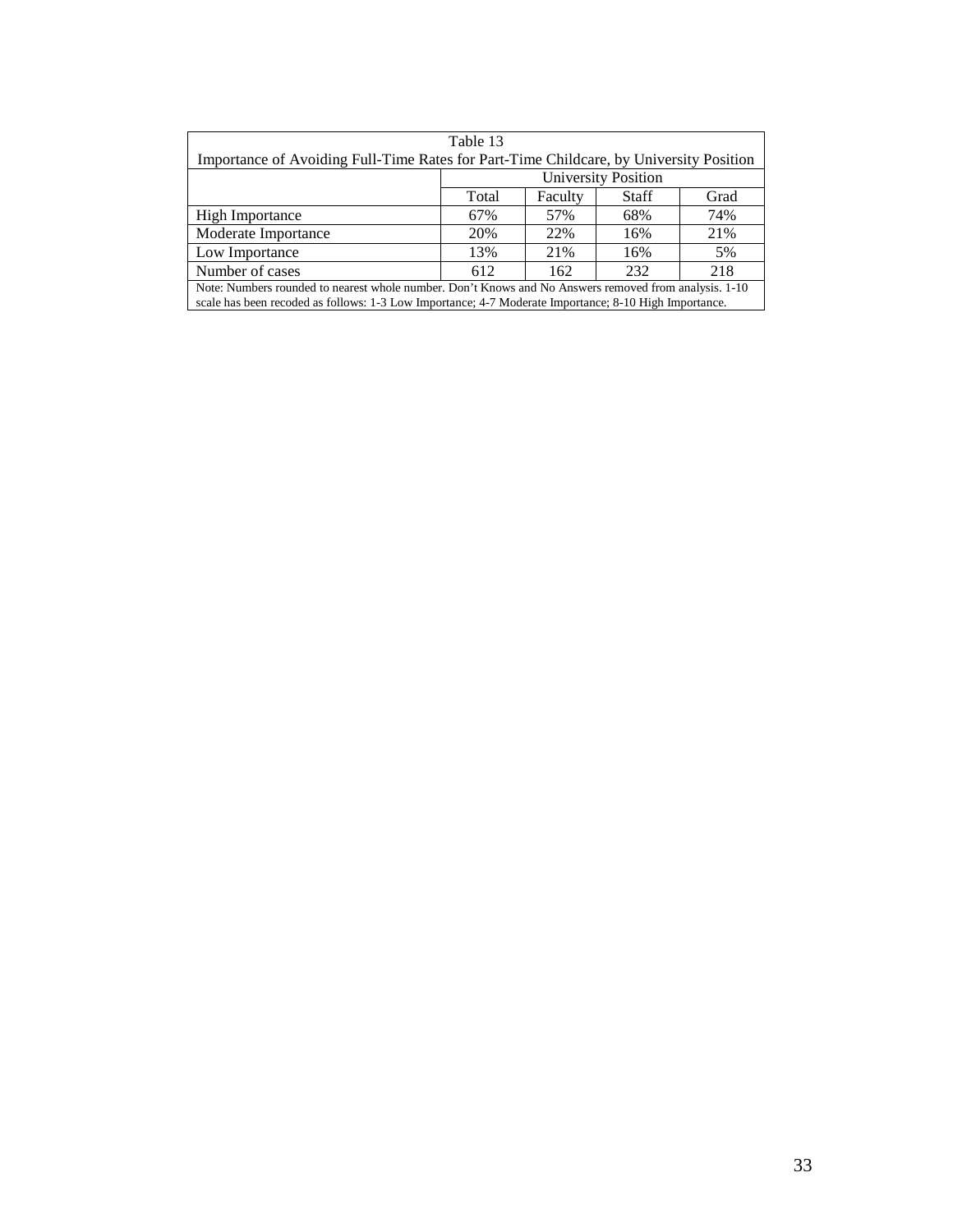#### *Part-Time Care*

Finding part-time childcare was also of great concern among respondents, particularly graduate students (see Table 14). 61 percent of graduate students reported that finding part-time childcare was of high importance. More than 52 percent of the faculty reported that it was of high importance, as did 44 percent of staff members.

| Table 14                                                                                                 |                                   |     |     |     |  |
|----------------------------------------------------------------------------------------------------------|-----------------------------------|-----|-----|-----|--|
| Importance of Finding Part Time Childcare, by University Position                                        |                                   |     |     |     |  |
| <b>University Position</b>                                                                               |                                   |     |     |     |  |
|                                                                                                          | Total<br>Faculty<br>Staff<br>Grad |     |     |     |  |
| <b>High Importance</b>                                                                                   | 52%                               | 52% | 44% | 61% |  |
| Moderate Importance                                                                                      | 26%                               | 23% | 25% | 28% |  |
| Low Importance                                                                                           | 22%                               | 25% | 31% | 11% |  |
| 232<br>218<br>Number of cases<br>611<br>161                                                              |                                   |     |     |     |  |
| Note: Numbers rounded to nearest whole number. Don't Knows and No Answers removed from analysis. 1-      |                                   |     |     |     |  |
| 10 scale has been recoded as follows: 1-3 Low Importance; 4-7 Moderate Importance; 8-10 High Importance. |                                   |     |     |     |  |

Table 15 shows the enrollment requirements at Mansfield Childcare centers. Most centers require that children be enrolled at least 4 half-days per week and often priority goes to full-day enrollments. Two of the three that offer infant care require a commitment of at least 5 half-days per week.

| Table 15                                                       |                                             |  |  |  |
|----------------------------------------------------------------|---------------------------------------------|--|--|--|
| <b>Enrollment Requirements for Mansfield Childcare Centers</b> |                                             |  |  |  |
| <b>Weekday Requirements</b><br>Center                          |                                             |  |  |  |
| Community Children's Center                                    | At least 3 half-day sessions per week       |  |  |  |
| <b>Mansfield Discovery Depot</b>                               | Full-Day Sessions Monday through Friday     |  |  |  |
| <b>Mansfield Public Schools</b>                                | 3 year olds: am session only, Tues-Fri.     |  |  |  |
|                                                                | 4 year olds: pm session only, Mon-Fri       |  |  |  |
| Mt. Hope Montessori                                            | At least 4 half-day sessions per week       |  |  |  |
| Oak Grove Montessori                                           | At least 4 half-day sessions per week       |  |  |  |
| <b>Storrs Community Nursery School</b>                         | Half day sessions Mon/Wed/Fri or Tues/Thurs |  |  |  |
| <b>UConn Child Labs</b>                                        | At least 5 half-day sessions per week       |  |  |  |
| Willow House                                                   | At least 2 half-day sessions per week       |  |  |  |

#### *Hours of Operation*

Substantial numbers of respondents also valued early and late closing times at childcare facilities. 43 percent of respondents reported that finding childcare before 8:00 a.m. was a high priority (see Table 16). This number, though, varied significantly by university position. 61 percent of staff members placed an emphasis on early drop-off times, compared to 27 percent of faculty and 34 percent of graduate students.

| Table 16                                                                                                 |                                   |     |     |     |  |
|----------------------------------------------------------------------------------------------------------|-----------------------------------|-----|-----|-----|--|
| Importance of Finding Childcare Before 8:00 A.M., by University Position                                 |                                   |     |     |     |  |
| <b>University Position</b>                                                                               |                                   |     |     |     |  |
|                                                                                                          | Faculty<br>Grad<br>Total<br>Staff |     |     |     |  |
| <b>High Importance</b>                                                                                   | 43%                               | 27% | 61% | 34% |  |
| Moderate Importance                                                                                      | 26%                               | 27% | 19% | 34% |  |
| Low Importance                                                                                           | 31%                               | 46% | 19% | 33% |  |
| Number of cases<br>233<br>218<br>162<br>613                                                              |                                   |     |     |     |  |
| Note: Numbers rounded to nearest whole number. Don't Knows and No Answers removed from analysis. 1-      |                                   |     |     |     |  |
| 10 scale has been recoded as follows: 1-3 Low Importance; 4-7 Moderate Importance; 8-10 High Importance. |                                   |     |     |     |  |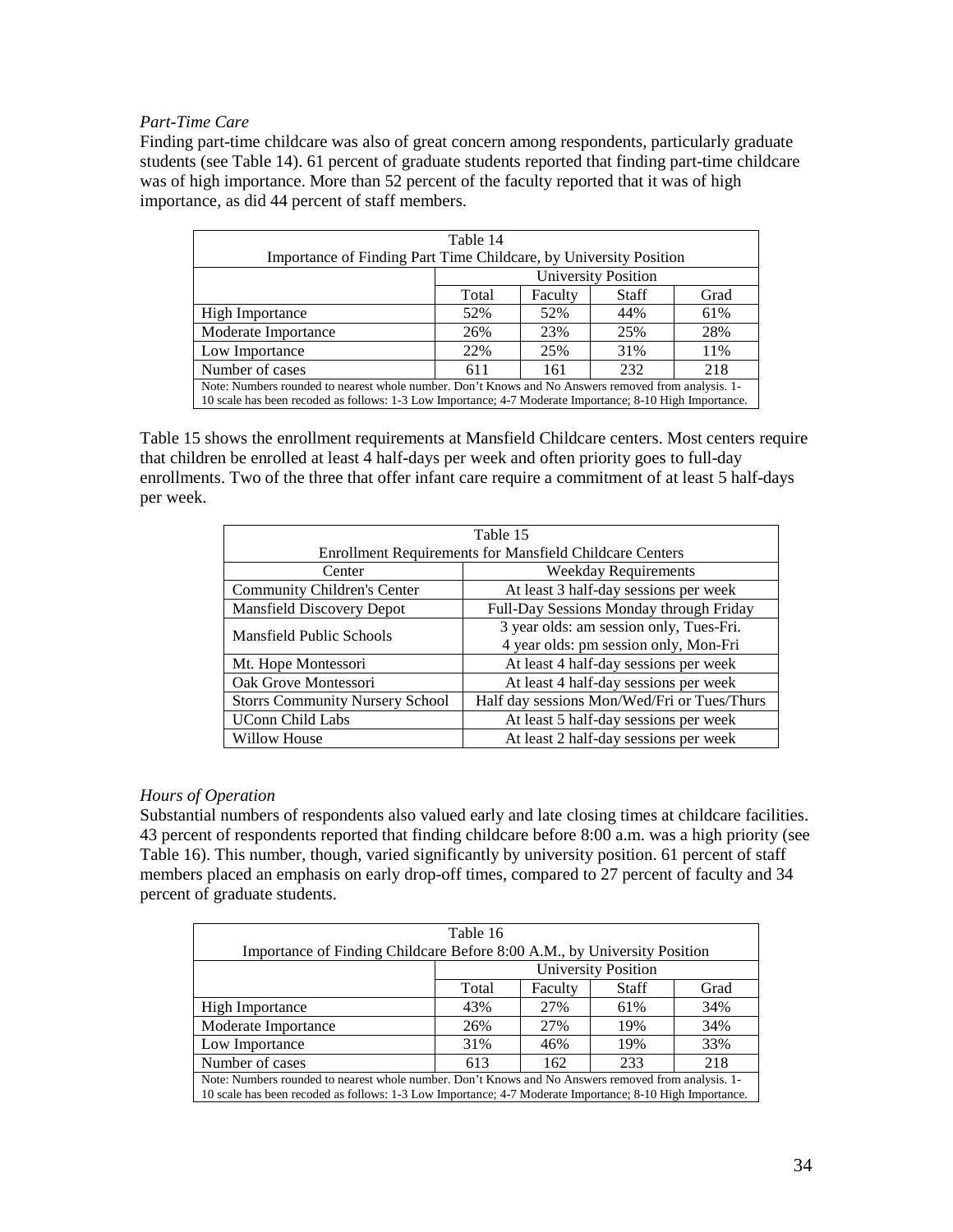As for closing times, 40 percent of respondents placed high importance on finding childcare after 5:00 p.m. (see Table 17).

| Table 17                                                                                                 |                                   |     |     |     |  |
|----------------------------------------------------------------------------------------------------------|-----------------------------------|-----|-----|-----|--|
| Importance of Finding Childcare After 5:00 P.M., by University Position                                  |                                   |     |     |     |  |
| <b>University Position</b>                                                                               |                                   |     |     |     |  |
|                                                                                                          | Faculty<br>Grad<br>Total<br>Staff |     |     |     |  |
| <b>High Importance</b>                                                                                   | 40%                               | 34% | 47% | 37% |  |
| Moderate Importance                                                                                      | 29%                               | 32% | 26% | 31% |  |
| Low Importance                                                                                           | 31%                               | 34% | 27% | 32% |  |
| 218<br>Number of cases<br>233<br>613<br>162                                                              |                                   |     |     |     |  |
| Note: Numbers rounded to nearest whole number. Don't Knows and No Answers removed from analysis. 1-      |                                   |     |     |     |  |
| 10 scale has been recoded as follows: 1-3 Low Importance; 4-7 Moderate Importance; 8-10 High Importance. |                                   |     |     |     |  |

Table 18 shows the drop-off and pick-up times at Mansfield childcare centers. Three-quarters of the centers permit drop-offs before 8:00 a.m., with two centers – Mansfield Discovery Depot and Willow House – permitting drop-offs as early as 7:00 a.m. All six of the centers with full-day childcare programs have pick-ups as late as 5:30 p.m. However, none permit pick-ups after 5:30 p.m. The half-day programs close earlier.

| Table 18<br>Hours of Operation for Mansfield Childcare Centers |          |                        |          |                          |                |                |
|----------------------------------------------------------------|----------|------------------------|----------|--------------------------|----------------|----------------|
|                                                                |          | <b>Morning Session</b> |          | <b>Afternoon Session</b> | Permit Early   | Permit Late    |
| Center                                                         | Drop Off | Pick Up                | Drop Off | Pick Up                  | Drop-off?      | Pick-up?       |
| <b>Community Children's Center</b>                             | 7:30     | 12:30                  | 12:30    | 5:30                     | N <sub>0</sub> | N <sub>0</sub> |
| <b>Mansfield Discovery Depot</b>                               | 7:00     | $\bullet$              |          | 5:30                     | N <sub>o</sub> | N <sub>0</sub> |
| Mansfield Public Schools                                       | 8:45     | 11:35                  | 12:45    | 3:35                     | N <sub>o</sub> | N <sub>o</sub> |
| Mt. Hope Montessori                                            | 9:00     | 12:00                  | 1:00     | 4:00                     | 7:30           | 5:30           |
| Oak Grove Montessori                                           | 8:45     | 11:45                  | 12:30    | 3:30                     | 7:30           | 5:30           |
| <b>Storrs Community Nursery School</b>                         | 8:45     | 11:45                  |          | $\bullet$                | By arrangement | By arrangement |
| <b>UConn Child Labs</b>                                        | 7:30     | 12:30                  | 12:30    | 5:30                     | N <sub>o</sub> | No.            |
| Willow House                                                   | 7:00     |                        |          | 5:30                     | N <sub>0</sub> | No.            |
| Notes: $\bullet$ – Not applicable.                             |          |                        |          |                          |                |                |

#### *Holidays and Inclement Weather*

Another important childcare consideration is finding childcare during holidays and inclement weather. 45 percent of respondents placed high importance on finding childcare during university holidays (see Table 19). Staff members and to a lesser extent faculty prioritized these more than graduate students

| Table 19                                                                                                 |                                          |     |     |     |  |
|----------------------------------------------------------------------------------------------------------|------------------------------------------|-----|-----|-----|--|
| Importance of Finding Childcare During UCONN Holidays, by University Position                            |                                          |     |     |     |  |
| <b>University Position</b>                                                                               |                                          |     |     |     |  |
|                                                                                                          | Total<br>Faculty<br><b>Staff</b><br>Grad |     |     |     |  |
| <b>High Importance</b>                                                                                   | 45%                                      | 49% | 53% | 35% |  |
| Moderate Importance                                                                                      | 25%                                      | 24% | 23% | 27% |  |
| Low Importance                                                                                           | 30%                                      | 27% | 24% | 38% |  |
| Number of cases<br>232<br>612<br>218<br>162                                                              |                                          |     |     |     |  |
| Note: Numbers rounded to nearest whole number. Don't Knows and No Answers removed from analysis. 1-      |                                          |     |     |     |  |
| 10 scale has been recoded as follows: 1-3 Low Importance; 4-7 Moderate Importance; 8-10 High Importance. |                                          |     |     |     |  |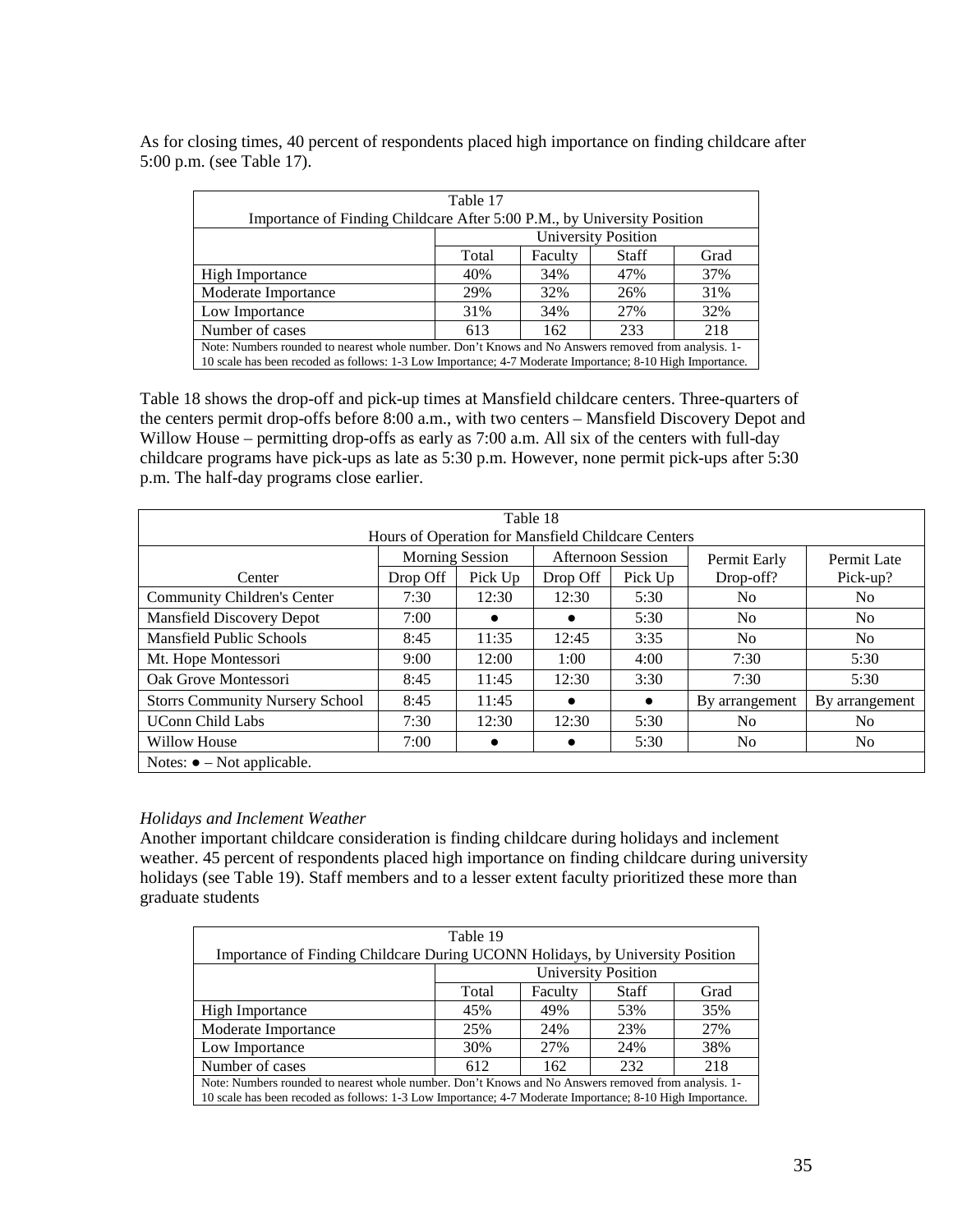54 percent of respondents placed high importance on finding childcare during inclement weather (see Table 20). Again this was more important for staff members than their counterparts.

| Table 20                                                                                                                                                                                                        |                                          |     |     |     |  |
|-----------------------------------------------------------------------------------------------------------------------------------------------------------------------------------------------------------------|------------------------------------------|-----|-----|-----|--|
| Importance of Finding Childcare During Inclement Weather,                                                                                                                                                       |                                          |     |     |     |  |
| by University Position                                                                                                                                                                                          |                                          |     |     |     |  |
| University Position                                                                                                                                                                                             |                                          |     |     |     |  |
|                                                                                                                                                                                                                 | Total<br>Faculty<br><b>Staff</b><br>Grad |     |     |     |  |
| <b>High Importance</b>                                                                                                                                                                                          | 54%                                      | 47% | 61% | 58% |  |
| Moderate Importance                                                                                                                                                                                             | 29%<br>34%<br>27%<br>22%                 |     |     |     |  |
| Low Importance                                                                                                                                                                                                  | 17%                                      | 19% | 12% | 20% |  |
| Number of cases<br>233<br>218<br>163<br>614                                                                                                                                                                     |                                          |     |     |     |  |
| Note: Numbers rounded to nearest whole number. Don't Knows and No Answers removed from analysis. 1-<br>10 scale has been recoded as follows: 1-3 Low Importance; 4-7 Moderate Importance; 8-10 High Importance. |                                          |     |     |     |  |

Table 21 shows the closing schedule for Mansfield childcare centers. With the exception of Willow House all of the centers follow the public school delay/closing schedule, offering little help during inclement weather. All of the centers, save Willow House, are closed between Christmas and New Years. Many centers are also closed on additional holidays, all though the number and dates vary with each.

| Table 21                                                                                                                   |                             |                             |                                    |  |  |
|----------------------------------------------------------------------------------------------------------------------------|-----------------------------|-----------------------------|------------------------------------|--|--|
|                                                                                                                            |                             |                             |                                    |  |  |
| Holiday Closings and Public School Schedule for Mansfield Childcare Centers                                                |                             |                             |                                    |  |  |
|                                                                                                                            | Follow Public School Delay/ |                             |                                    |  |  |
| Center                                                                                                                     | Closing Schedule?           | Winter Closings (2003-2004) | <b>Additional Holiday Closings</b> |  |  |
| Community Children's Center                                                                                                | Yes                         | 12/24-12/31                 | <b>PRES</b>                        |  |  |
| Mansfield Discovery Depot                                                                                                  | Yes - for delays            | 12/24-01/01                 | MLK, GF, COL, VET                  |  |  |
| <b>Mansfield Public Schools</b>                                                                                            | <b>Yes</b>                  | Public school schedule      | Public school schedule             |  |  |
| Mt. Hope Montessori                                                                                                        | <b>Yes</b>                  | $12/24 - 01/05$             | MLK, PRES, GF, COL, VET            |  |  |
| Oak Grove Montessori                                                                                                       | Yes                         | 12/24-01/03                 | MLK, PRES, GF, COL, VET            |  |  |
| <b>Storrs Community Nursery School</b>                                                                                     | Yes                         | Public school schedule      | Public school schedule & EM        |  |  |
| <b>UConn Child Labs</b>                                                                                                    | Yes                         | 12/22-01/02                 | <b>MLK</b>                         |  |  |
| Willow House                                                                                                               | No                          | $12/25$ , $1/1$             | None                               |  |  |
| Notes: (MLK) Martin Luther King Jr. Day; (PRES) President's Day; (GF) Good Friday; (EM) Easter Monday; (COL) Columbus Day; |                             |                             |                                    |  |  |
| (VET) Veteran's Day.                                                                                                       |                             |                             |                                    |  |  |

#### *Summer Care*

Finding summer childcare was also a high priority among many respondents (see Table 22). 65 percent of respondents placed great importance on finding childcare during the summer. This was particularly important to staff members. 82 percent of staff members placed a high priority on summer childcare, compared to 57 percent of faculty and 55 percent of graduate students.

| Table 22                                                                                                 |                                          |     |     |     |  |
|----------------------------------------------------------------------------------------------------------|------------------------------------------|-----|-----|-----|--|
| Importance of Finding Childcare During the Summer, by University Position                                |                                          |     |     |     |  |
| <b>University Position</b>                                                                               |                                          |     |     |     |  |
|                                                                                                          | Faculty<br><b>Staff</b><br>Total<br>Grad |     |     |     |  |
| High Importance                                                                                          | 65%                                      | 57% | 82% | 55% |  |
| Moderate Importance                                                                                      | 20%                                      | 25% | 10% | 28% |  |
| Low Importance                                                                                           | 14%                                      | 19% | 9%  | 17% |  |
| Number of cases<br>232<br>218<br>612<br>162                                                              |                                          |     |     |     |  |
| Note: Numbers rounded to nearest whole number. Don't Knows and No Answers removed from analysis. 1-      |                                          |     |     |     |  |
| 10 scale has been recoded as follows: 1-3 Low Importance; 4-7 Moderate Importance; 8-10 High Importance. |                                          |     |     |     |  |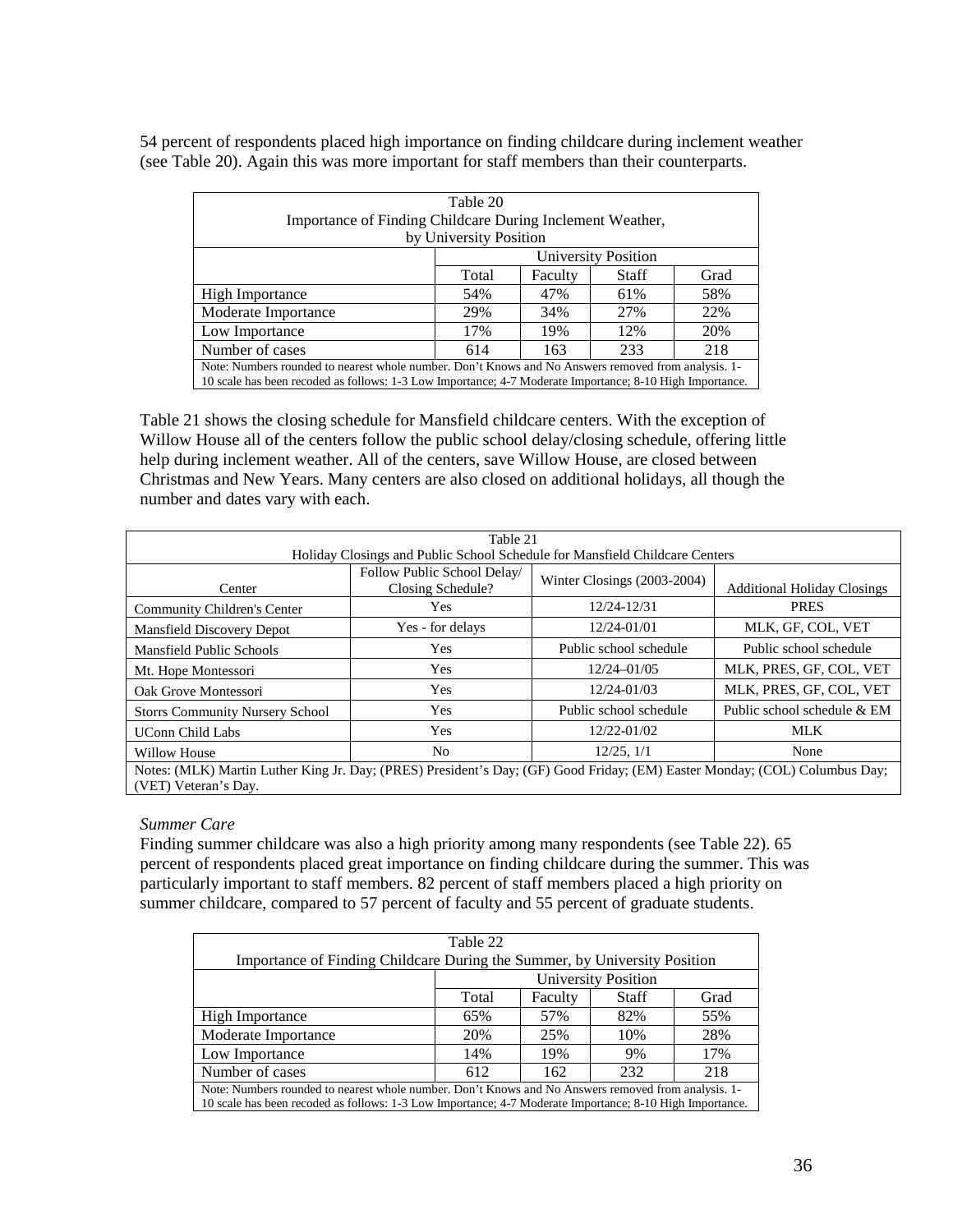Table 23 shows summer closings for Mansfield childcare centers. More than half of the centers are closed for at least two months during the summer.

| Table 23                                               |                               |  |  |  |
|--------------------------------------------------------|-------------------------------|--|--|--|
| <b>Summer Closings for Mansfield Childcare Centers</b> |                               |  |  |  |
| Center                                                 | Summer Closings (2004)        |  |  |  |
| Community Children's Center                            | $6/24 - 7/5$ ; $8/30 - 8/31$  |  |  |  |
| Mansfield Discovery Depot                              | $8/18 - 8/22$                 |  |  |  |
| Mansfield Public Schools                               | Public school schedule        |  |  |  |
| Mt. Hope Montessori                                    | $6/18 - 8/29$                 |  |  |  |
| Oak Grove Montessori                                   | $6/16 - 9/02$                 |  |  |  |
| <b>Storrs Community Nursery School</b>                 | $6/09$ -September             |  |  |  |
| <b>UConn Child Labs</b>                                | $6/16 - 8/24$                 |  |  |  |
| Willow House                                           | In-service scheduled annually |  |  |  |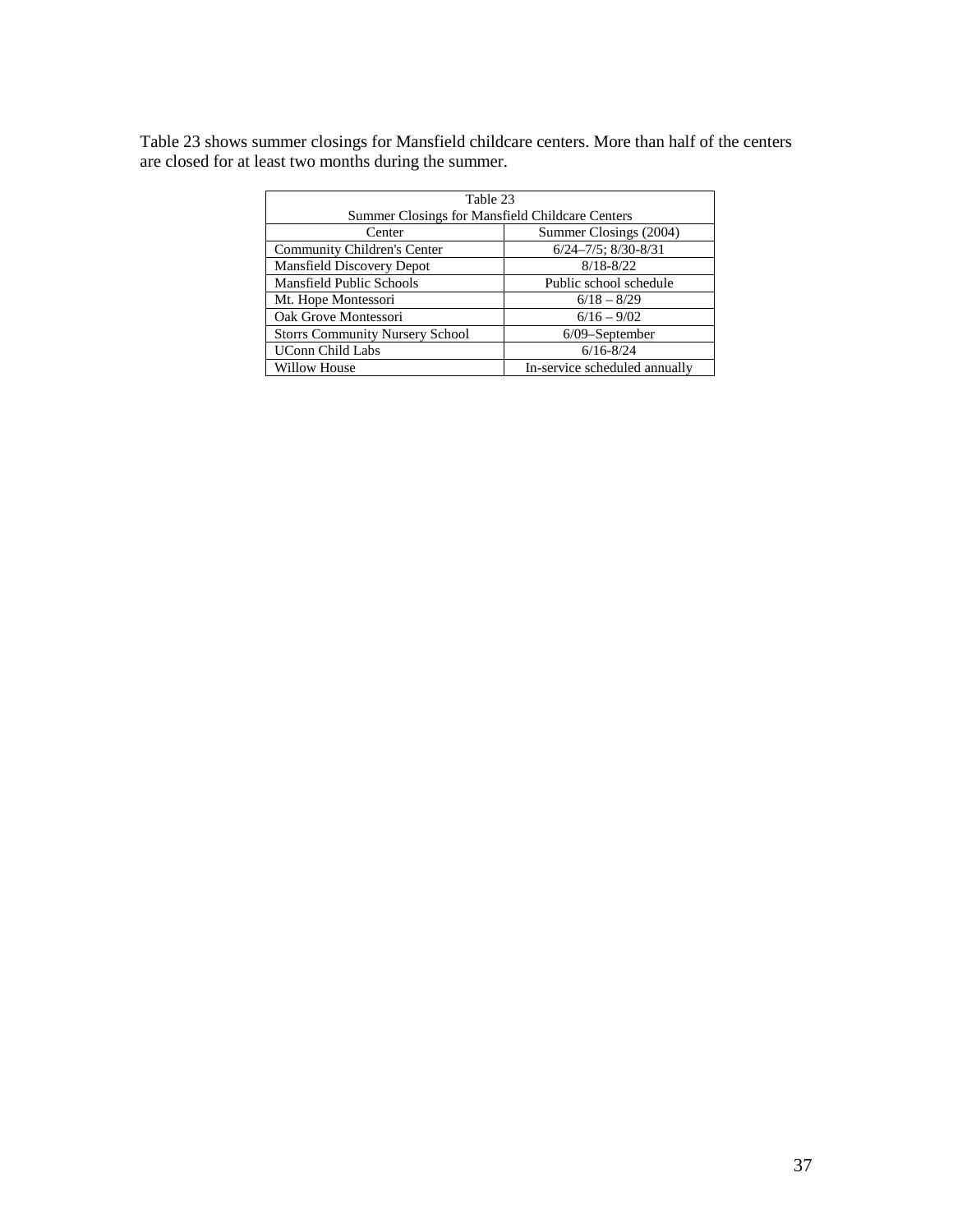#### **PREFERRED CHILDCARE ARRANGEMENT**

#### **Next, respondents were asked to assess the acceptability of different paid childcare arrangements**

The survey also assessed attitudes toward different paid childcare arrangements. First, respondents with or expecting children were asked to evaluate the acceptability of a childcare facility for meeting their childcare needs using a four-point scale, ranging from very acceptable to very unacceptable. An overwhelming proportion of respondents evaluated childcare centers positively, with approximately 75 percent indicating they would be very acceptable and another 20 percent indicating they would be somewhat acceptable to meet their childcare needs (see Table 24). Support did not vary by university position. Faculty, staff, and grad students found childcare centers equally acceptable.

| Table 24                                                                                         |                            |         |              |      |  |  |  |  |
|--------------------------------------------------------------------------------------------------|----------------------------|---------|--------------|------|--|--|--|--|
| Acceptability of a Childcare Center for Meeting Childcare Needs,                                 |                            |         |              |      |  |  |  |  |
| by University Position                                                                           |                            |         |              |      |  |  |  |  |
|                                                                                                  | <b>University Position</b> |         |              |      |  |  |  |  |
|                                                                                                  | Total                      | Faculty | <b>Staff</b> | Grad |  |  |  |  |
| Very acceptable                                                                                  | 75%                        | 78%     | 74%          | 75%  |  |  |  |  |
| Somewhat acceptable                                                                              | 20%                        | 15%     | 23%          | 20%  |  |  |  |  |
| Somewhat unacceptable                                                                            | 2%                         | 2%      | 1%           | 3%   |  |  |  |  |
| Very unacceptable                                                                                | 3%                         | 4%      | 2%           | 2%   |  |  |  |  |
| Number of cases                                                                                  | 612                        | 162     | 232          | 218  |  |  |  |  |
| Note: Numbers rounded to nearest whole number. Don't Knows and No Answers removed from analysis. |                            |         |              |      |  |  |  |  |

Second, respondents with or expecting children were asked about the acceptability of a private home facility. Support for this proposition was far more mixed. Two-thirds found the scenario acceptable, with 22 percent indicating it was very acceptable (see Table 25). However, a third of respondents found private home facilities unacceptable for meeting childcare needs, with one-inten finding it very unacceptable. Preferences varied somewhat by university position. Forty-four percent of the faculty found private homes unacceptable compared to roughly 30 percent of staff members and graduate students.

| Table 25                                                                                        |                            |         |              |      |  |  |  |  |  |
|-------------------------------------------------------------------------------------------------|----------------------------|---------|--------------|------|--|--|--|--|--|
| Acceptability of a Private Home Facility for Meeting Childcare Needs,                           |                            |         |              |      |  |  |  |  |  |
| <b>By University Position</b>                                                                   |                            |         |              |      |  |  |  |  |  |
|                                                                                                 | <b>University Position</b> |         |              |      |  |  |  |  |  |
|                                                                                                 | Total                      | Faculty | <b>Staff</b> | Grad |  |  |  |  |  |
| Very acceptable                                                                                 | 22%                        | 18%     | 27%          | 19%  |  |  |  |  |  |
| Somewhat acceptable                                                                             | 44%                        | 38%     | 43%          | 50%  |  |  |  |  |  |
| Somewhat unacceptable                                                                           | 24%                        | 31%     | 22%          | 21%  |  |  |  |  |  |
| Very unacceptable                                                                               | 10%                        | 13%     | 9%           | 9%   |  |  |  |  |  |
| Number of cases                                                                                 | 612                        | 162     | 232          | 218  |  |  |  |  |  |
| Moto: Numbers rounded to negree whole number. Don't Knows and No. Answers removed from analysis |                            |         |              |      |  |  |  |  |  |

Note: Numbers rounded to nearest whole number. Don't Knows and No Answers removed from analysis.

Evaluating the different responses concerning the acceptability of care in a center compared to care in a private home raises two issues. First, it is possible that responses to these questions may have been different if the questions had been broken down by the age of the child: infants, toddlers and preschoolers. The literature indicates that some parents prefer homecare settings with low provider/child ratios for infants and toddlers, but more center-based care for older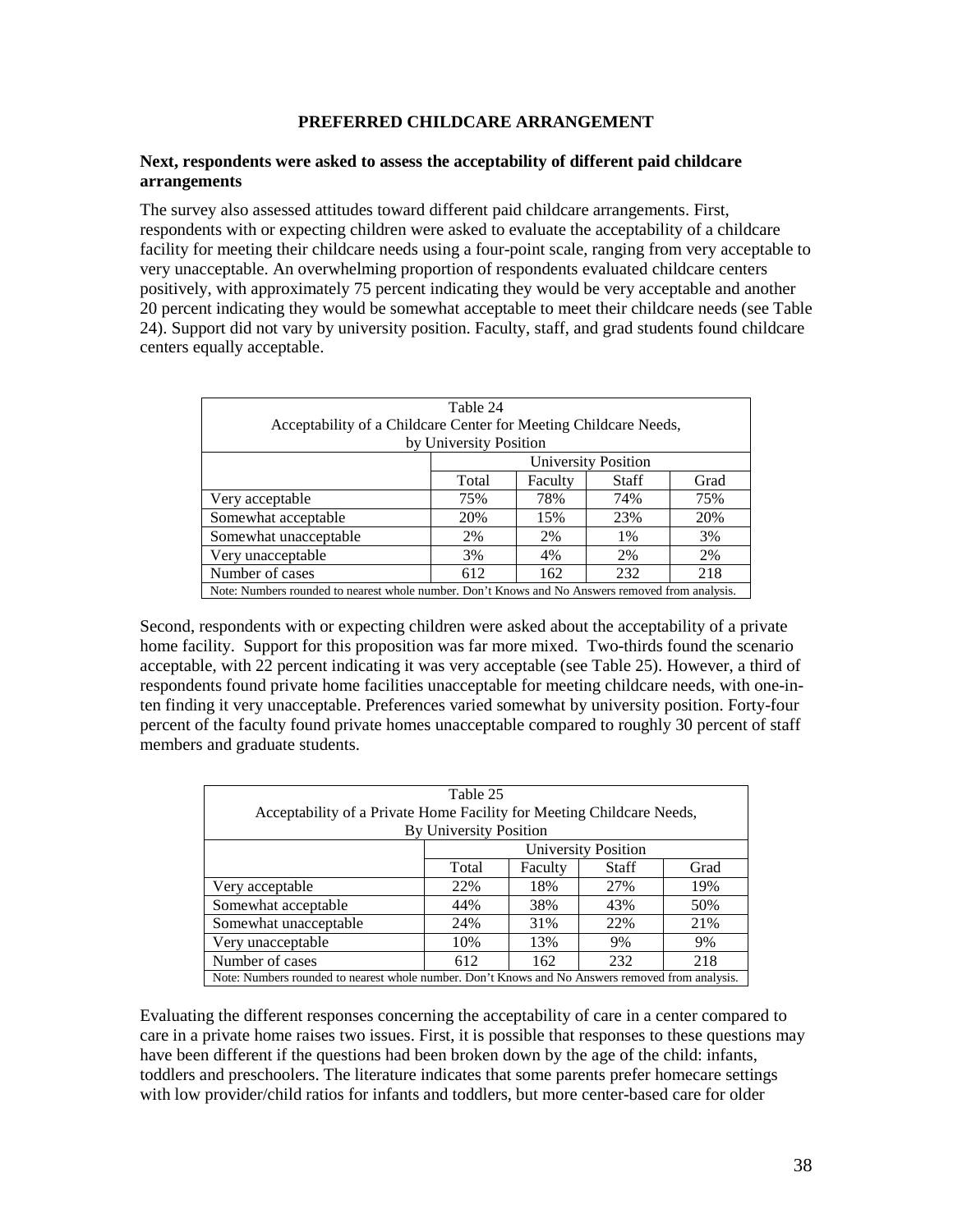children. Second, it is possible that many of the respondents were not aware that there are licensed homecare providers. It is likely that when rating care in a center these respondents had in mind licensed centers, but that when rating care in a private home they were considering unlicensed facilities. The low ratings for care in private homes suggest a need for parent education regarding how to search for quality care in licensed family day care homes.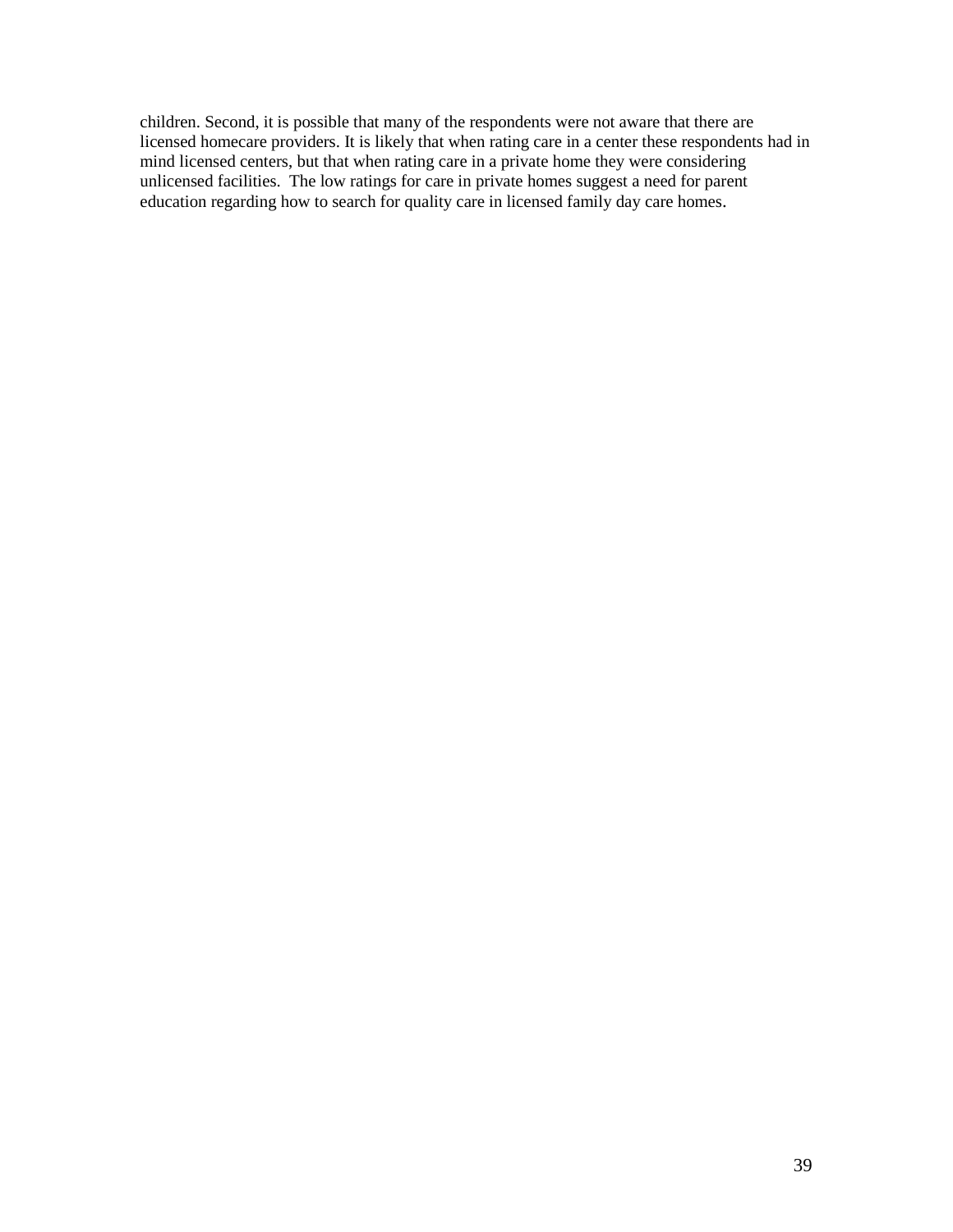#### **IMPACT OF CHILDCARE RESPONSIBILITIES**

**Finally, the survey assessed the impact of childcare responsibilities on workplace performance. Respondents with or expecting children were asked to report the impact of childcare on four different workplace-related decisions regarding: job status, pursuit of career advancement, workload, and workplace obligations.** 

#### *Job Status*

Initially, respondents were asked whether childcare issues caused them to consider leaving their university position. Overall, 30 percent indicated they have seriously considered leaving their job or dropping out of school (see Table 26).

| Table 26                                                                                         |                            |         |              |      |  |  |  |  |
|--------------------------------------------------------------------------------------------------|----------------------------|---------|--------------|------|--|--|--|--|
| Impact of Childcare on Job/School Status,                                                        |                            |         |              |      |  |  |  |  |
| <b>By University Position</b>                                                                    |                            |         |              |      |  |  |  |  |
|                                                                                                  | <b>University Position</b> |         |              |      |  |  |  |  |
|                                                                                                  | Total                      | Faculty | <b>Staff</b> | Grad |  |  |  |  |
| Yes                                                                                              | 30%                        | 18%     | 35%          | 36%  |  |  |  |  |
| N <sub>o</sub>                                                                                   | 70%                        | 82%     | 65%          | 64%  |  |  |  |  |
| Number of cases                                                                                  | 397                        | 115     | 166          | 116  |  |  |  |  |
| Note: Numbers rounded to nearest whole number. Don't Knows and No Answers removed from analysis. |                            |         |              |      |  |  |  |  |

Staff members and graduate students were considerably more likely to consider leaving, with more than a third of each contemplating the possibility. 18 percent of faculty members have seriously considered leaving the university because of childcare issues.

#### *Pursuit of Career Advancement*

Next, respondents were queried about whether childcare issues caused them to avoid pursing a position or courses with greater responsibility (see Table 27). The results show 52 percent avoided pursing career advancement.

| Table 27<br>Impact of Childcare on Career Advancement,<br>by University Position                 |                            |         |       |      |  |  |  |
|--------------------------------------------------------------------------------------------------|----------------------------|---------|-------|------|--|--|--|
|                                                                                                  | <b>University Position</b> |         |       |      |  |  |  |
|                                                                                                  | Total                      | Faculty | Staff | Grad |  |  |  |
| Yes                                                                                              | 52%                        | 34%     | 55%   | 64%  |  |  |  |
| N <sub>o</sub>                                                                                   | 48%                        | 66%     | 45%   | 36%  |  |  |  |
| Number of cases                                                                                  | 396                        | 114     | 166   | 116  |  |  |  |
| Note: Numbers rounded to nearest whole number. Don't Knows and No Answers removed from analysis. |                            |         |       |      |  |  |  |

Responses were related to university position. 64 percent of graduate students avoided pursing courses with greater responsibility. In contrast, 55 percent of staff members avoided pursuing career advancement and 34 percent of faculty members.

#### *Workload*

Respondents were then asked about whether childcare issues caused them to reduce their workload or class schedule unwillingly (see Table 28). The results show half of the respondents did reduce their workload or class schedule due to childcare issues. Responses were related to University position, with 66 percent of the graduate students and 57 percent of the faculty responding yes, compared to 35 percent of the staff.